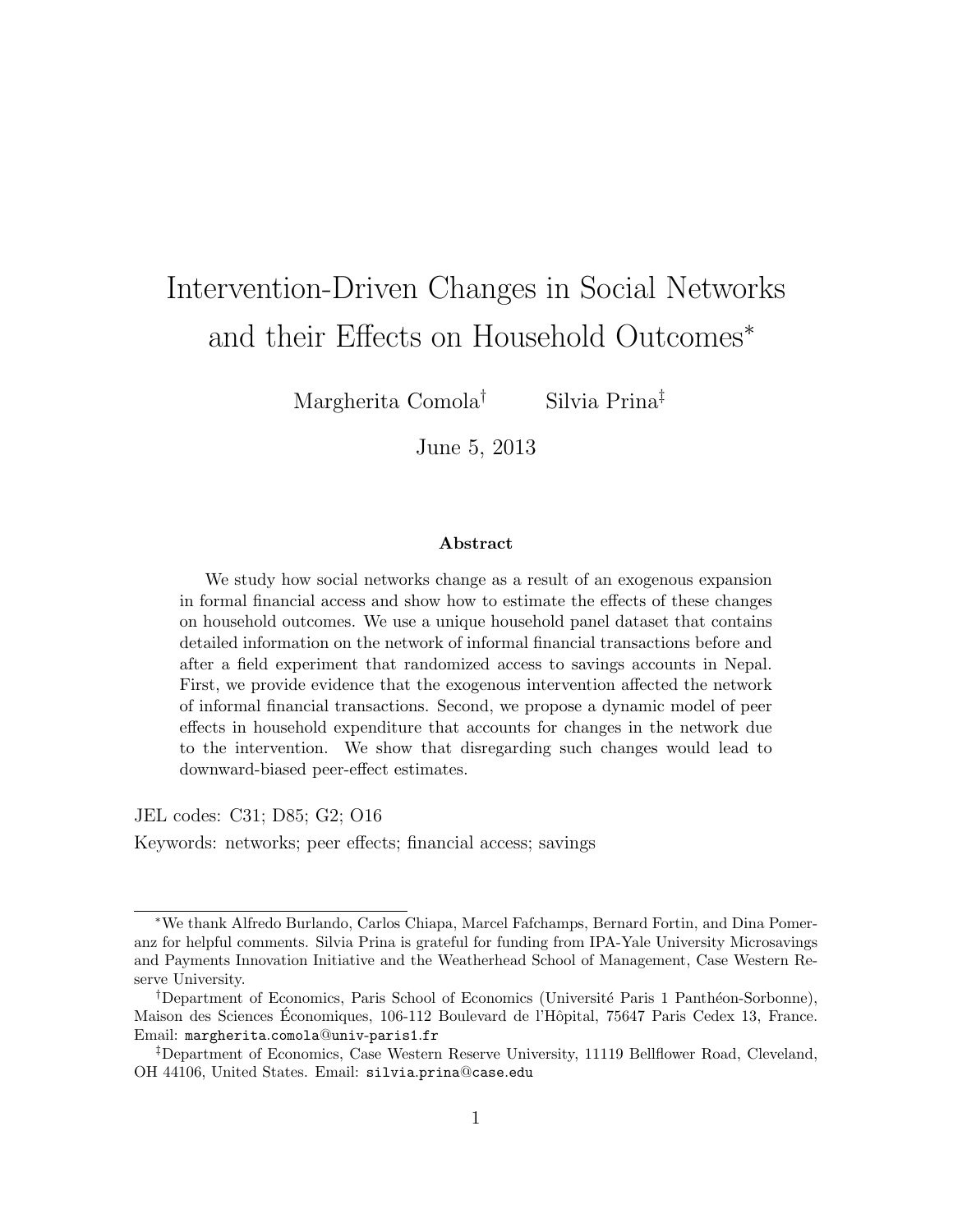# 1 Introduction

A large literature has documented how new products and technologies spread through social networks.<sup>1</sup> All papers studying how social networks help diffuse the effects of a given intervention implicitly assume that the network structure is fixed. However, one may also argue that social networks change over time in response to interventions. In fact, anecdotal evidence and a few theoretical contributions suggest that the structure of networks evolves strategically with time.<sup>2</sup>

No previous empirical study has explored how a given intervention affects the structure of a pre-existing social network, or estimated the effects of intervention-driven network changes on economic outcomes. Two possible reasons are the lack of a suitable methodology, and the lack of appropriate network data. In fact, all previous studies on networks and diffusion have relied on network data collected at one point in time ( $e.g.$ Oster and Thornton 2008, Bramoullé, Djebbari, and Fortin 2009, Calvó-Armengol, Patacchini, and Zenou 2009, Banerjee et al. 2012, Cai 2012).

Our paper intends to fill this gap. Our contributions are both empirical and methodological. First, we show that an exogenous intervention, namely an expansion in formal financial access, affects the structure of the pre-existing network of informal financial transactions. Second, using a peer-effect estimation framework we propose and illustrate a new method to evaluate the spillover effects of the intervention, *i.e.* the effects of the intervention-driven network changes on household outcomes.

We take advantage of a field experiment that randomized access to savings accounts among all households living in 19 villages in Nepal. The savings account represented the first access to the formal financial system for the vast majority of the population

<sup>1</sup>Existing studies cover several different outcomes. These include financial products' adoption and decision making (Duflo and Saez 2003, Hong, Kubik, and Stein 2003, Banerjee et al. 2012, Cai 2012), technology adoption in agriculture (Ryan and Gross 1943, Foster and Rosenzweig 1995, Conley and Udry 2010, Maertens 2012), drug adoption (Coleman, Katz, and Menzel 1966, Kremer and Miguel 2007, Miguel and Kremer 2004), risk sharing (Ambrus, Mobius, and Szeidl 2010), building trust (Karlan et al. 2009), getting a job (Pistaferri 1999, Munshi 2004), productivity in the workplace (Mas and Moretti 2009), voting behavior (Lazarsfeld, Berelson, and Gaudet 1944) and criminal behavior (Glaeser, Sacerdote, and Scheinkman 1996, Bayer, Hjalmarsson, and Pozen 2009). See Jackson (2008), Jackson (2010), and Jackson and Yariv (2010) for an extensive review.

<sup>&</sup>lt;sup>2</sup>The issue of network evolution has been explored by theorists under specific assumptions (*e.g.*) Watts 2001, Jackson and Watts 2002).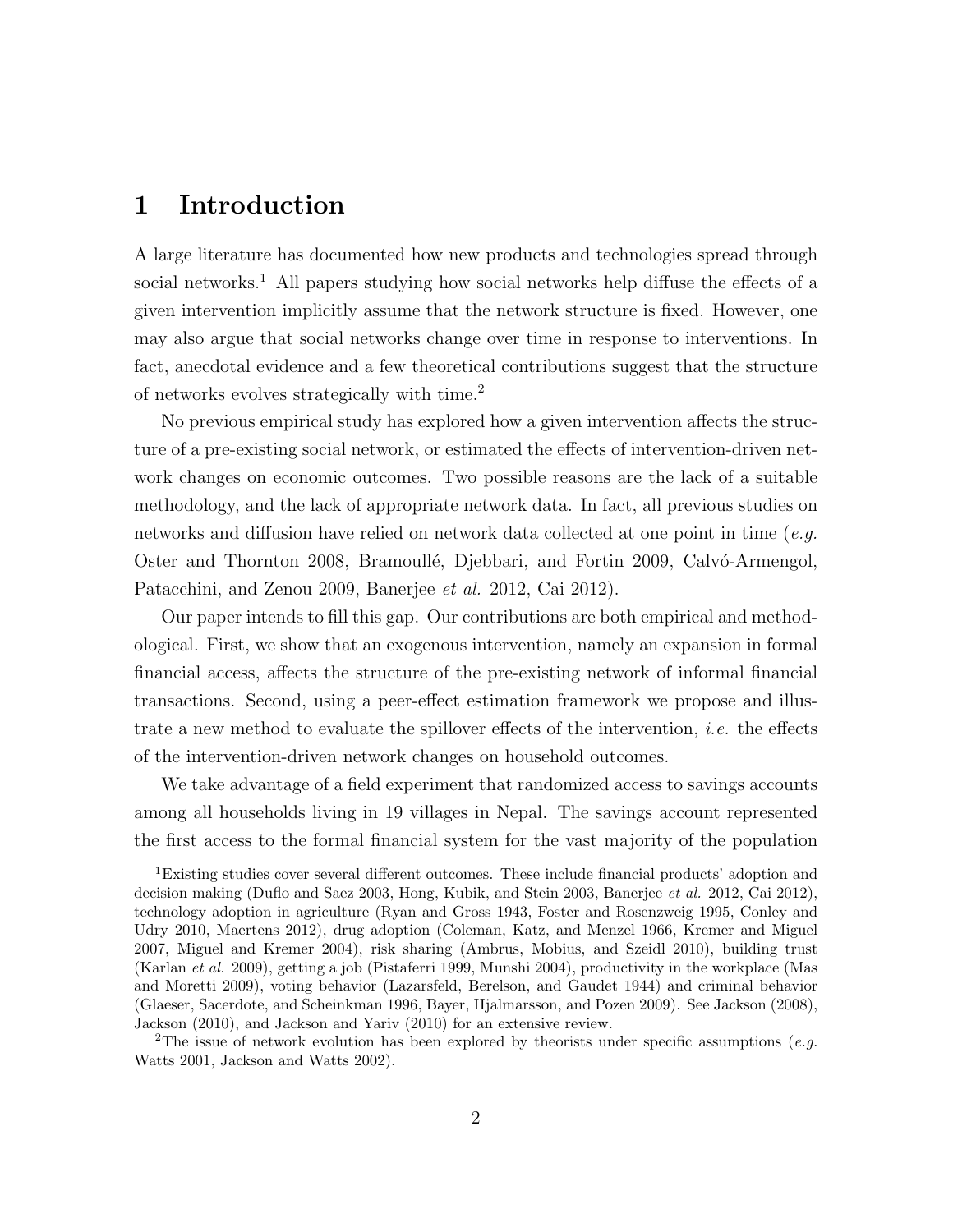sample (Prina 2013). This exogenous variation in financial access may have changed the network of financial transactions. The effects could be both positive and negative. On the one side, access to a savings account allows households to accumulate a buffer stock that can be used to smooth consumption or to cope with negative shocks. Hence, it might offer a partial substitute for informal financial arrangements. As a result, informal transactions may be crowded out, reducing the level of mutual insurance and diminishing the effect of access to savings accounts on welfare (Ligon, Thomas, and Worrall 2000, Platteau 2000). On the other hand, access to savings can foster asset accumulation. Hence, households with greater resources might increase transfers to others, either because of altruism, or in fear of social sanction (Platteau 2000, Hoff and Sen 2006, Comola and Fafchamps 2010, Di Falco and Bulte 2011).

Our unique panel dataset of all households living in 19 Nepalese villages contains detailed information on the network of informal financial transactions (i.e. all loans and gifts given and received) before and after the randomized intervention. Our study takes advantage of the unique combination of three features of the data: the withinvillage randomization, the high take-up rate of the savings product offered (84%), and the availability of detailed census network data before and after the intervention. This allows us to investigate the impact of the intervention on the network and to propose and implement a methodology to estimate the spillover effects of the intervention.

Using household and dyadic regressions we show that the intervention had a significant impact on the pre-existing network of informal financial transactions. First, we run household-level regressions to show that exogenous access to a savings account increased many proxies of network activity *within* the village (*e.g.* the number of partners, number of loans and gifts). Second, we take as observations all directed financial transactions between sampled households and we run dyadic regressions, in order to account for the fact that decisions to form or sever a link are two-sided. To the best of our knowledge, this specification is novel to the literature, as it combines the randomized experiment with post-intervention dyadic data. Results show that being offered the savings account increases the probability of giving both loans and gifts as well as their magnitude. Overall, our results show that the intervention has increased the network activity within the village, suggesting that there might be complementarity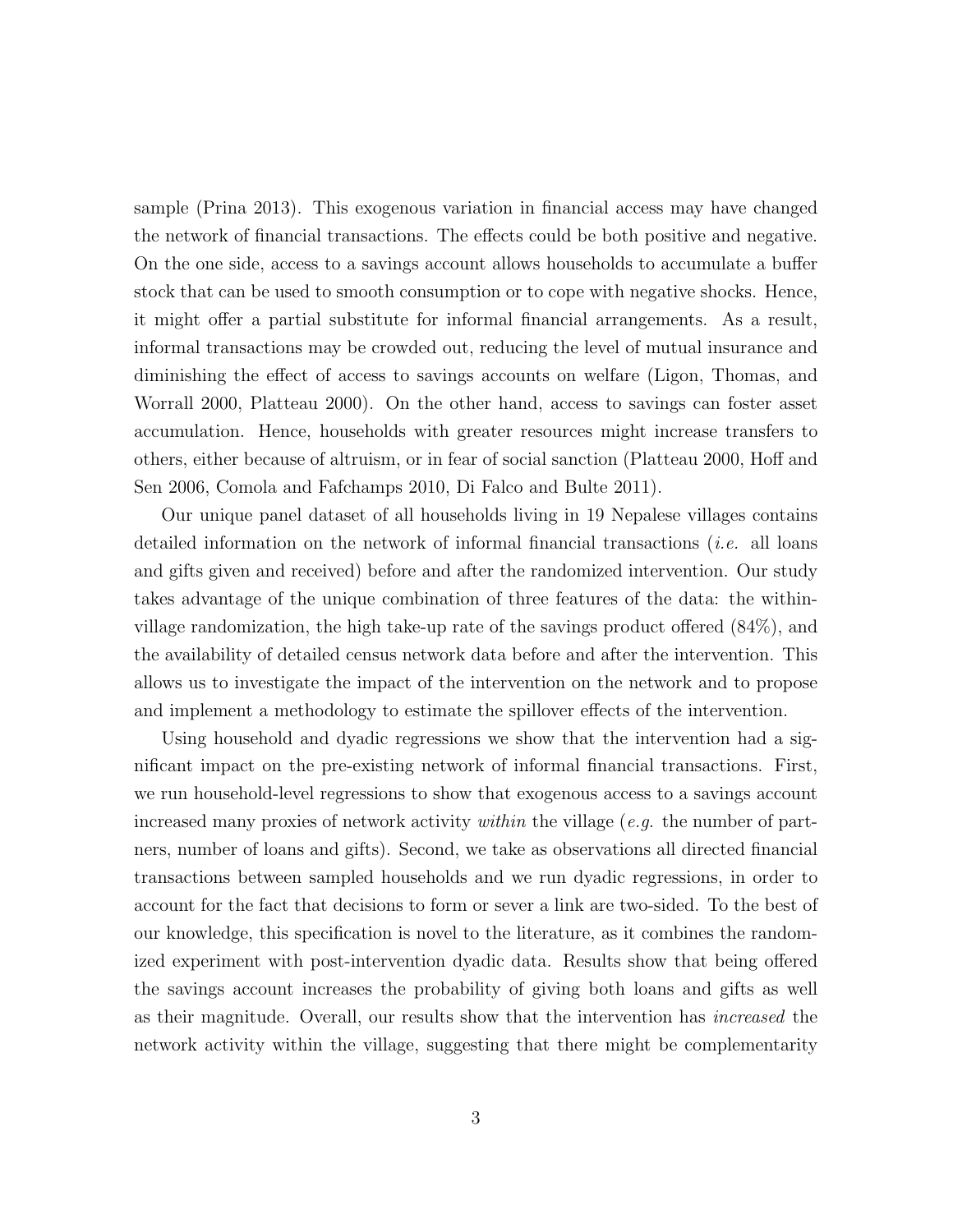between formal savings and informal network-based financial activities.

The second contribution of our study is methodological. Having shown that the network responded to the exogenous intervention, we argue that it may be incorrect to estimate the impact of an intervention on the basis of the pre-intervention network data only. Hence, we propose a method to incorporate these intervention-driven changes in the network into a model of peer effects. The peer-effect literature aims at distinguishing three effects: the effect of one's exogenous characteristics on her outcome, the effect of her partners' exogenous characteristics, and the effect of her partners' outcomes (Mansky 1993). We argue that there may be another effect to be taken into account: the effect of the intervention-driven network changes on outcome. This additional effect, that we call spillover effects of the intervention, is not accounted for in the standard ('static') peer-effect framework.

We consider household expenditure as the outcome of interest and set up a dynamic peer-effect model of expenditure where the interaction matrix, which represents village-level social interactions, can change over time in response to the exogenous intervention. We show how the change in the mean expenditure of one's partners can be decomposed into three terms: the change in her partners' mean expenditure keeping partners constant, the change in her partners' mean expenditure keeping expenditure constant, and the cross term which accounts for the combined effect of the expenditure change and the network change. While the first term also belongs to a static peer-effect model, the other two terms only appear in the dynamic peer-effect model and represent the spillover effects of the intervention. We argue that omitting the two terms accounting for the spillover effects of the intervention leads to a biased estimate of the peer effect.

We illustrate this dynamic peer-effect model using our data from Nepal. The panel structure of our data allows us to estimate the model in first differences, which helps addressing endogeneity from correlated unobservables. To address endogeneity arising from the model simultaneity we follow the conventional strategy of using 'lagged' household characteristics (*i.e.* the characteristics of partner's partners) as identifying instruments for the outcome of one's partners (Kelejian and Prucha 1998, Bramoullé, Djebbari, and Fortin 2009, Patacchini and Zenou 2012). Overall, we find strong evi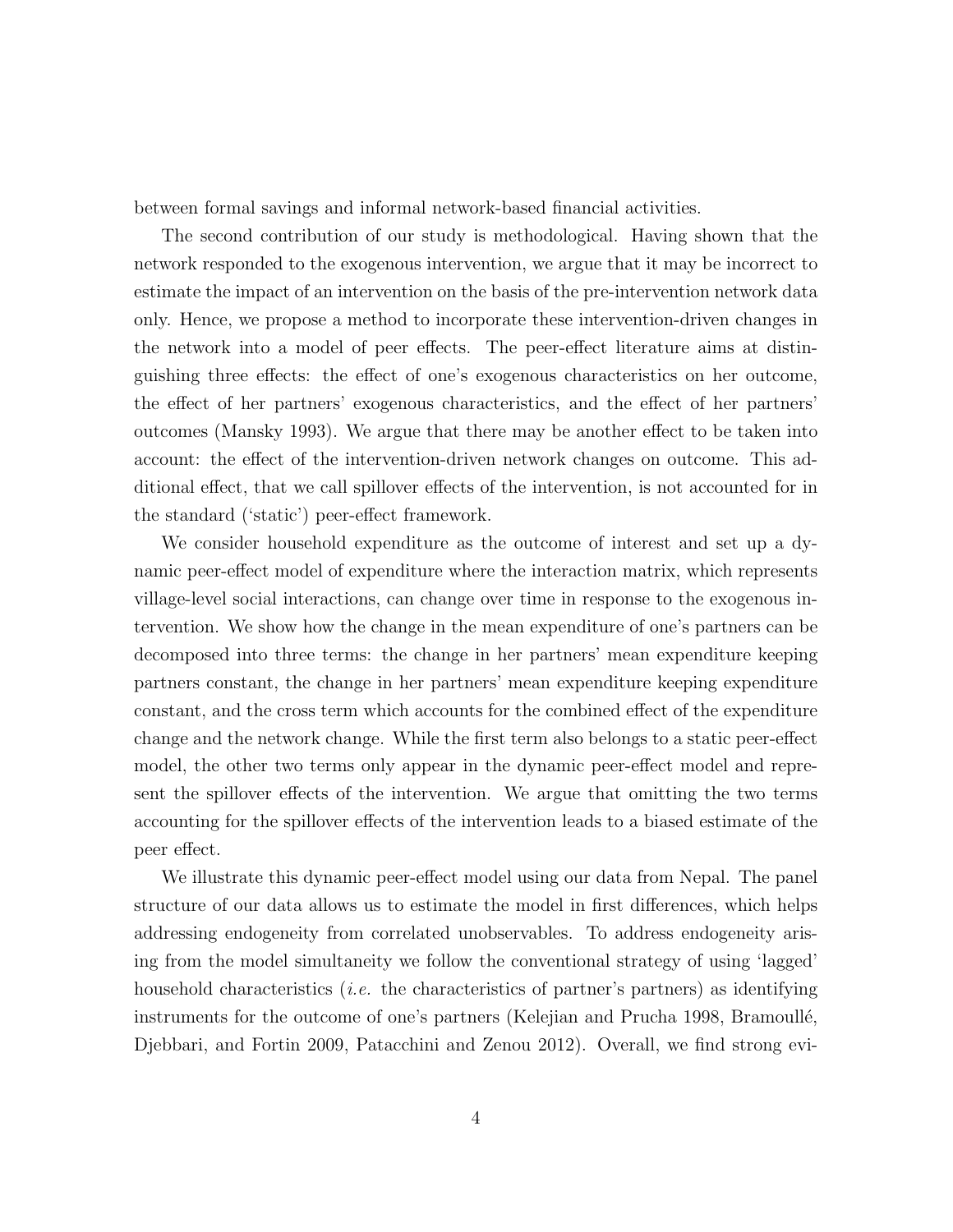dence of peer effects in expenditure: an increase in partners' expenditure, whether it comes from old partners or new partners, has a positive effect on one's expenditure. Specifically, we find significant evidence of spillover effects: the intervention-driven changes in the network matter for the household's expenditure, and disregarding these spillover effects leads to downward-biased peer-effect estimates in the static model.

The main message of our paper is that social networks evolve in response to exogenous interventions. Hence, in order to capture the actual importance of social networks in spreading products and technologies, it is crucial to take into account how the increasing availability of these products and technologies changes the pre-existing social network. As such, our study provides novel insights on the way we should draw inference based on social network data. The implicit assumption grounding all studies on social networks and diffusion is that pre-existing relationships matter for economic outcomes, i.e. a better social network predicts better future outcomes. This assumption is appropriate in a setting where the network is fixed, or hard to change. However, it is also possible that the social network rewires easily in response to changes in the economic environment, and new links can be formed irrespective of pre-existing relationships. This might be the case when considering financial interventions, as we show in this study. Hence, more caution is recommended in interpreting pre-existing links in a casual manner, and in drawing policy recommendations.<sup>3</sup>

Our paper adds to the growing literature studying the effects of networks on economic outcomes. Among the papers relying on a randomized intervention to identify the causal effect of social networks there are Banerjee et al. (2012), Cai (2012), Duflo and Saez (2003), Duflo, Kremer, and Robinson (2008), Dupas (2010), Kremer and Levy (2008), Kremer and Miguel (2007), Kling, Liebman, and Katz (2007), Oster and Thornton (2008). And, among the studies that use non-experimental methods to identify the causal effects of networks, we find Bandiera and Rasul (2006), Bertrand, Luttmer, and Mullainathan (2000), Card and Giuliano (forthcoming), Conley and Udry (2010), Foster and Rosenzweig (1995), Imberman, Kugler, and Sacerdote (2009), Munshi (2003), and Munshi (2004). Most previous studies do not have detailed dyad-level network information. Thus, they identify the individual reference group on the basis of the re-

<sup>&</sup>lt;sup>3</sup>A similar argument is made by Comola and Fafchamps (2012) in the context of network formation.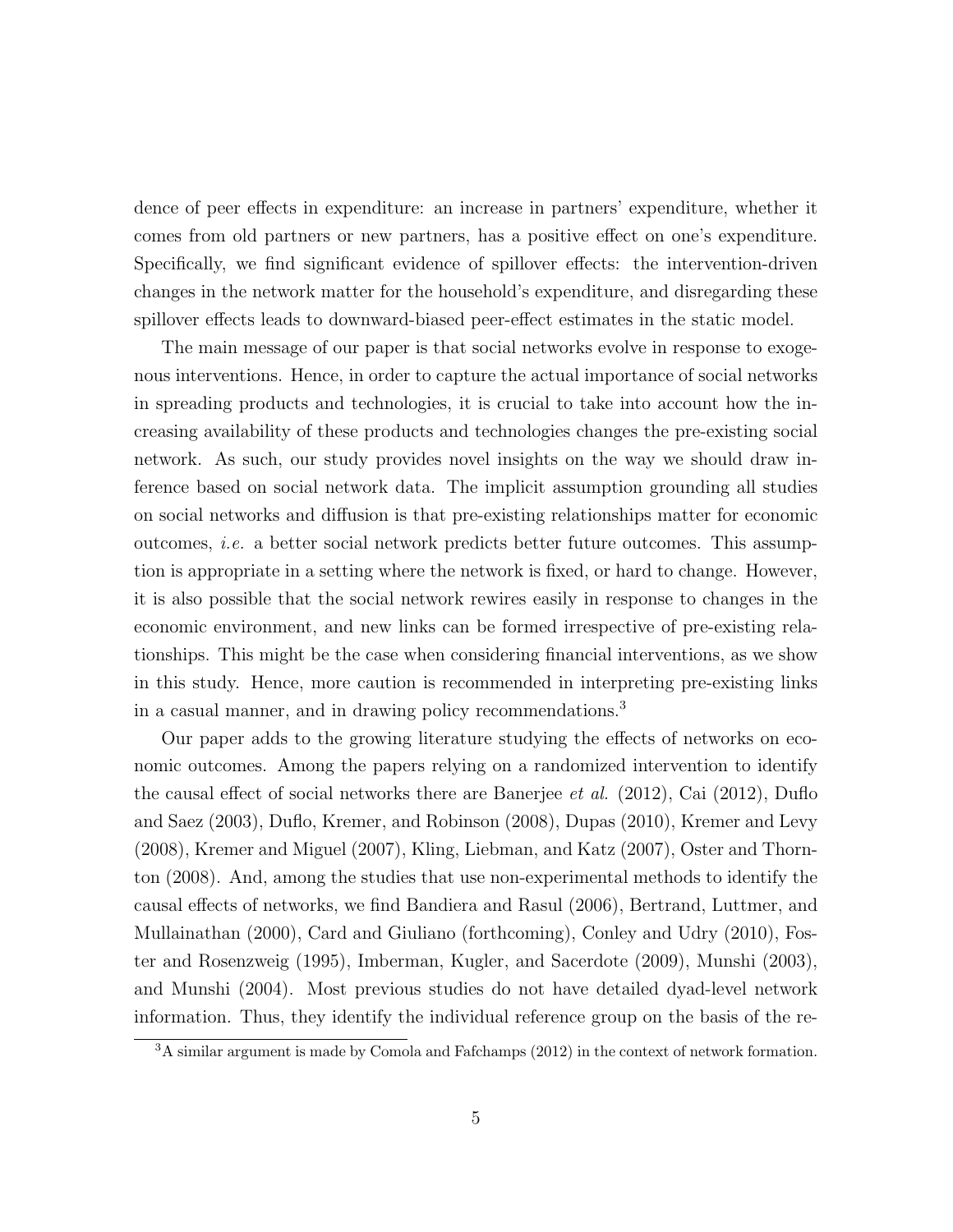spondents' social context. Notable exceptions are, for example, Banerjee *et al.* (2012), Oster and Thornton (2008), and Cai (2012), that, similar to our case, have dyadic data on the links between households in the sample, but, differently from us, exploit pre-intervention network data only.

Since our study is the first one collecting and exploiting panel data on the social network, we are able to challenge the conventional assumption that the network is not affected by the intervention. Furthermore, we contribute to the literature estimating peer effects through social network data in two respects. First, we propose a new dynamic peer-effect framework incorporating the spillover effects of the intervention. Second, by taking differences at the household and dyadic level rather than at the partners' level (Bramoullé, Djebbari, and Fortin 2009, Calvó-Armengol, Patacchini, and Zenou 2009, Lee, Liu and Lin 2010), we are able to address the problem of correlated unobservables more convincingly than before.

Finally, our study also adds new evidence to the large literature in development economics that investigates how access to financial products shapes the lives of the poor (Aportela 1999, Banerjee et al. 2010, Banerjee et al. 2012, Bruhn and Love 2009, Burgess and Pande 2005, Carvalho, Prina and Sydnor 2013, Dupas and Robinson 2013, Kaboski and Townsend 2011, Karlan and Zinman 2010, Prina 2013). We take a new angle on this issue by exploring whether financial access might have an indirect effect on household behavior through the fact that such access shapes the pre-existing social network. As such, our study relates to the recent literature studying how access to savings accounts interacts with informal financial arrangements. On the one side, research has shown that savings and commitment savings products might make it easier to resist requests for sharing with friends and family (Dupas and Robinson forthcoming, Brune et al. 2011). On the other side, one's social network can be used as a commitment device to save actively in a savings account (Kast, Meier, and Pomeranz 2011). Finally, few studies have analyzed how formal financial access might affect sharing arrangements. The evidence is not clearcut. For example, Feigenberg, Field, and Pande (2012) and Heinrich et al. (2010) find positive effects, while Binzel, Field, and Pande (2012) and Conning and Udry (2010) find negative effects.

The following section describes the field experiment, the savings account, and the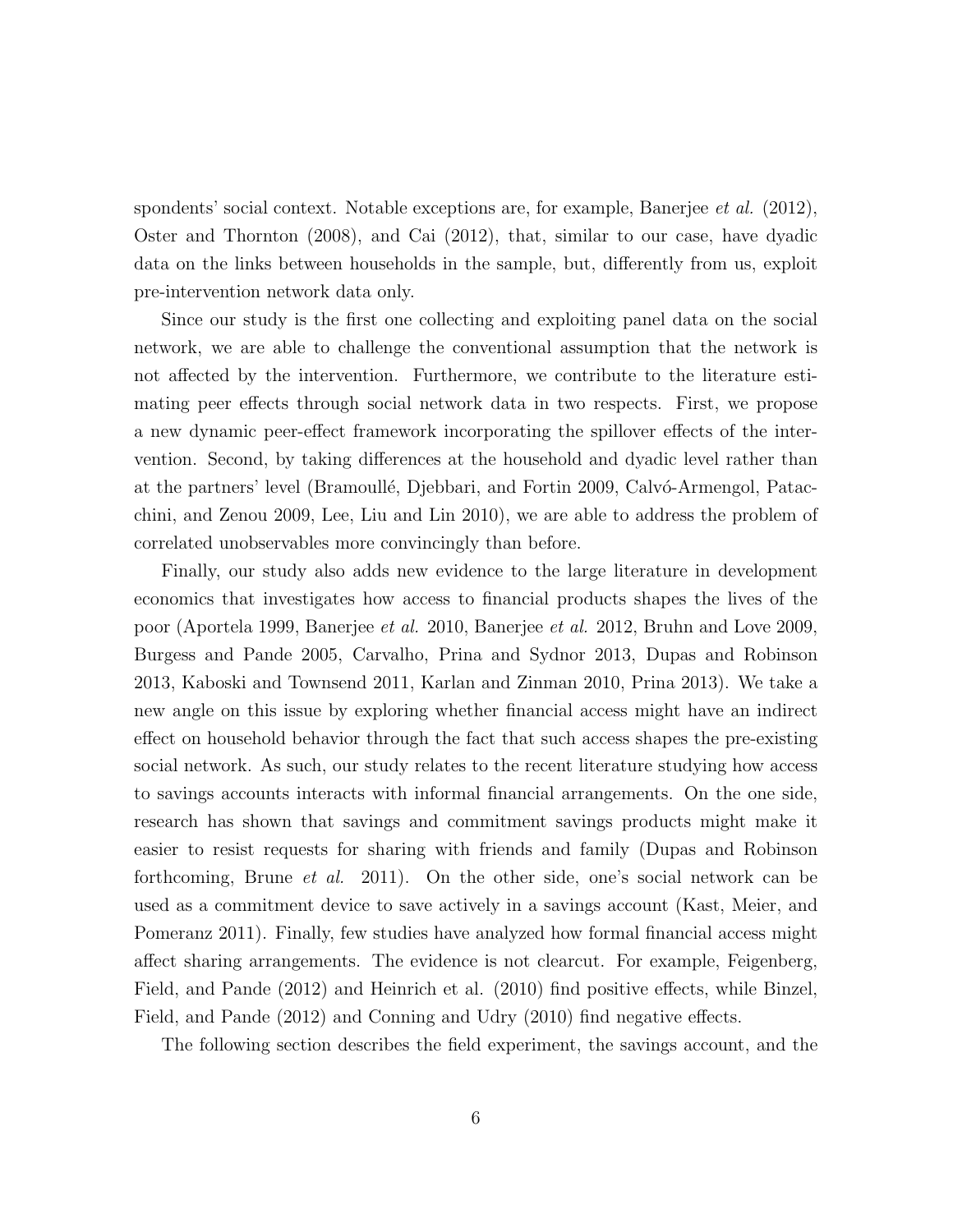network data. Section 3 provides evidence that the exogenous expansion in formal financial access impacted the network of informal financial transactions between sampled households. In Section 4 We introduce the dynamic peer-effect model incorporating the spillover effects of the intervention, and we estimate it on our Nepalese data. Section 5 concludes. Tables and appendix tables are reported at the end of the paper.

# 2 Experimental Design and Background

### 2.1 Financial Institutions and the Savings Account Offered

Formal financial access in Nepal is very limited. According to the nationally representative "Access to Financial Services Survey," conducted in 2006 by the World Bank (Ferrari, Jaffrin, and Shrestha 2007) only 20% of Nepalese households have a bank account. Not surprisingly, access is concentrated in urban areas and among the wealthy. Thus, most households typically save informally, storing cash at home, saving in the form of durable goods and livestock, or participating to Rotating Savings and Credit Associations (ROSCAs).<sup>4</sup>

In the randomized field experiment described in Prina (2013), GONESA bank gave access to savings accounts to a random sample of poor households in 19 villages surrounding Pokhara, Nepal's second largest city. The accounts have all the characteristics of any formal savings account. The enrollment procedure is simple and account holders are provided with an easy-to-use passbook savings account. The bank does not charge any opening, maintenance, or withdrawal fees and pays a 6% nominal yearly interest, similar to the average alternatives available in the Nepalese market (Nepal Rastra Bank,  $2011$ <sup>5</sup>. In addition, the savings account does not have a minimum balance requirement.<sup>6</sup> Customers can make transactions at the local bank-branch offices

<sup>4</sup>A ROSCA is a savings group formed by individuals who decide to make regular cyclical contributions to a fund in order to build together a pool of money, which then rotates among group members, being given as a lump sum to one member in each cycle.

<sup>5</sup>The International Monetary Fund Country Report for Nepal (2011) indicates a 10.5% rate of inflation during the intervention period.

<sup>6</sup>The money deposited in the savings account is fully liquid for withdrawal. The savings account is fully flexible and operates without any commitment to save a given amount or to save for a specific purpose.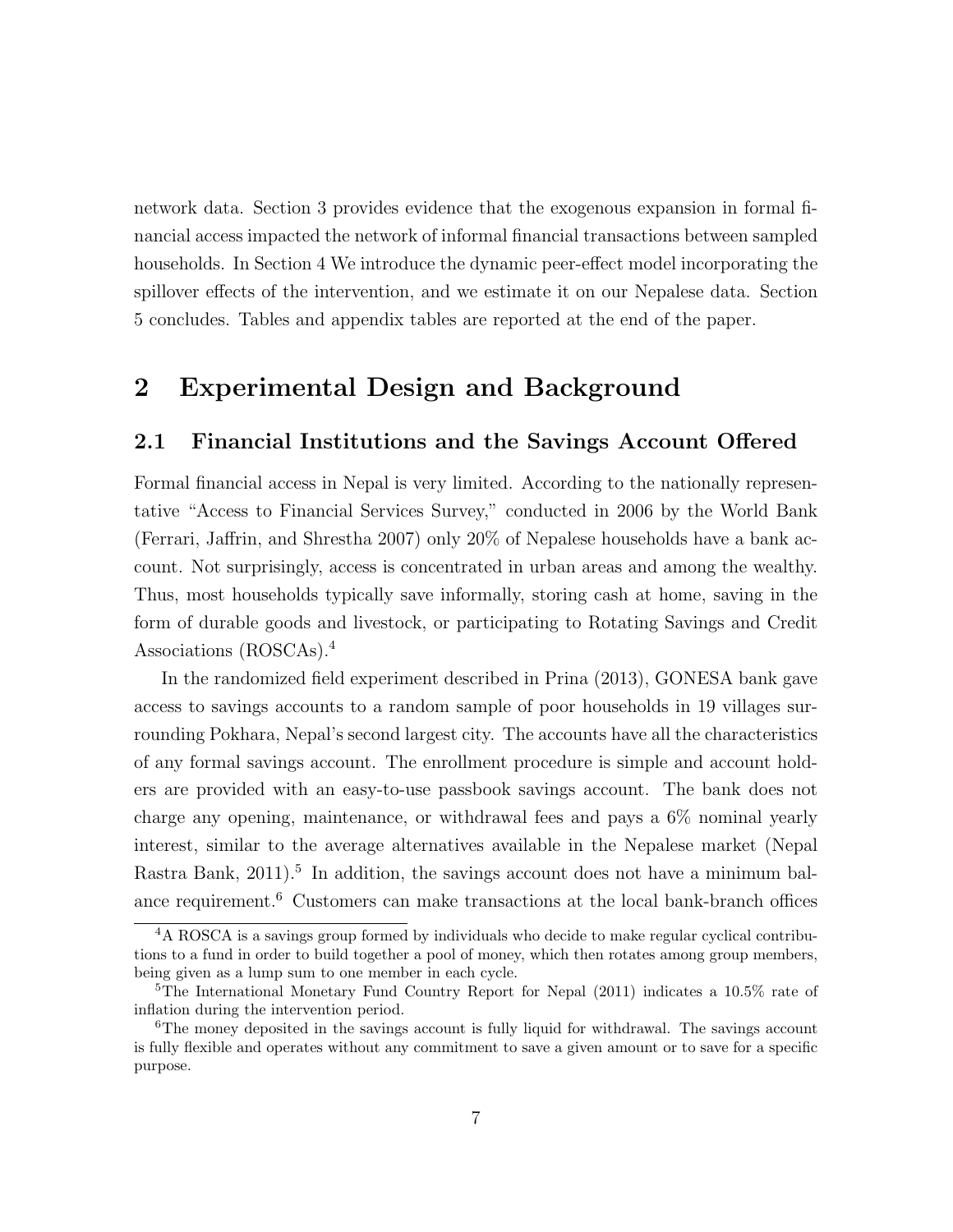in the villages, which are open twice a week for about three hours, or at the bank's main office, located in downtown Pokhara, during regular business hours.

### 2.2 Experimental Design and Data

A first baseline survey was conducted in February 2009 in the 19 villages to census all households with a female head aged 18-55.<sup>7,8</sup> This round of data contains information on households' socio-economic characteristics and their network of informal financial transactions. Before the introduction of the savings accounts, a second baseline survey was conducted during May 2010. This survey collected information on households' socio-economic characteristics but did not collect network data. The baseline characteristics of our estimation sample are computed on the basis of these two data rounds.<sup>9</sup>

After completion of the second baseline survey, GONESA bank progressively began operating in the villages between the last two weeks of May and the first week of June 2010. Separate public lotteries were held in each village to randomly assign the female household heads to treatment and control groups. The women assigned to the treatment group were offered the option to open a savings account at the local bank-branch office, while the women assigned to the control group were not given this option.

An endline survey was conducted starting in June 2011, a year after the beginning of the intervention. This survey collected information on households' socio-economic characteristics and on the network of informal financial transactions. A total of 1,009 households were surveyed in both the first and second baseline. 91% of these households (*i.e.* 915) were found and surveyed in the endline survey.<sup>10</sup>

<sup>7</sup>Female household head is defined here as the female member taking care of the household. Based on this definition, 99% of the households living in the 19 villages were surveyed by the enumerators. The female household head is also the survey respondent, and the savings account owner.

<sup>&</sup>lt;sup>8</sup>The population in the villages ranged from 20 to 150 households.

<sup>9</sup>Network and expenditure data come from the first baseline survey, while most demographic information comes from the second baseline.

<sup>&</sup>lt;sup>10</sup>Those households that could not be traced had typically moved out of the area, with a minority migrating outside the country.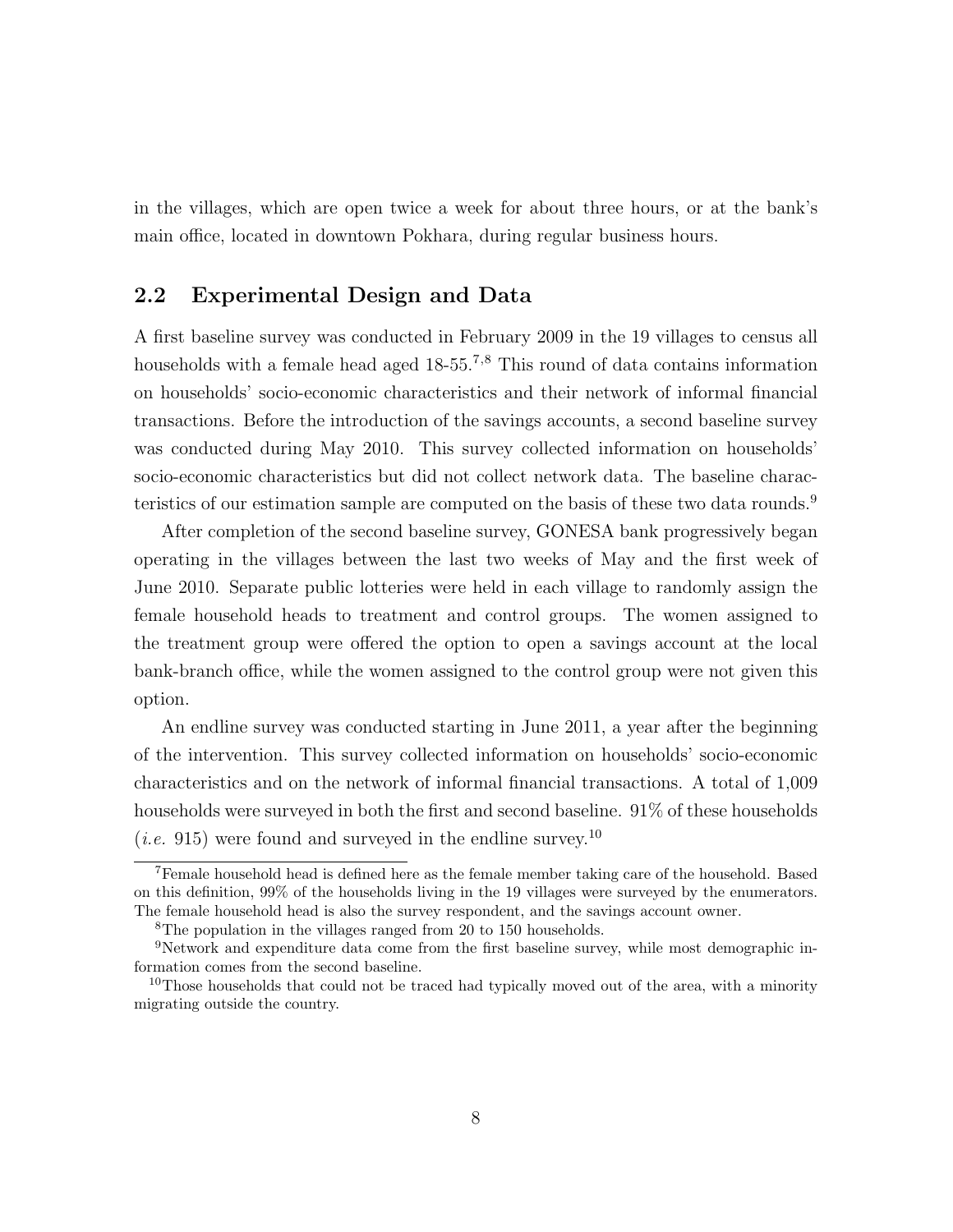# 2.3 Sample Characteristics and Balance Check

Table 1 shows the summary statistics of baseline characteristics, separately for treatment and control groups, for our panel estimation sample of 915 households. The last column in the table shows the t-statistic of two-way tests of the equality of the means across the treatment and control group and reveals that randomization generally led to balance along baseline characteristics. The women participating in the savings experiment are very poor. They have on average 2.5 years of schooling, and live in households whose weekly household income average 1,500 Nepalese rupees (about \$20) and with household assets amounting to a little more than  $44,000$  rupees (about \$630).<sup>11,12</sup> Households have on average 4.5 members with 2 children. The sample seems highly vulnerable to shocks: 42% of the households indicated having experienced a negative income shock during the month previous to the survey.

Only 15% of the households had a bank account before the introduction of the program. Given the lack of access to formal savings products, it is not surprising that most households typically save via microfinance institutions (MFIs) and ROSCAs. They also save by either investing in durable goods or livestock or by storing cash at home.<sup>13</sup> Moreover, 90% of them had at least one outstanding loan (most loans are taken from ROSCAs, MFIs, and family, friends, or neighbors). Hence, households seem to rely mostly on informal financial institutions (e.g. MFIs, ROSCAs, friends, family, and neighbors) rather than on formal institutions, like banks.<sup>14</sup> This is consistent with previous literature showing that the poor have a portfolio of transactions and financial relationships (Banerjee et al. 2010, Collins et al. 2009, Dupas and Robinson 2013).

As shown by Prina (2013) take-up and usage rates of the savings accounts offered to the treatment group were very high. In particular, more than 84% of the treatment households offered an account opened one and used it actively, depositing an average

 $11$ In 2010-2011, 70 Nepalese rupees approximately corresponded to 1 U.S. dollar.

<sup>&</sup>lt;sup>12</sup>Household members earn income from multiple sources: working as agricultural or construction workers, collecting sand and stones, selling agricultural products, raising livestock and poultry, having a small shop, working as drivers, and receiving remittances, rents and pensions, among others.

<sup>&</sup>lt;sup>13</sup>Households typically had about one week worth of household income stored at home.

<sup>&</sup>lt;sup>14</sup>This is in line with the nationally representative survey conducted in 2006 by the World Bank. The survey shows that over two-thirds of Nepalese households had an outstanding loan from a formal or informal institution (Ferrari, Jaffrin, and Shrestha 2007).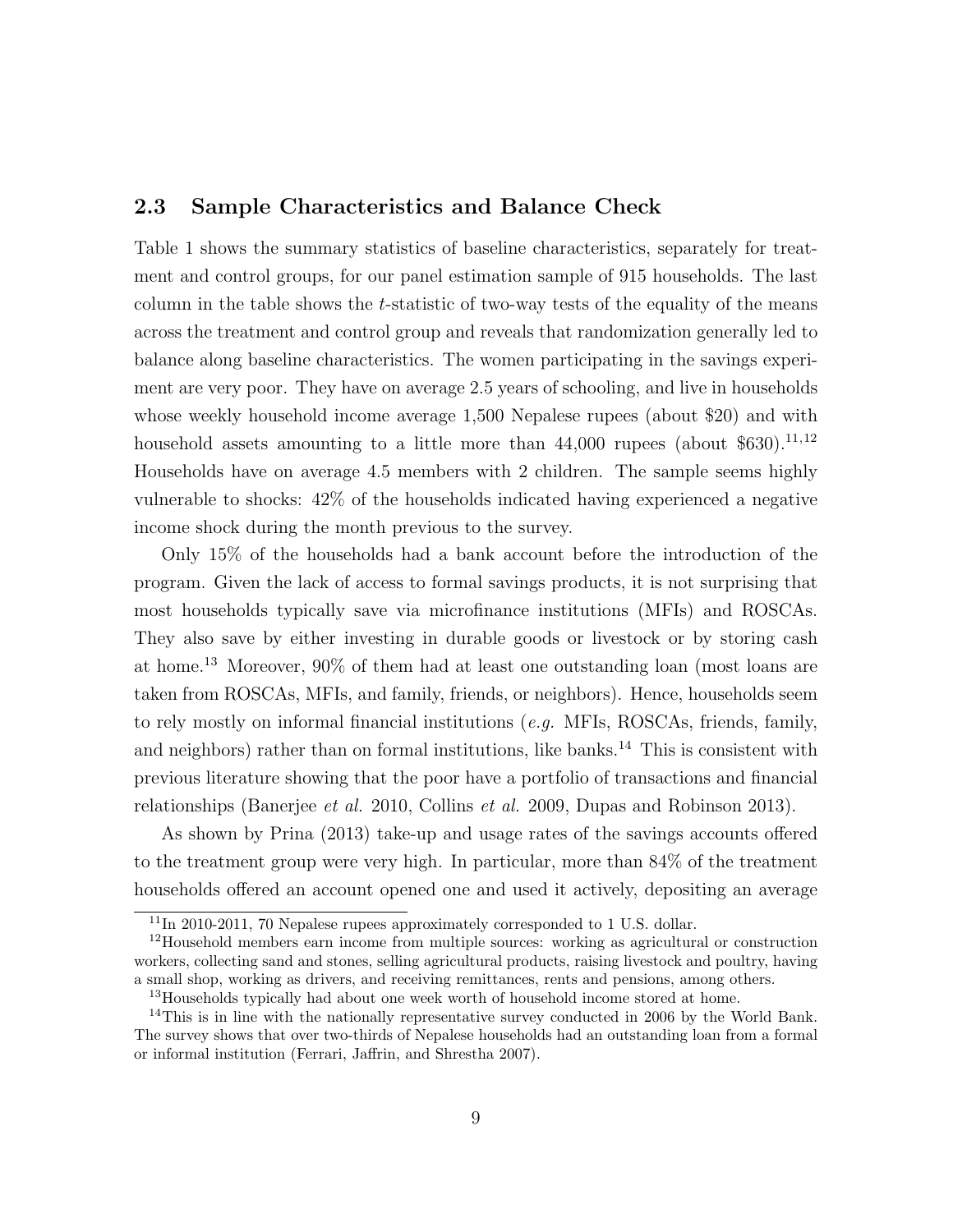of 8% of their baseline weekly household income almost once a week for the first year of the intervention. Moreover, access to the savings account considerably increased total assets. Treatment households reduced the amount of cash savings, but households do not seem to reallocate assets away from other types of savings institutions, formal or informal. Finally, access to the savings account strongly increased households' welfare, e.g. investments in health and education and perceived financial situation.<sup>15</sup> Thus, such large impacts could potentially affect the network of informal financial transactions.

# 2.4 The Network Data

Detailed information on the informal network-based financial transactions of each household was collected both in the first baseline survey and in the endline survey.<sup>16</sup> The respondent was asked to give a list of people (within or outside the village) who have exchanged gifts and/or loans with her or with other members of her household. Respondents could list as many partners as they wished.<sup>17</sup> For each partner, the total amount of loans and gifts given and received in the 12 months prior to the survey was collected using four brackets: less than  $1200, 1200 - 2400, 2400 - 5000$  and more than 5000 rupees.<sup>18</sup> Special attention was devoted to accurately match the declared partners identities to sampled households and to circumvent homonymy.<sup>19</sup>

Table 2 contains the network descriptive statistics at baseline by treatment status. On average, households self-reported having 1.73 financial partners, 0.7 of which within

<sup>&</sup>lt;sup>15</sup>See Prina (2013) for a detailed analysis of the effects of providing access to a savings account on assets accumulation and household welfare.

<sup>&</sup>lt;sup>16</sup>The availability of census network data allows us to circumvent the econometric problems outlined by Chandrasekhar and Lewis (2011).

<sup>&</sup>lt;sup>17</sup>First, the information regarding regular partners (defined as individuals they *regularly* exchange loans and/or gifts with, and they could rely on most for financial help/support) was elicited. Then, the respondents were asked to list any other recent loans/gifts exchanged with occasional partners not already listed. Since very few occasional partners were declared (less than 7% of all within-village links at endline), in the analysis we aggregate occasional and regular partners together.

<sup>&</sup>lt;sup>18</sup>For loans and gifts given or received in the last month, we also collected information on the exact amount and the reason of the transfer. However, very few respondents reported a transfer in the month prior. Hence, given the few non-zero observations, we use the ordinal measure that spans a longer period and may incorporate multiple transactions.

<sup>&</sup>lt;sup>19</sup>At the end of each interview the enumerator used an updated village roster to determine, jointly with the respondent, the household identity code of the mentioned partners. Thus, the partners codes were coded into the questionnaire in the field, rather than during the data cleaning process.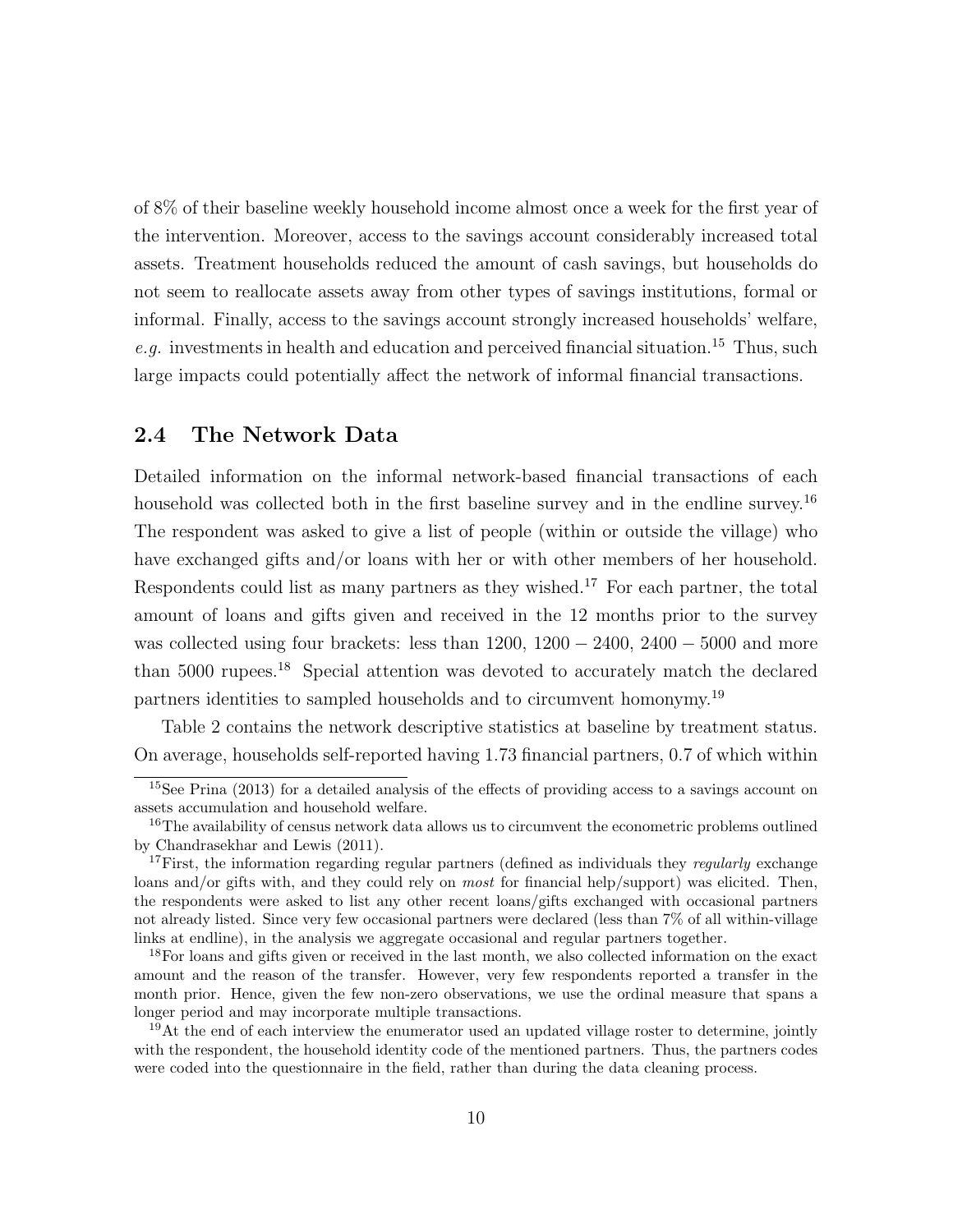the village and 0.79 among relatives (within or outside the village). Table 2 also reports the total number of gifts and loans within and outside the village, and the direction of the transfer (received vs. given). Respondents report exchanging on average 0.61 gifts within the village and 0.31 outside. The average number of gifts given and received is rather comparable, 0.42 and 0.50, respectively. Loans seem to be more frequent than gifts (on average 1 within the village and 0.87 outside the village), and more frequently received than given (1.19 vs. 0.68). Overall, Table 2 shows that treatment and comparison groups are well balanced along all network characteristics at baseline. Finally, Table 3 reports the attrition regressions for the sample of 1,009 households who completed both baseline surveys. Results show that the probability of completing the endline survey does not seem to depend neither on the treatment, nor on the network characteristics. The only exception is the number of partners within the village, which appears marginally significant.

# 3 The impact of the Intervention on the Network

In this section we provide evidence that the exogenous expansion in formal financial access has affected the network of informal financial transactions.

# 3.1 Notation

We now introduce the notation in use. Vectors are denoted with bold lower-case letters and matrices with bold capital letters. If **A** is a  $n \times m$  matrix, we write  $\mathbf{A}_{[ij]} \equiv a_{ij}$  to indicate its  $(i, j)^{th}$  entry. If **b** is a  $n \times 1$  vector, we write  $\mathbf{b}_{[i]} \equiv b_i$  to indicate its  $i^{th}$ row. When a matrix or a vector is indexed by time, this is indicated with a superscript to avoid confusion with the entry notation, e.g. we write  $a_{ij}^t$  and  $\mathbf{A}^t$ , where  $t = 0$ represents the baseline survey and  $t = 1$  represents the endline survey.

In our analysis we use the within-village network  $data^{20}$  to generate four different interaction matrices: the directed binary matrix  $G<sup>t</sup>$ , the directed ordinal matrix  $C<sup>t</sup>$ , the undirected binary matrix  $\mathbf{Z}^t$ , and the undirected row-standardized matrix  $\mathbf{W}^t$ .

 $20$ <sup>20</sup>The partners who live out of the village are omitted from the analysis since they did not participate to the randomized experiment, and hence on who we cannot apply our methodology.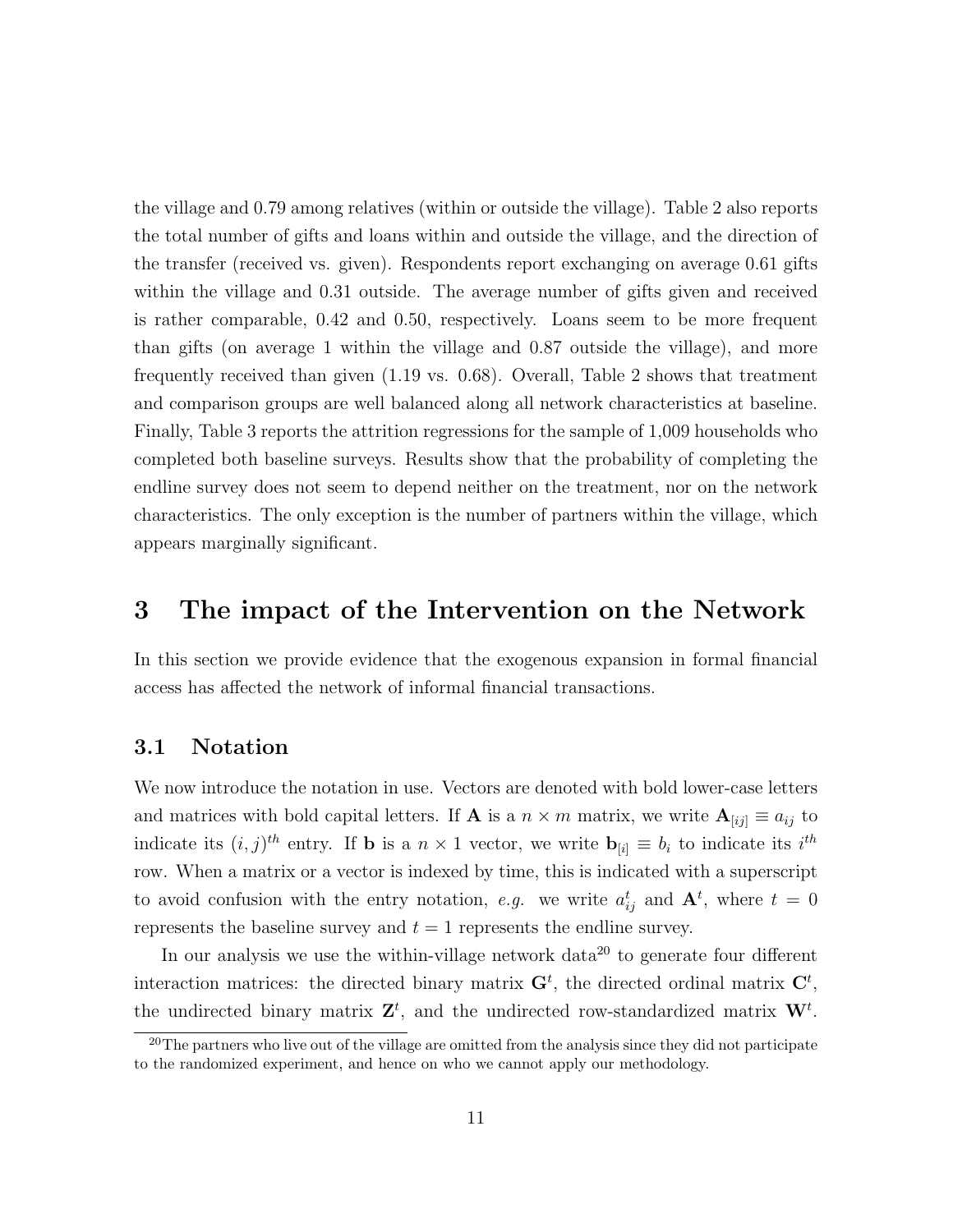Matrices  $G<sup>t</sup>$  and  $C<sup>t</sup>$  are used in the dyadic regressions of subsection 3.3. The matrix  $\mathbf{G}^t$  represents the directed *binary* network at time t: starting from our set of n sampled households  $(1, ..., n)$  for each pair ("dyad") of households  $ij$  we define  $g_{ij}^t$  as the directed binary variable which equals one if a transfer is declared from  $i$  to  $j$  at time  $t$ , and zero otherwise.<sup>21</sup> C<sup>t</sup> is the directed *ordinal* interaction matrix, where  $c_{ij}^t$  indicates its  $(i, j)$ <sup>th</sup> entry and classifies the transfer from i to j at time t into a five-category scale: 0 (no transfer), 1 (less than 1,200 rupees), 2 (1,200-2,400 rupees), 3 (2,400-5,000 rupees), and 4 (more than 5,000 rupees). Both matrices  $G<sup>t</sup>$  and  $C<sup>t</sup>$  are block-diagonal because, by construction, only transfers within the same village are allowed. Since directed transfers do not need to be symmetric, both dyads  $ij$  and  $ji$  are included in the estimation sample.<sup>22</sup> Depending on the specification for  $G<sup>t</sup>$  and  $C<sup>t</sup>$  transfers are defined in terms of: loans only, gifts only, loans *or gifts*.

Matrices  $\mathbf{Z}^t$  and  $\mathbf{W}^t$  are used in the household regressions of subsection 3.2 and section 4 respectively.  $\mathbf{Z}^t$  is the binary matrix of undirected transfers, whose  $(i, j)^{th}$ entry is defined as  $z_{ij}^t = z_{ji}^t = max(g_{ij}^t, g_{ji}^t)$ . Finally, following the literature on peer effects which model the individual outcome as a function of the mean outcome of partners, for the peer-effect regressions of section 4 we use a row-standardized version of the undirected interaction matrix  $\mathbf{W}^{\mathbf{t}}$  where  $w_{ij}^{t} = z_{ij}^{t}/\sum$ i  $z_{ij}^t$ . Note that for both  $\mathbf{Z}^t$ and  $\mathbf{W}^t$  we define transfers in terms of loans *or* gifts.

### 3.2 Household-level Regressions

We first present a set of reduced-form results on the effect of the intervention on the level of informal financial transactions taking the household as the unit of observation. Let  $network<sub>i</sub><sup>1</sup>$  be a given proxy for the intensity of the network-based activity of household

<sup>&</sup>lt;sup>21</sup>No self link is allowed, *i.e.*  $g_{ij}^t = 0$ .

<sup>&</sup>lt;sup>22</sup>For each directed observation  $g_{ij}^t$  and  $c_{ij}^t$  we have two reports: how much i declares to have given to j and how much j declares to have received from i. In principle, the answers to these questions should be the same, in practice they often are not. This is a common problem in the empirical literature using self-reported link data. The standard solution is to assume that a link exists if it is reported by either  $i$  or  $j$  or a combination of the two (De Weerdt 2004, De Weerdt and Fafchamps 2011, Fafchamps and Lund 2003, Liu et al. 2012, Banerjee et al. 2012). Following this literature, whenever discrepancies arise, we take the maximum report out of the two parts involved. This is equivalent to assuming that discrepancies between survey answers correspond to under-reporting, perhaps as a result of omission mistakes.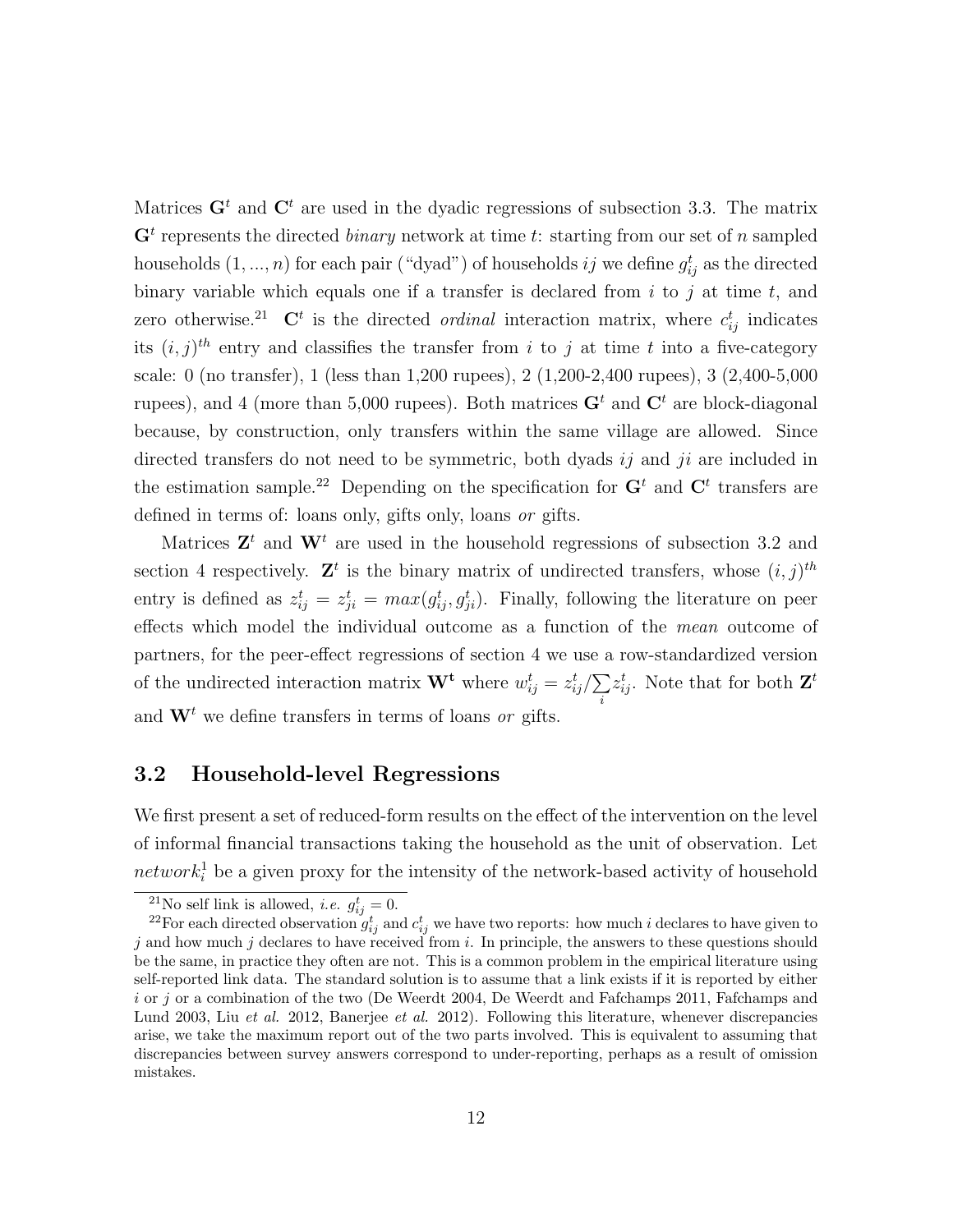$i = 1, ..., n$  at endline, *i.e.* at  $t = 1$ . Let *itt<sub>i</sub>* be the intent-to-treat dummy, which takes value one if i was offered a savings account. Let  $x_i^0$  represent the demographic characteristics of household i at baseline, i.e. at  $t = 0$ . We run two household-level intent-to-treat linear regression, the first one being:

$$
network_i^1 = \beta_0 + \beta_1 itt_i + \beta_2 x_i^0 + \lambda_v + \epsilon_i^1 \tag{1}
$$

where  $\lambda_v$  represents the village fixed effects and  $\epsilon_i^1$  is the exogenous error term, clustered at the village level to accommodate for arbitrary patterns of residuals correlations. The second specification corresponds to the augmented linear regression:

$$
network_i^1 = \beta_0 + \beta_1 itt_i + \beta_2 x_i^0 + \beta_3 z^0 itt_i + \lambda_v + \epsilon_i^1
$$
\n<sup>(2)</sup>

where  $z^0$ itt<sub>i</sub> =  $\sum_{k=1}^n z_{ik}^0 \cdot it$  is the number of partners of household i at baseline who were offered the savings account.<sup>23</sup> In order to compute  $z^0$ *itt<sub>i</sub>* we adopt the broadest definition of transfers which includes loans *or* gifts. Hence, a partner of household  $i$ is defined as some other household in the village whose members have given/received a loan or a gift from/to  $i^{24}$  Because of the randomized design of the intervention, the regressor  $z^0$ *itt<sub>i</sub>* is arguably exogenous and it is a first proxy for the effects of the treatment status of one's partners on her level of network activity.

In Table 4 we estimate equations (1) and (2) taking as dependent variable all network statistics reported in Table 2: number of partners (within the village, outside the village, relatives, total), number of gifts (within the village, outside the village received, given), number of loans (within the village, outside the village, received, given). Socio-demographic controls at baseline include: the age of the female household head, a dummy which takes value one if the female household head has no formal education, household size, and the number of children less than 16 years of age. The

<sup>&</sup>lt;sup>23</sup>Recall that  $z_{ik}^0$  is the  $(i,k)^{th}$  entry of  $\mathbb{Z}^0$ . In the network represented by  $\mathbb{Z}^0$  the number of sampled partners ranges from 0 to 19, with a mean of 0.8 and a standard deviation of 1.2. The network is sparse into small clustered groups: only 8% belong to the same network component and, for those who do, the mean geodesic distance  $(i.e.$  the mean number of steps in the shortest path between two households) is rather small (1.13).

 $24$ This is to economize on space, but results stay comparable if we run separate regressions defining transfers on the basis or loans only, or gifts only. Indeed loans and gifts data display a very similar pattern, as will be shown in subsection 3.3.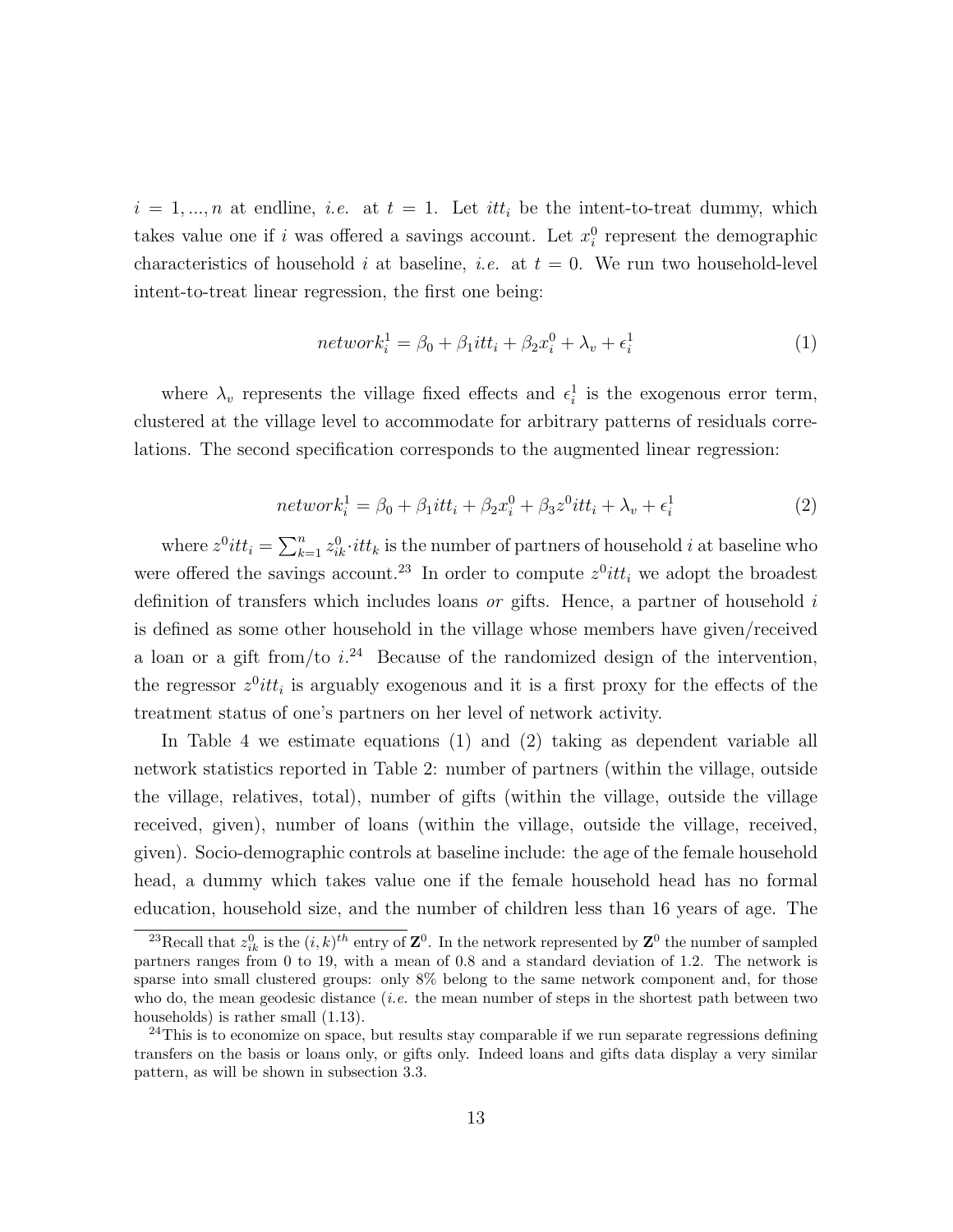descriptive statistics of all variables used in Table 4 are reported in the Appendix Table A1.

Results show that several proxies of network activity are affected by one's treatment status, and/or by the number of baseline partners who were offered the savings account. In particular, we observe a significant increase in all proxies accounting for network activity *within* the village. Columns  $(1)$  and  $(2)$  show that the coefficient of i's treatment status  $it_{i}$ , and the coefficient of the number of i's partners in the treatment group  $z^0$ *itt<sub>i</sub>* are all positive and statistically significant. Hence, having been offered the savings account and having more baseline partners who were offered the savings account increase significantly the number of partners, loans and gifts within the village. Regarding the network activity outside the village, reported in columns (3) and (4), we do not find any statistically significant direct intent-to-treat effect. Nevertheless, the coefficient of  $z^0$ itt<sub>i</sub> is negative and statistically significant for the number of partners and of loans, which may be interpreted as indication of some substitution between informal financial activity within and outside the village. Finally, we also find a positive and significant impact of the number of baseline partners who were offered a savings account,  $z^0$ itt<sub>i</sub>, on total partners and gifts given. Overall, these results provide some preliminary evidence that the effects of the intervention have spilled over the network of informal financial transactions.

# 3.3 Dyadic Regressions

Estimating the effects of the intervention on the network with household-level observations is not entirely satisfactory. In fact, household-level regressions do not take into account that the formation and severance of links are dyadic decisions, where one's outcome depends on the characteristics of her (current and potential) partners. By providing access to savings accounts to half of the households in the villages, the intervention did not only affect treatment households, but also the control households who were connected or could potentially be connected to them. Therefore, to account for the fact that directed financial transfers involve two parties and better understand the underlying mechanisms of network formation, in this subsection we exploit the dyadic nature of our data.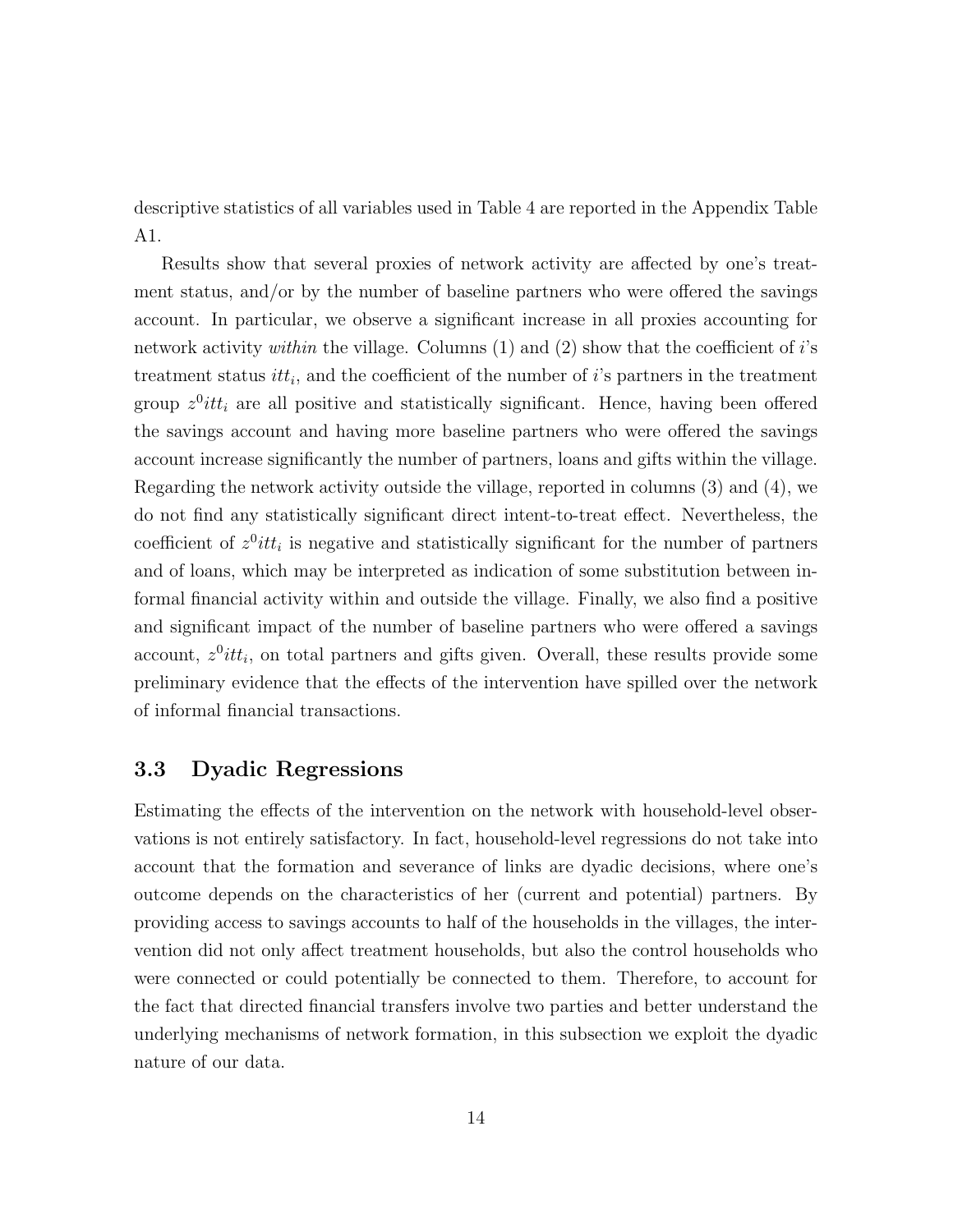We take all directed within-village dyads as the unit of observation, for a total of  $56,308$  observations.<sup>25</sup> First, we run the following logit regression:

$$
P(g_{ij}^1 = 1) = P(\beta_0 + \beta_1 itt_i + \beta_2 itt_j + \beta_3 x_i^0 + \beta_4 x_j^0 + \lambda_v + \epsilon_{ij}^1 > 0)
$$
 (3)

where the directed dependent variable  $g_{ij}^1$  is the  $(i, j)^{th}$  entry of  $G^1$  and equals one if a transfer from i to j was reported at endline  $(t = 1)$ . The two dummies of interest are the treatment status of the potential giver and of the potential receiver,  $it_t$  and  $it_t$ respectively. The specification also includes  $x_i^0$  and  $x_j^0$ , the controls at baseline for given and receiver respectively, and  $\lambda_v$ , village fixed effects. Standard errors are clustered at the village level.<sup>26</sup> Table 5 reports the logit marginal effects for equation (3), with and without demographic controls, based on three different definitions of transfers: loans only, gifts only, and loans or gifts.<sup>27</sup>

Results show that, for all dependent variables and all specifications, the treatment status of the giver,  $it_t$ , has a positive and statistically significant effect. This means that the households who were offered the savings account are *ceteris paribus* more likely to make transfers to others. The estimated coefficients may seem small in absolute terms. However, they are large compared to the mean of the dependent variables (reported at the bottom of the table), which is naturally small since dyadic observations include all possible within-village directed pairs. In fact, the specifications with controls predict an increase of 16% for loans and 25% for gifts with respect to the sample mean (columns 2 and 4, respectively). Interestingly, the treatment status of the receiver,  $itt_j$ , does not appear significant, suggesting that the increase in network-based transactions is driven by the giver's side: those who were offered the savings account increased their transfers towards other households (regardless of the treatment status of the partner),

<sup>25</sup>The descriptive statistics for the dyadic sample are reported in the Appendix Table A2.

<sup>&</sup>lt;sup>26</sup>In presence of many unlinked populations, clustering is the preferable solution for dyadic network data as it allows for arbitrary cross-observation dependance (Barr, Dekker and Fafchamps 2012, Arcand and Fafchamps 2012). In our context, clustering may also address the negative correlation arising if households were financially saturated *(i.e.* if having one link would discourage an household to form other links).

 $27$ The number of observations in columns (3) and (4) of Table 5 is lower than the full directed sample of 56,308 dyads. That is because in two villages there were no declared gifts at endline. Therefore, all corresponding observations are dropped.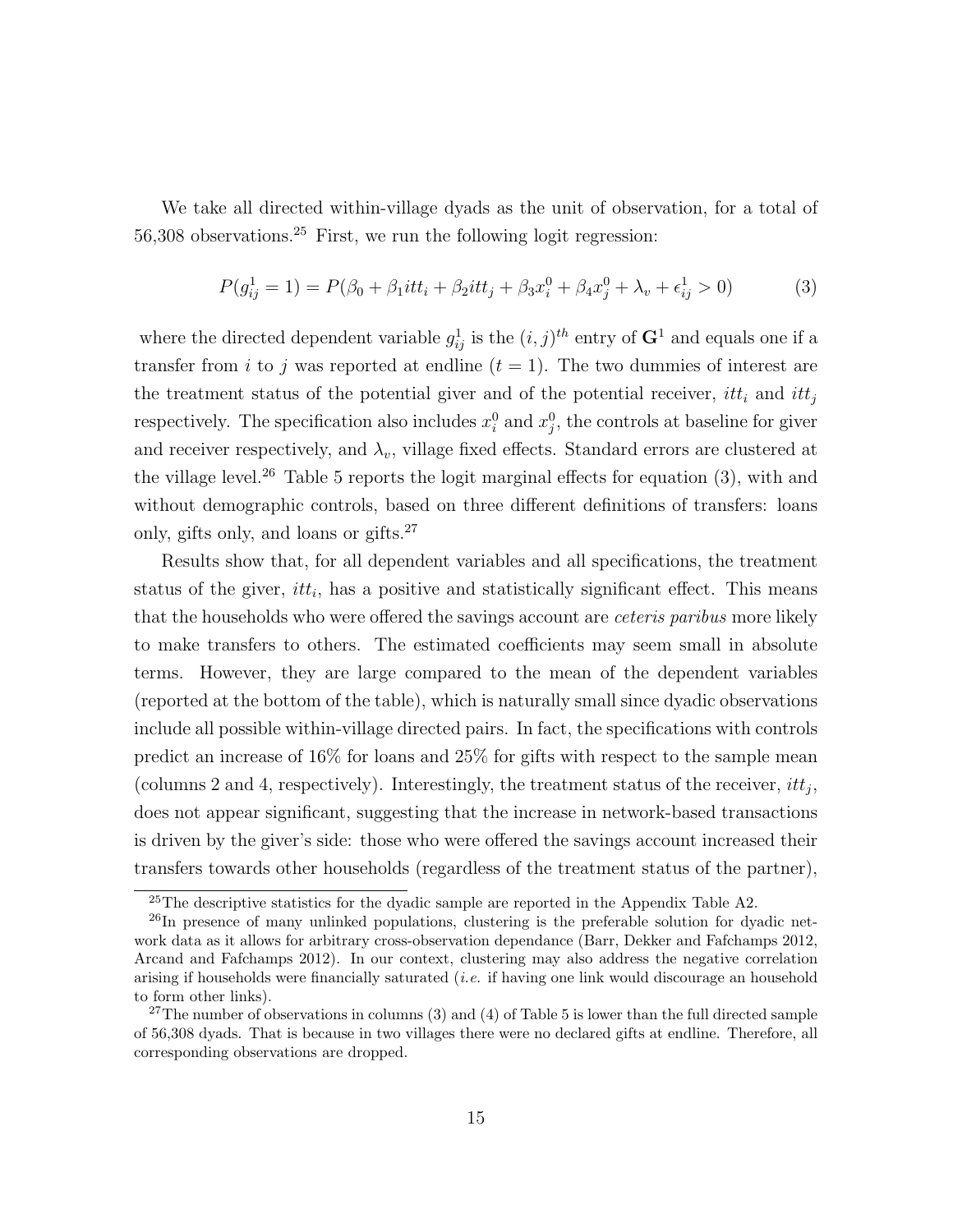possibly because they now manage to accumulate the necessary liquidity.

Next, we explore the effect of the intervention on the magnitude of the dyadic transfers within the village sample, by running the linear regression:

$$
c_{ij}^1 = \beta_0 + \beta_1 itt_i + \beta_2 itt_j + \beta_3 x_i^0 + \beta_4 x_j^0 + \lambda_v + \epsilon_{ij}^1
$$
 (4)

where the ordinal dependent variable  $c_{ij}^1$  is the  $(i, j)^{th}$  entry of  $\mathbb{C}^1$  and classifies the transfer at endline from i to j as: 0 (no transfer), 1 (less than 1,200 rupees), 2 (1,200-2,400 rupees), 3 (2,400-5,000 rupees), and 4 (more than 5,000 rupees). Estimation results from equation (4) are reported in Table 6, and reconfirm the findings of Table 5 in terms of direction, significance and order of magnitude of the estimated effects. To the best of our knowledge, these dyadic specifications are novel to the literature on policy evaluation, as they jointly exploit the randomized experiment design and the availability of post-intervention network data.<sup>28</sup> Overall the results shown in Tables 5 and 6 provide evidence that the intervention had increased the financial transactions in the sampled villages, suggesting some complementarity between formal savings and informal network-based financial activities.

One caveat is in order. As we consider a field experiment that randomized financial access, our study analyzes the network of informal financial transactions. One's social network however, spans many dimensions of social interactions other than the financial ones. Nevertheless, since these social dimensions are likely to be intertwined, the change in the network of informal financial transactions may spill over to and proxy for other types of social relationships that are not the focus of our analysis.

# 4 The Spillover Effects of the Intervention

Having shown that the exogenous expansion in formal financial access has affected the network, it may be misleading to evaluate whether social networks help diffusing the effect of the intervention using pre-intervention network data only. In fact, doing so,

<sup>28</sup>In a different context, Fafchamps and Quinn (2012) use dyadic regressions to investigate whether exogenous group assignment fostered social links between managers of African manufacturing firms.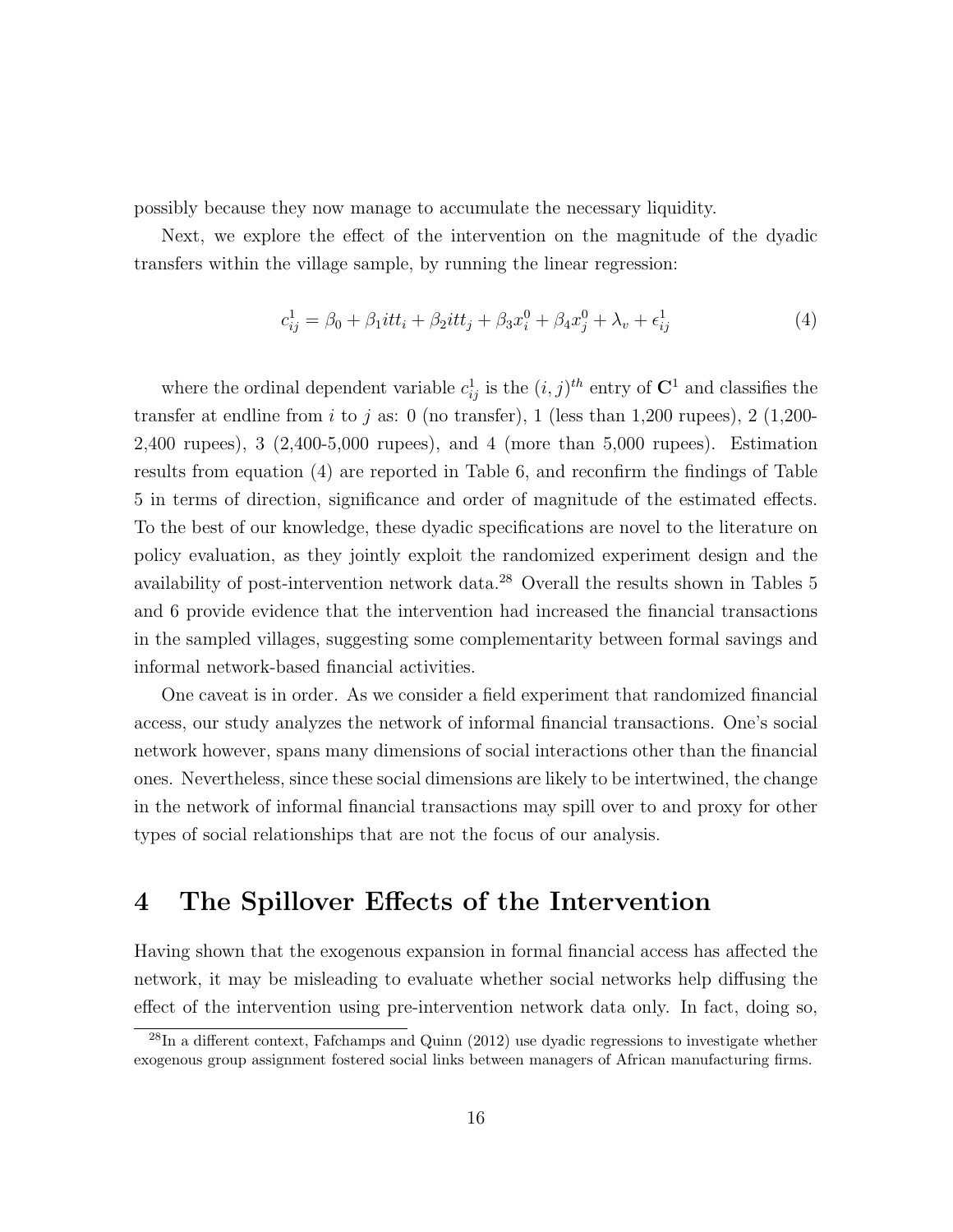we might miss a possibly important effect: the spillover effect of the intervention, *i.e.* the effect of the intervention-driven network changes on household outcomes.

We now explore this idea and show how to internalize these spillover effects within a model of peer effects. All previous peer-effect studies exploiting the network structure of social interactions have used network data collected at one point in time ( $e.g.$ Bramoullé, Djebbari, and Fortin 2009, Calvó-Armengol, Patacchini, and Zenou 2009), thus the validity of their results relies on the assumption that the network structure is not affected by the variables of interest. Challenging this assumption is the scope of this section. In subsection 4.1 we first introduce the benchmark model with time-invariant interaction matrix, hereafter called static peer-effect model. Then, in subsection 4.2, we derive our dynamic peer-effect model where we allow the interaction matrix to vary exogenously. We show that the static model is nested in the dynamic model and that we obtain biased peer-effect estimates if we disregard the network changes.

# 4.1 A Static Model of Peer Effects

#### 4.1.1 The Model

In this subsection we follow closely the empirical strategy by Bramoullé, Djebbari, and Fortin (2009), who show how to estimate peer-effect models where social interactions are structured through the social network.<sup>29</sup> Define  $y<sup>t</sup>$  as the  $n \times 1$  vector representing the household expenditure decision at time  $t$ , e.g. total non-food expenditure, in natural logs. Recall that  $\mathbf{W}^t$  represents the undirected and row-standardized  $n \times n$ matrix of social interactions, and that **itt** denotes the intent-to-treat vector. Call  $\epsilon^t$ the vector of disturbances, and  $\iota$  a  $n \times 1$  vector of ones. We use  $\Delta$  to denote a change in a given variable from baseline to endline.<sup>30</sup> The peer-effect model for period  $t = 0$ can be written in matricial form as:

$$
\mathbf{y}^0 = \alpha_0 \mathbf{t} + \beta \mathbf{W}^0 \mathbf{y}^0 + \mathbf{\lambda}_v + \mathbf{\mu} + \boldsymbol{\epsilon}^0 \tag{5}
$$

 $^{29}$ In particular, they provide the identification conditions and motivate the moment restrictions we use in this paper, and they formalize the analogy with differencing techniques for linear panel data that we develop in subsection 4.2.

<sup>&</sup>lt;sup>30</sup>For instance,  $\Delta y = y^1 - y^0$  represents the change in expenditure from baseline to endline. Note that the term is positive when y has increased with time.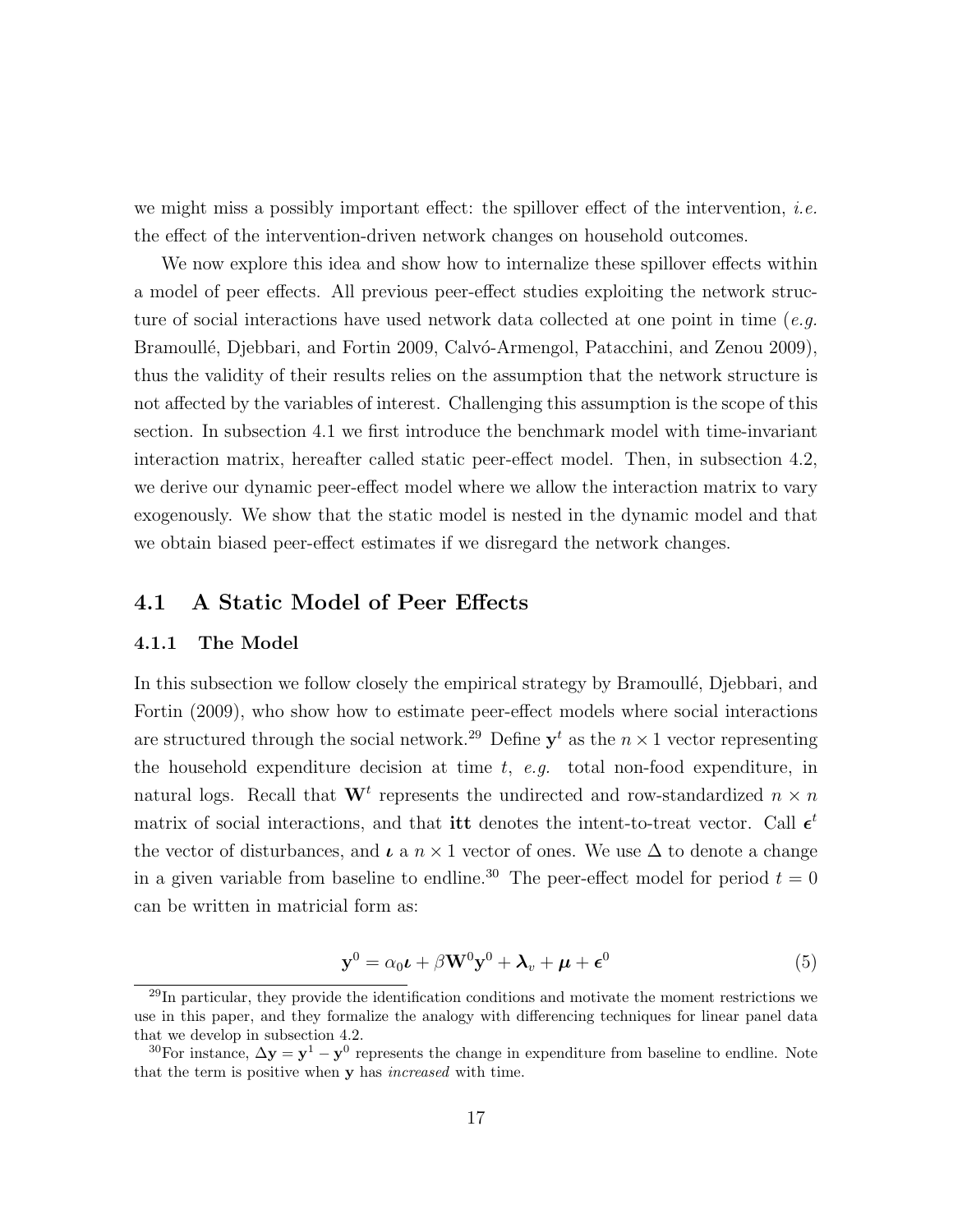where  $\lambda_v$  and  $\mu$  represent village and household fixed effects, respectively. The expenditure of household  $i$  is assumed to depend linearly on the mean expenditure of its partners:  $\mathbf{W}^0 \mathbf{y}_{[i]}^0 = \sum_{k=1}^n w_{ik}^0 \cdot y_k^0$  where  $w_{ik}^0$  is the  $(i, k)^{th}$  entry of  $\mathbf{W}^0$ .<sup>31</sup>  $\mathbf{W}^0 \mathbf{y}^0$ is usually referred to as the first lag of the dependent variable, and its coefficient  $\beta$ represents the strength of the peer effect.<sup>32</sup> The corresponding equation for  $t = 1$  is:

$$
\mathbf{y}^1 = (\alpha_0 + \alpha)\mathbf{L} + \beta \mathbf{W}^1 \mathbf{y}^1 + \gamma \mathbf{it} + \delta \mathbf{W}^1 \mathbf{it} + \mathbf{\lambda}_v + \mathbf{\mu} + \boldsymbol{\epsilon}^1 \tag{6}
$$

where we add the intercept coefficient  $\alpha$  to allow for time trends, and we introduce two additional terms: itt and  $W^1$ itt. The intent-to-treat vector, itt, represents the direct effect of one's treatment status. The first lag of the intent-to-treat vector,  $W^1$ itt, represents the share of one's partners at endline that was offered the savings account. This term captures any effect of the treatment status of one's partners which does not transit through their expenditure.

Let us first assume that the interaction matrix is non-stochastic, *i.e.* has a fixed and known structure:  $\Delta W = 0$ . Hence, subtracting (5) from (6), we obtain the firstdifference estimating equation:

$$
\Delta y = \alpha t + \beta p e_A + \gamma t t + \delta W^0 t t + \Delta \epsilon \tag{7}
$$

where the peer-effect term that we write  $\mathbf{pe}_A \equiv \mathbf{W}^0 \Delta \mathbf{y}$  represents the mean expenditure change of one's partners.<sup>33</sup> We refer to equation  $(7)$  as to the static peer-effect model. This model exploits the full structure of the social network data to identify the peer effect through non-overlapping reference groups.<sup>34</sup> This feature, combined with

 $31$ We follow here the standard approach of most papers on social interactions (independently of whether they use network data or not) which use a linear-in-means identification strategy, that is, which model the outcome of each individual as a linear function of the *mean* outcome of her partners. Few notable exceptions include Brock and Durlauf (2001) and Liu et al. (2012).

 $32$ In analogy with time series econometrics, it is customary to assume that the process is stationary, i.e. that  $\beta$  < |1| (Bramoullé, Djebbari, and Fortin 2009, Kelejian and Prucha 1998).

<sup>&</sup>lt;sup>33</sup>In the terminology of Mansky (1993), W<sup>0</sup>itt is called the exogenous social effect, and  ${\bf pe}_A \equiv$  $\mathbf{W}^0 \Delta \mathbf{y}$  the endogenous social effect.

<sup>34</sup>Most earlier studies on peer effects have used data where individuals are partitioned into mutuallyexclusive fully-overlapped reference groups  $(e, q, \text{ all children belonging to the same class, all workers})$ in the same census area). Doing so, they assume that individuals are equally affected by all other individuals belonging to their group and by nobody outside their group. Our model belongs to the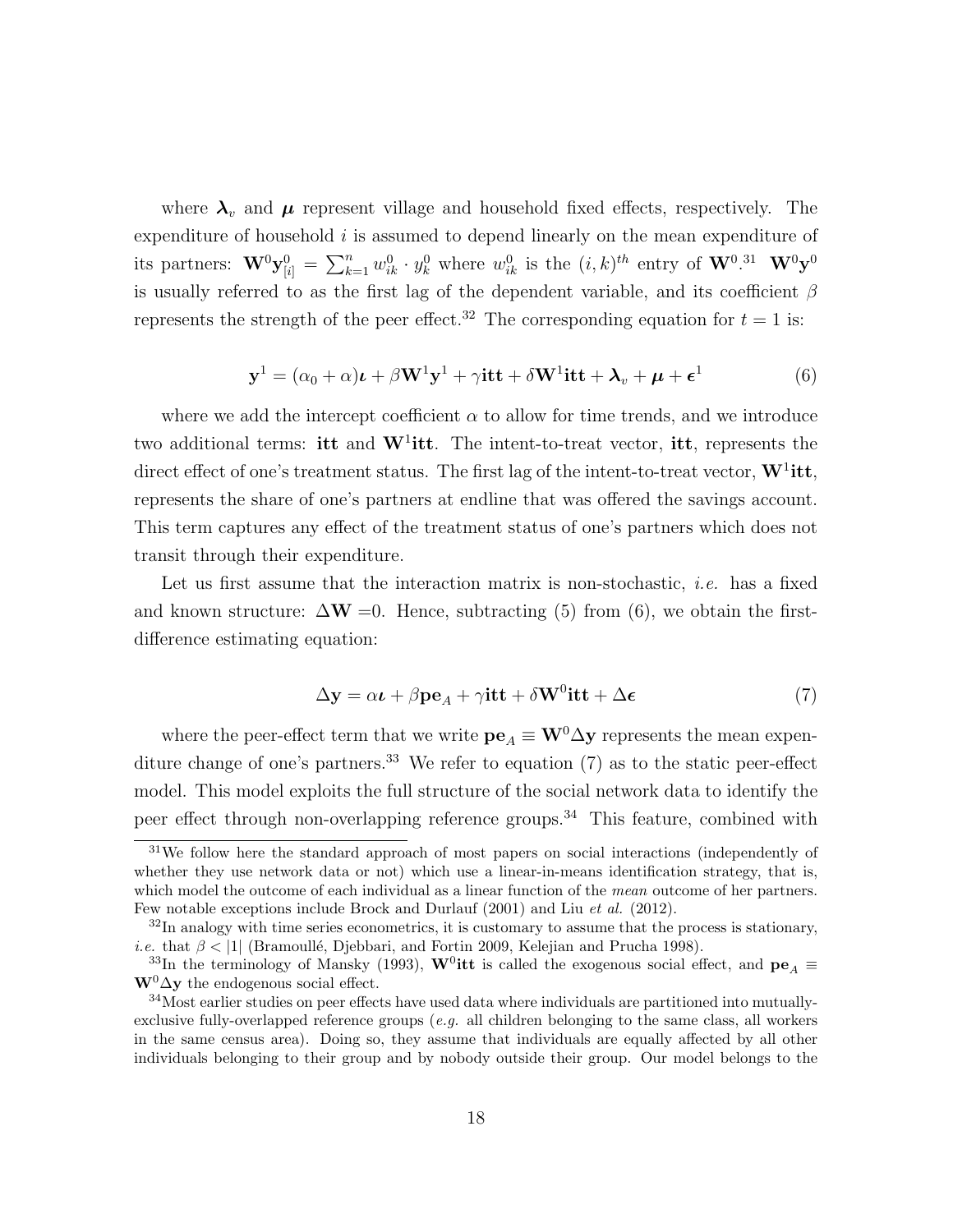the fact that our randomization is within villages (rather than across villages), allows us to disentangle the effect of the random treatment allocation at different levels. That is, exploiting the fact that two households with similar pre-intervention network characteristics may score differently in terms of their treatment status, and also their partners may score differently in terms of their treatment status, we can identify separately the effect of own treatment and of the treatment of partners.

#### 4.1.2 2SLS Strategy

Note that, because of the model's simultaneity (i.e. the outcomes of the household and its partners are jointly determined), here we have a problem of endogeneity: the peer-effect term  $pe_A$  is correlated with the disturbance vector  $\Delta \epsilon$ , which may invalidate OLS inference. However this equation can be consistently estimated by 2SLS using as instruments the lagged households characteristics, that is, the exogenous attributes of the partners of one's partners. As Bramoullé, Djebbari, and Fortin (2009) show, this exclusion restriction is valid as long as the interaction matrix is either nonstochastic (as for equation (7)) or stochastic but strictly exogenous (a case that will be discussed in the next subsection), and it is not partitioned into mutually-exclusive fully-overlapped reference groups. Said otherwise, as long as there are households who are excluded from one's reference group but are included in the reference group of her partners, their exogenous characteristics may affect one's outcome only through her partners and thus are a natural set of instruments to overcome the reflection problem (Mansky 1993). This instrumentation strategy is rather standard to spatial and network interaction models (Kelejian and Prucha 1998, Bramoullé, Djebbari, and Fortin 2009, Drukker, Egger and Prucha forthcoming, Calvò-Armengol, Patacchini, and Zenou 2009, Patacchini and Zenou 2012). Here we use two lagged household characteristics as identifying instruments for the change in mean expenditure of partners  $\mathbf{pe}_{A}$ : for the partners of partners, we compute the share that was offered the savings account (call it  $iv_1$ ) and the mean baseline expenditure of those who were offered the savings account

group of peer-effect models where interaction is structured though social networks, such that the reference group has individual-level variation: if i and j are connected and j and k are connected, it does not necessarily imply that  $i$  and  $k$  are also connected.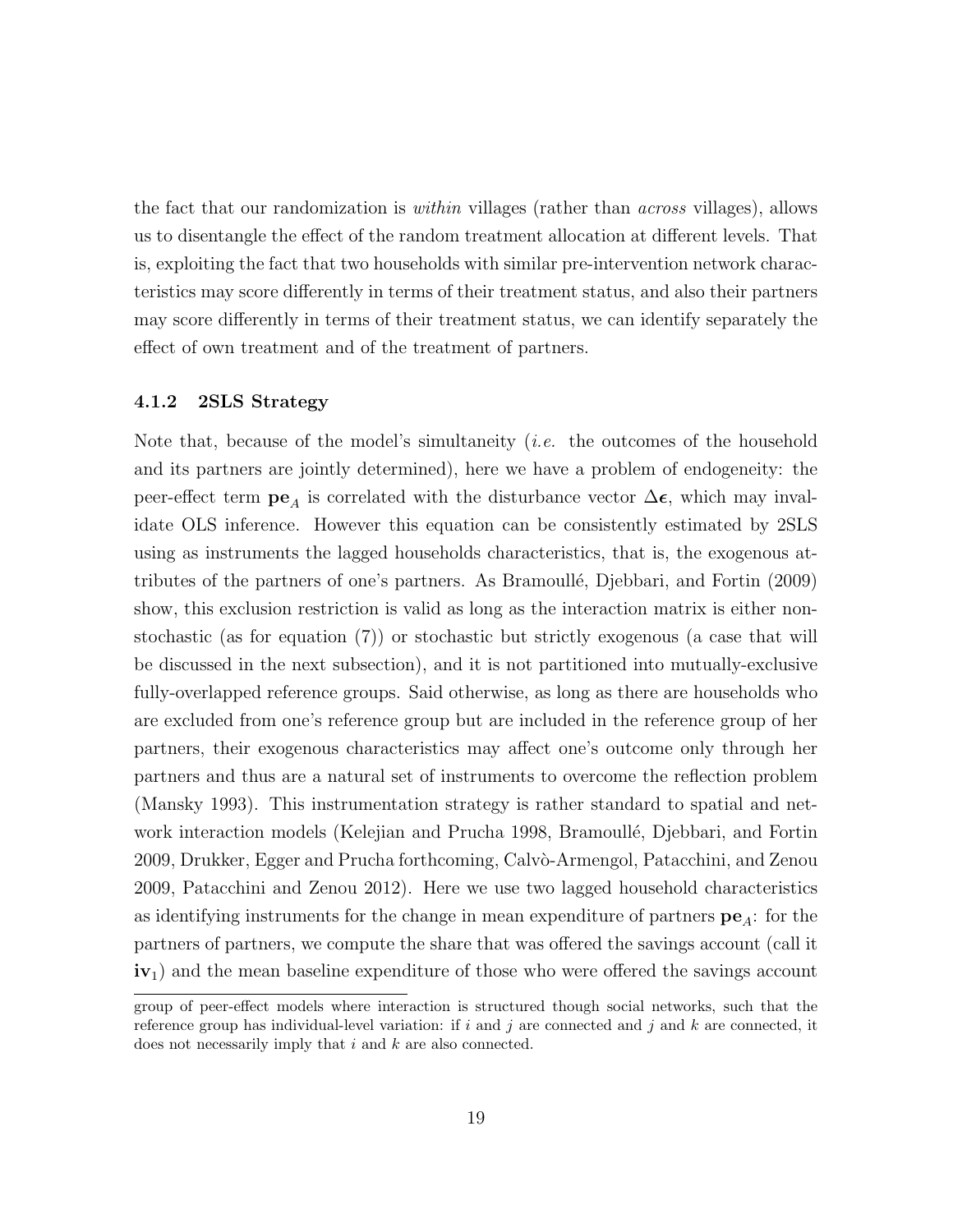(call it iv<sub>2</sub>).<sup>35,36</sup> For the estimation we assume that disturbances  $\Delta \epsilon$  are exogenous, heteroskedastic, and arbitrarily correlated within villages.<sup>37</sup>

# 4.2 A Dynamic Model of Peer Effects

#### 4.2.1 The Model

The validity of the static peer-effect model of subsection (4.1) relies on the assumption that the social interaction matrix has a fixed and known structure, which in our context is potentially misleading. In what follows we develop a dynamic peer-effect model in which we allow the interaction matrix to change as a result of the exogenous intervention, and we show that disregarding the network changes leads to biased peer-effect estimates. Let us assume that the interaction matrix is stochastic and changes due to the randomized experiment:  $\Delta W = f(itt)$ . In order to write the estimating equation, note that the total change in mean expenditure of partners can be written as

$$
\mathbf{W}^{1}\mathbf{y}^{1} - \mathbf{W}^{0}\mathbf{y}^{0} = \mathbf{W}^{0}\Delta\mathbf{y} + \Delta\mathbf{W}\mathbf{y}^{0} + \Delta\mathbf{W}\Delta\mathbf{y}
$$
\n(8)

where for a given household  $W<sup>0</sup> \Delta y$  represents the change in its partners' mean expenditure keeping *partners* constant,  $\Delta W y^0$  represents the change in its partners' *mean* expenditure keeping *expenditure* constant, and  $\Delta W \Delta y$  accounts for the combined effect of the expenditure change and the network change.<sup>38</sup> In order to improve the readability, in what follows we write  ${\bf pe}_A \equiv {\bf W}^0 \Delta {\bf y}$ ,  ${\bf pe}_B \equiv \Delta {\bf W} {\bf y}^0$  and  $pe_C \equiv \Delta W \Delta y$  respectively. Also, note that we can write  $W^1$ **itt** =  $W^0$ **itt** +  $\Delta W$ **itt**, where  $\Delta W$  itt represents the change in the share of partners that was offered the savings account. Subtracting (5) from (6) we now obtain the first-difference estimating

<sup>35</sup>The count of the partners of one's partners does not include the household itself.

<sup>&</sup>lt;sup>36</sup>For instance, let us imagine a network composed of six agents  $\{a, b, c, d, e, f\}$  where we observe 4 links  $g_{ac}^0 = g_{fc}^0 = g_{db}^0 = 1$  (and zero elsewhere) and only three agents  $\{b, e, f\}$  are offered the savings account. The only partner of  $a$  is  $c$  and  $c$ 's partners are  $e$  and  $f$ , who were both offered the savings account. Thus, we get  $iv_{1[a]} = 2/2 = 1$  and  $iv_{2[a]} = (y_e^0 + y_f^0)/2$ .

<sup>&</sup>lt;sup>37</sup>In this context the exogeneity condition on the error term writes  $E(\Delta \epsilon | \text{itt}, W^0, \lambda_v, \mu) = 0$ . Note that the Generalized 2SLS strategy first proposed by Kelejian and Prucha (1998) reduces to standard 2SLS whenever disturbances are not spatially correlated.

<sup>&</sup>lt;sup>38</sup>This is close in spirit to the Oaxaca (1973) decomposition, which aims at decomposing earnings gaps into differences in characteristics and in performances.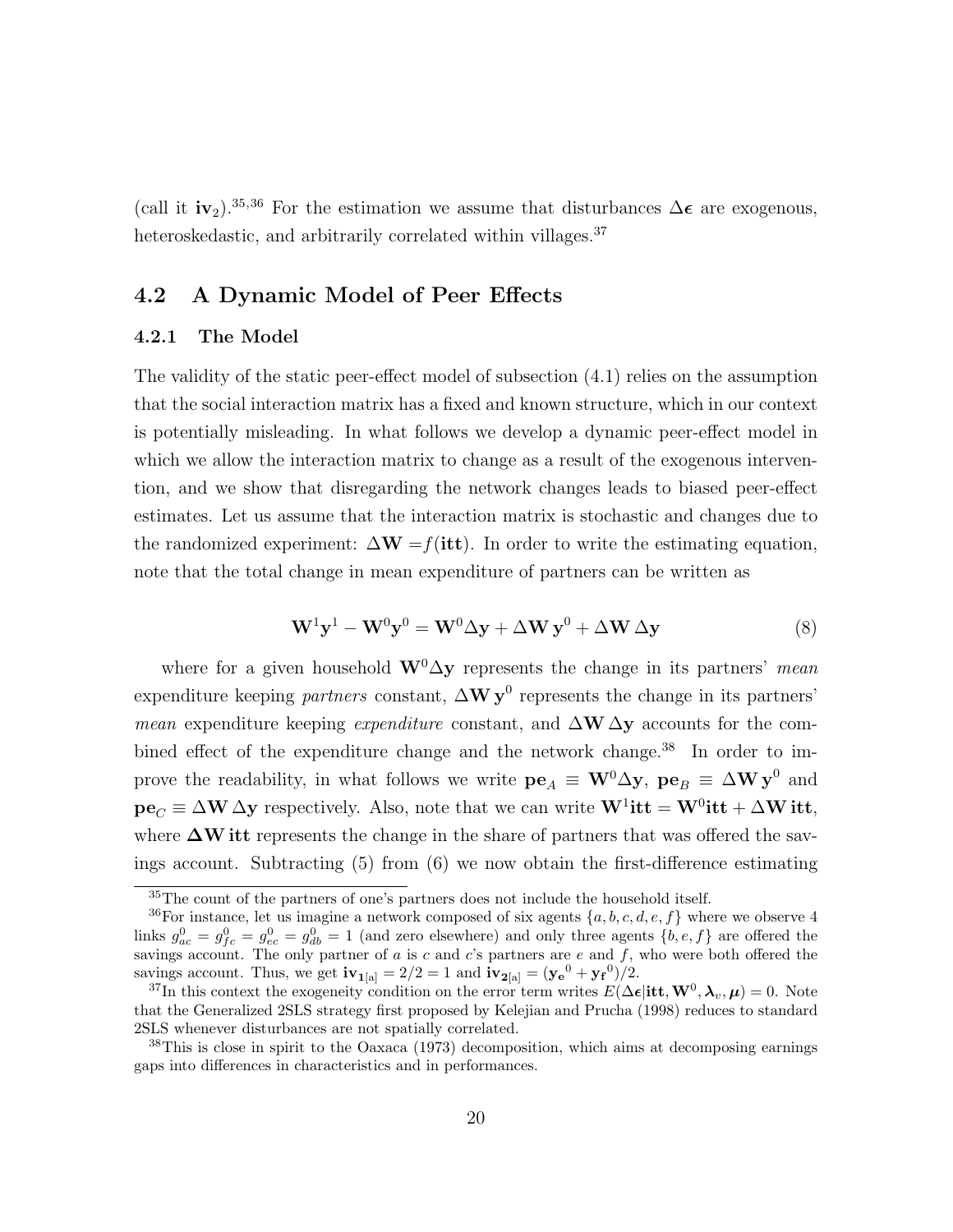equation that we call the dynamic peer-effect model

$$
\Delta \mathbf{y} = \alpha \mathbf{t} + \beta_1 \mathbf{p} \mathbf{e}_A + \beta_2 \mathbf{p} \mathbf{e}_B + \beta_3 \mathbf{p} \mathbf{e}_C + \gamma \mathbf{it} + \delta_1 \mathbf{W}^0 \mathbf{it} + \delta_2 \Delta \mathbf{W} \mathbf{it} + \Delta \epsilon \tag{9}
$$

Note how the static model of equation (7) is nested into the dynamic model of equation (9). The first peer-effect term  $pe_A$ , which appears in both models, represents the mean expenditure change of one's baseline partners. The other two peer-effect terms, which only appear in equation (9), accounts for the spillover effects of the intervention, that is, the effect of the intervention-driven network changes on household expenditure.  $pe_B$  represents the network changes in terms of the baseline expenditure: for a given household,  $pe_B$  is positive if at baseline the mean expenditure of its new partners was higher than the mean expenditure of its old partners. Said otherwise, this term is positive whenever as a results of the randomized intervention the household formed links with new partners who were already better endowed ex ante (regardless of the intervention). The third term  $pe<sub>C</sub>$  accounts for the combined effect of the expenditure change and the network change: for a given household,  $pe<sub>C</sub>$  is positive if the mean expenditure of new partners has increased more than the mean expenditure of old partners from baseline to endline. In other words, the term is positive whenever as a results of the randomized intervention the household formed new links with those households whose expenditure increased the most. The three peer-effect terms are correlated:  $pe_C$  is negatively correlated with  $pe_A$  and  $pe_B$  by construction, while the correlation between  $pe_A$  and  $pe_B$  depends on the specific context. Thus, not accounting for the spillover effects of the intervention may lead to biased estimates in the static model of equation (7).

#### 4.2.2 Correlated Unobservables

By exploiting the panel dimension of our data, we are able to address more convincingly than before the issue of endogeneity from correlated unobservables, which stems from the fact that linked individuals tend to behave similarly because they are alike (Mansky 1993). Bramoullé, Djebbari, and Fortin  $(2009)$  show that equation  $(7)$  can be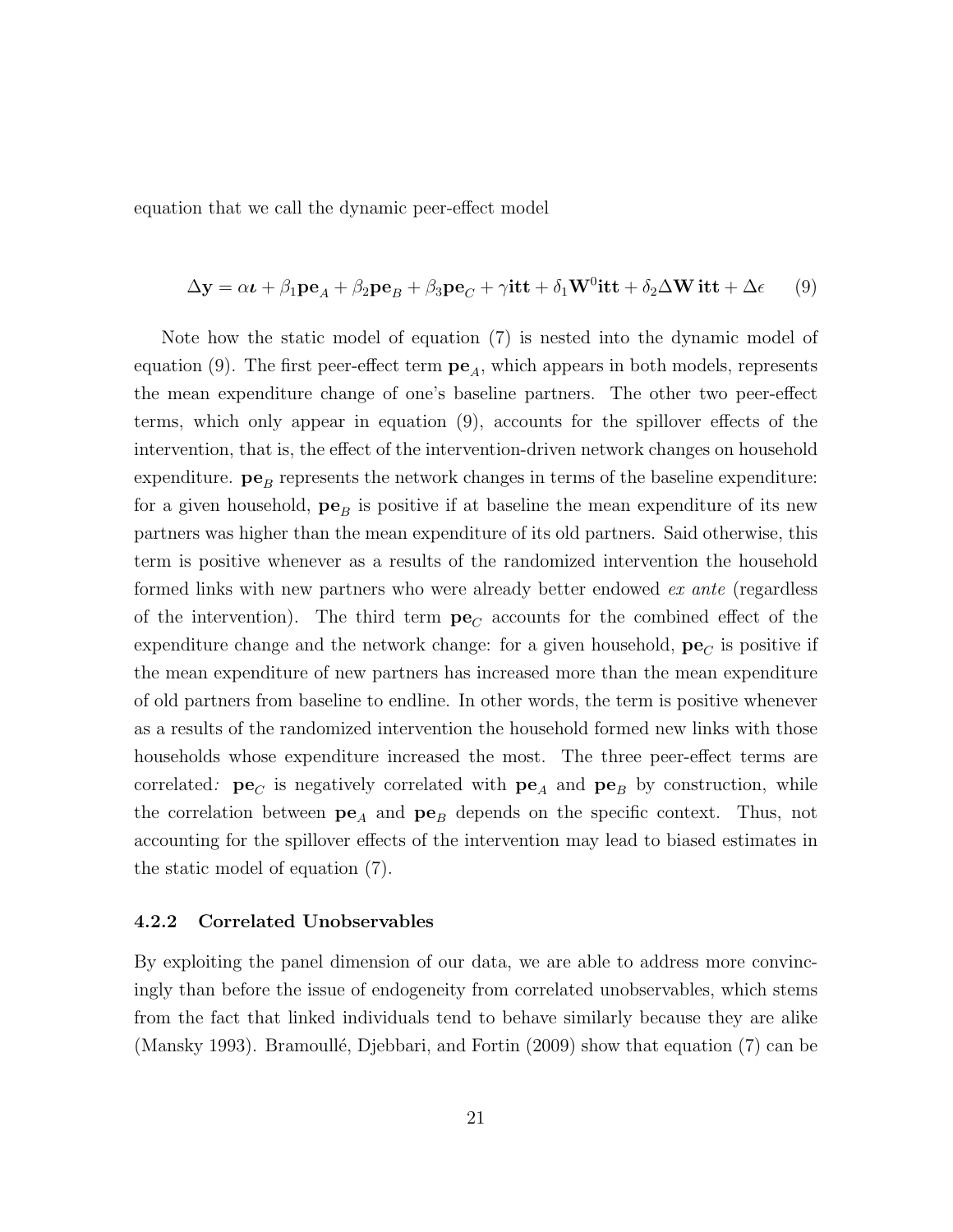consistently estimated as long as the interaction matrix is conditionally exogenous (*i.e.* strictly exogenous conditional on the model's fixed effects) and argue that, in analogy with linear panel data, correlated unobservables can be treated as fixed effects. However, since they use cross-sectional data, their within transformation is implemented at the partners level: they express their model in deviation from the mean equation of the individual's partners.<sup>39</sup> Therefore their identification strategy is valid as long as the interaction matrix is strictly exogenous conditional on the partner-level fixed effects, that is, as long as all correlated unobservables affecting both household outcome and link formation are common to all connected partners. In our context, the panel information on the household and on the network allows us to implement a within transformation both at the household level (by estimating equation 9 in first differences) and at the dyad level (by computing the peer-effect terms on the basis of  $\Delta W$ ). In our study, the conditional exogeneity assumption therefore requires  $\Delta W$  to be exogenous conditionally on the household-level fixed effects  $\mu$ . This assumption is rather reasonable if one believes that all confounding unobservables which may simultaneously affect household outcome and link formation (such as homophyly between partners in risk attitude, savings and spending behavior, and financial literacy) are time-invariant within the duration of our study. To the best of our knowledge this approach is novel to the literature, and allows us to model the spillover effects of the intervention we aim to study.

#### 4.2.3 2SLS Strategy

Note that equation (9) also suffers from endogeneity because of the model's simultaneous structure: even under the conditionally exogeneity assumption, since itt simultaneously affects  $\Delta$ y and  $\Delta$ W, all three peer-effect terms  $pe_A$ ,  $pe_B$ , and  $pe_C$ , as well as  $\Delta W$  itt are endogenous because in equilibrium they are jointly determined with the dependent variable.<sup>40</sup> We address this issue combining the estimation strategy of

<sup>&</sup>lt;sup>39</sup>Bramoullé, Djebbari, and Fortin (2009) also provide similar results for the *within* transformation implemented at the network level (which corresponds to the village level in our illustration), to which our discussion applies as well.

<sup>&</sup>lt;sup>40</sup>The Generalized 2SLS strategy first proposed by Kelejian and Prucha (1998) delivers consistent estimates even in presence of additional endogenous regressors (Drukker, Egger and Prucha forthcoming). Lee (2003) proposes an asymptotically optimal adjustment that we do not apply here, because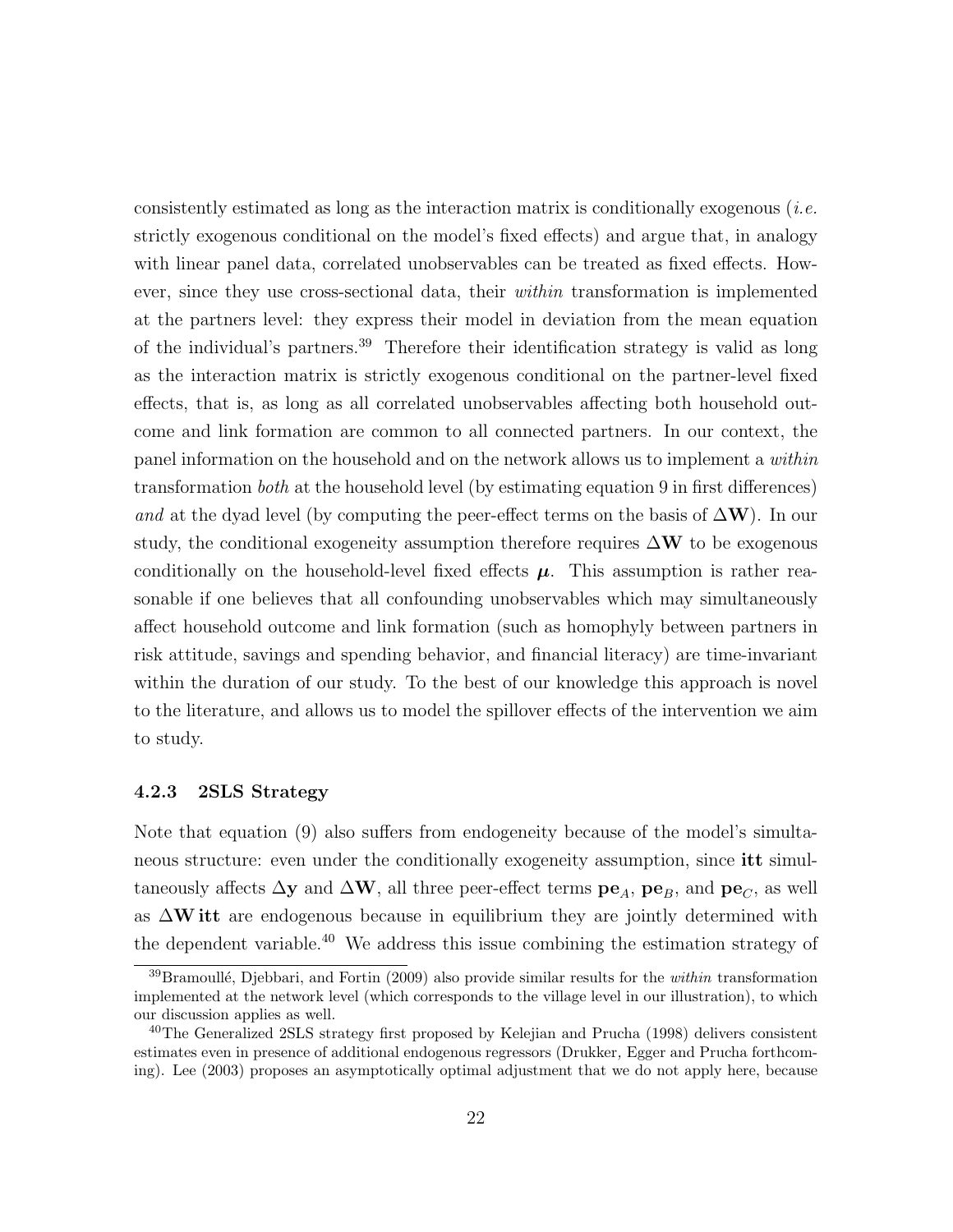subsection 4.1 with the panel dimension of our network data. We use four instruments. The first two instruments are the same ones described for the static peer-effect model, that is, the exogenous characteristics of the partners at baseline of one's partners at baseline (note that now we need to specify that we refer to the baseline network data, since the interaction matrix can change). Thus, for the partners at baseline of one's partners at baseline, we compute the share that was offered the savings account  $(iv_1)$ and the mean baseline expenditure of those who were offered the savings account  $(iv_2)$ . The other two instruments are built on the same intuition, *i.e.* using exogenous lagged characteristics. However, since now we exploit both rounds of interaction data, we can also include the exogenous characteristics of the partners at baseline of one's partners at endline, which can only affect one's expenditure through her partners at endline. The intuition is that, if linking decisions are interconnected, one's new partners at endline may be such because the intervention has changed their ex-ante network, pushing them to form new links. Thus, we use the following two instruments: for the partners at baseline of one's partners at endline, we compute the share that was offered the savings account (call it  $iv_3$ ), and the mean baseline expenditure of those who were offered the savings account (call it  $iv_4$ ).<sup>41</sup>

### 4.3 Main Results

We now present the main empirical results. The dependent variable we consider is the household total non-food expenditure, in natural logs. The first and second-stage estimates of the static and dynamic peer-effect models are reported in Tables 7 and 8, respectively.<sup>42</sup>

Table 7 shows the first-stage estimates for the static peer-effect model of equation

it has not been formally proven that Lee's estimator can accommodate endogenous regressors other than the peer-effect term.

<sup>&</sup>lt;sup>41</sup>Let us continue with the same example used above of a network composed by six agents  ${a, b, c, d, e, f}$  where at  $t = 0$  we observe 4 links  $g_{ac}^0 = g_{fc}^0 = g_{eb}^0 = 1$  (and zero elsewhere) and only agents  $\{b, f, e\}$  are offered the savings account. The first two instruments only exploit the network structure at  $t = 0$ , and thus we get  $iv_{1[a]} = 2/2 = 1$  and  $iv_{2[a]} = (y_e^0 + y_f^0)/2$  as before. Suppose that at  $t = 1$  agent a has only one link  $g_{ad}^1 = 1$ . Thus, the only partner at  $t = 1$  of a is d and d's only partner at  $t = 0$  was b who was offered the savings account. Hence,  $\mathbf{iv}_{3}[\mathbf{a}] = 1/1 = 1$  and  $iv_{4[a]} = y_{b}^{0}.$ 

 $4^{2}$ Descriptive statistics are reported in the Appendix Table A3.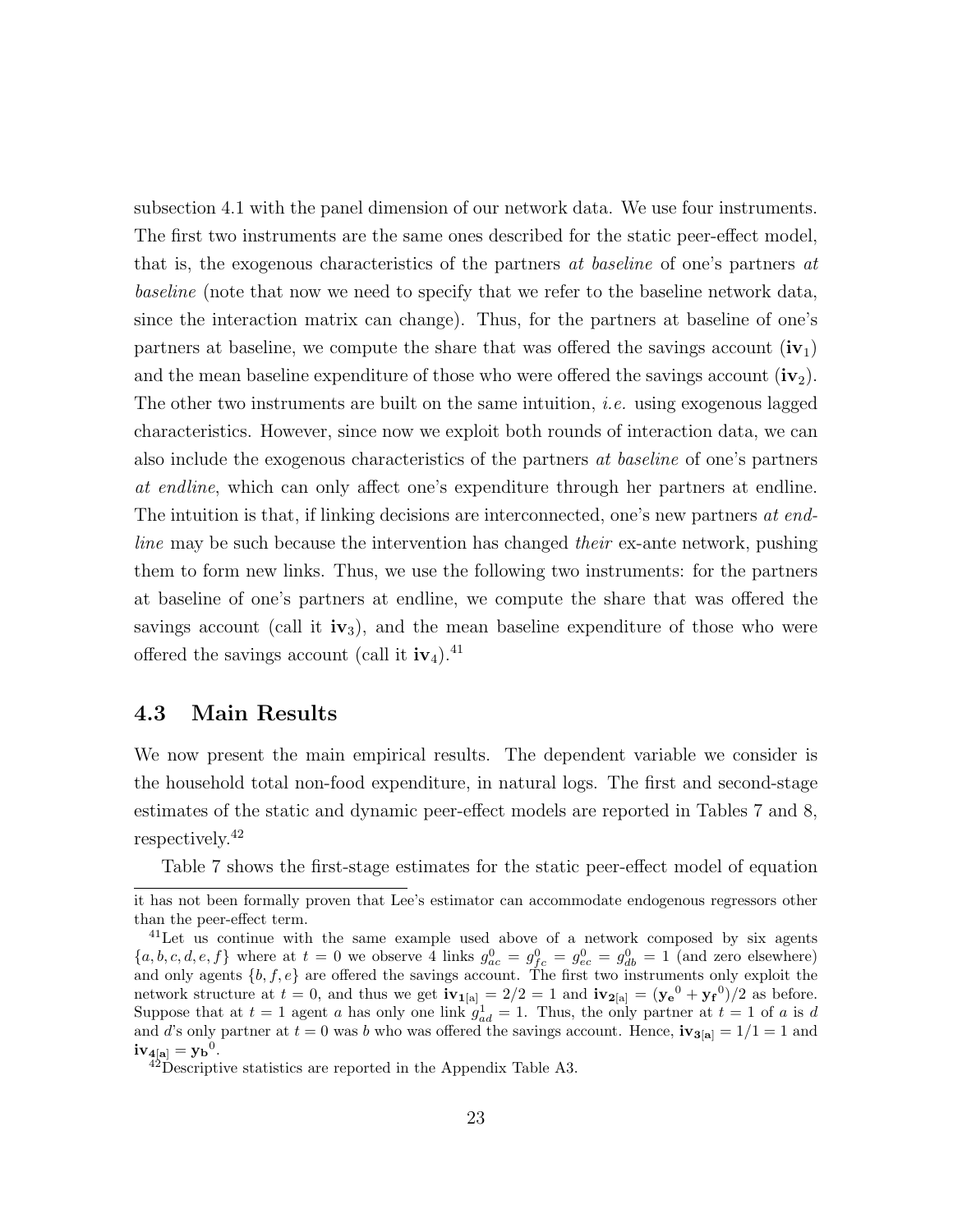(7) in column (1), and the first-stage estimates for the dynamic peer-effect model of equation  $(9)$  in columns  $(2)-(5)$ . Overall, Table 7 shows that the instruments in use are statistically significant. In the last line of Table 7 we report the weak identification tests.<sup>43</sup> All test results are significant at  $10\%$  level or lower, reassuring that no endogenous variable is under or weakly identified.

Table 8 reports five specifications, all with standard errors clustered at the village level. For the sake of comparison, in column (1) we report the estimates from a benchmark intent-to-treat model in first differences with no peer effects, which corresponds to the estimating equation  $\Delta y = \alpha t + \gamma i t + \Delta \epsilon$ . The estimates of the static peer-effect model of equation (7) are reported in columns (2) and (3), via OLS and 2SLS, respectively. The estimates of the dynamic peer-effect model of equation (9) are reported in columns (4) and (5), via OLS and 2SLS respectively.

The results are highly consistent across all specifications: while the direct intentto-treat dummy does not seem to affect total non-food expenditure,  $44$  the peer-effect terms  $pe_A$  and  $pe_C$  appear positive and strongly significant in all specifications. This is true whether we use OLS or the 2SLS instrumentation strategy - however, OLS estimated coefficients appear biased downwards. The estimated coefficient for  $pe<sub>A</sub>$  in column  $(5)$  suggests that a  $1\%$  increase in the expenditure of baseline partners increases one's expenditure by 0.83%. Interestingly, the peer-effect term  $\mathbf{pe}_C$ , which accounts for the interaction of the expenditure change and the network change, is also significant: getting new partners whose expenditure increased 1% more than the expenditure of old partners leads to an increase of 0.35% in one's expenditure. Taken together, these results suggest that the increase of partners' expenditure, whether it comes from old partners (as reflected by  $pe_A$ ), or from new partners via the changes in the village network due to the intervention (as reflected by  $pe<sub>C</sub>$ ), has a positive effect on one's expenditure. Our results are in line with recent studies finding a positive peer effect for expenditure and social spending (Moretti 2011, Chen 2011, Brown, Bulte and Zhang 2011, De Giorgi, Frideriksen and Pistaferri 2012). Note that the variable  $\mathbf{pe}_C$  has a positive mean (see Appendix Table A3), meaning that as a result of the randomized

<sup>&</sup>lt;sup>43</sup>We use the Kleibergen-Paap F-test for column (1) and the Angrist-Pischke multivariate F-test for the remaining columns, where we have multiple endogenous regressors.

 $^{44}$ This is in line with the results of Prina (2013) on the same data.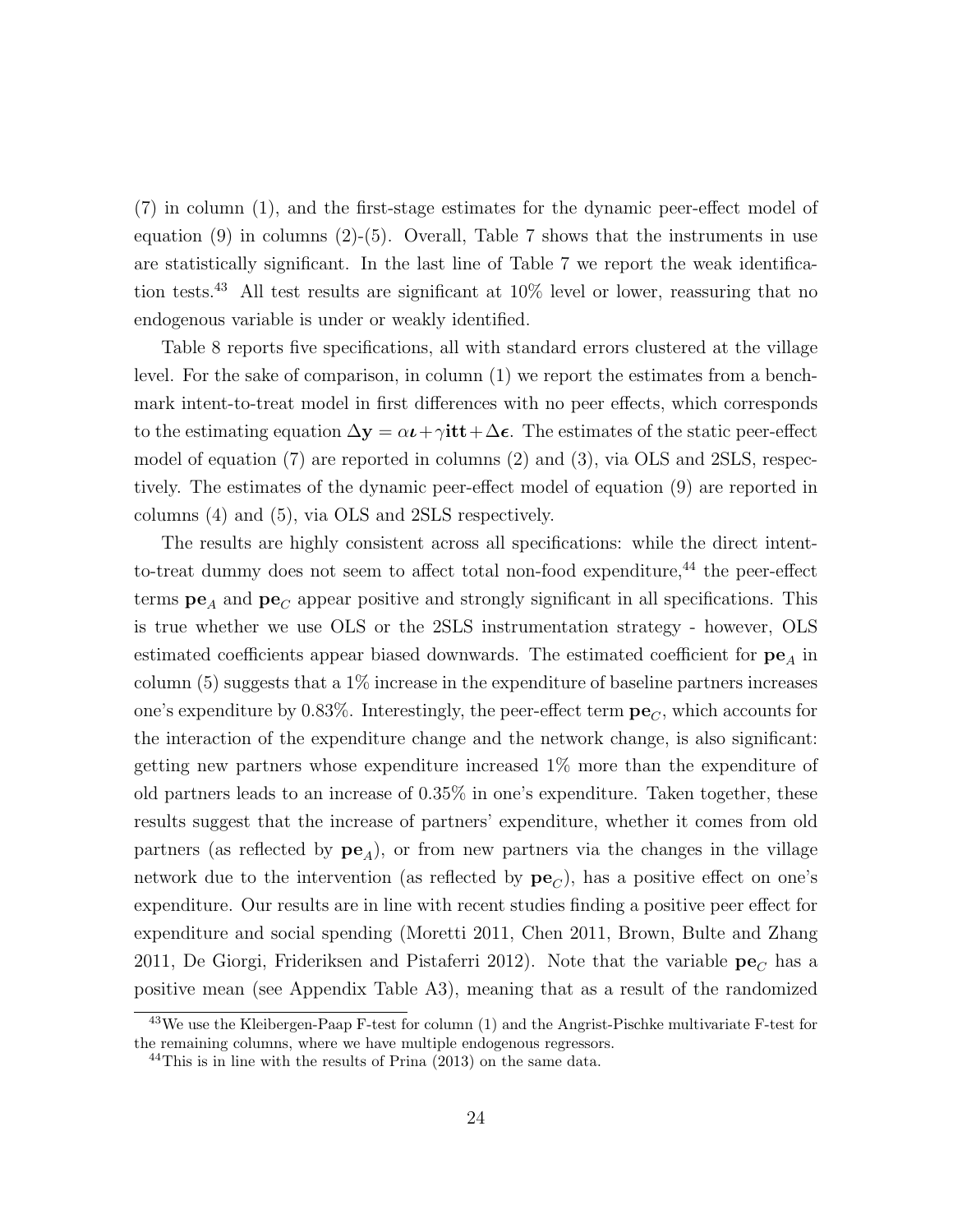intervention those with the highest expenditure increase have also formed more new links. This is in line with the results of Section 3, suggesting that network-based informal financial transactions and total non-food expenditure show complementarity. On the other hand, the peer-effect term  $pe_B$  is marginally significant in column (4), but is not significant once we instrument: the baseline expenditure of new partners does not seem to have an effect on one's expenditure. Importantly, note that for both OLS and 2SLS estimates, the coefficient associated with  $pe<sub>A</sub>$  for the static peer-effect model is smaller than the corresponding coefficient for the dynamic peer-effect model. As  $pe_A$ and  $pe_C$  are by construction negatively correlated, this is evidence of omitted variable bias. Thus, in our context, not accounting for the spillover effects of the intervention generates peer-effect estimates that are biased downwards. The other two regressors W<sup>0</sup>itt and  $\Delta W$  itt are not significant, suggesting that there is no direct effect of the partners' treatment status once we have taken into account their expenditure.

### 4.4 Further Results

Finally, in the Appendix Tables A4-A9 we report separate estimation results for each of the six expenditure categories which compose total non-food expenditure, namely: social spending  $(e,q.$  festivals, funerals, marriages, dowry payments), maintenance (e.g. personal care, cleaning, house repair and maintenance), medicines and traditional remedies, health services (e.g. hospital charges), children school fees, clothing and footwear. Overall, the 2SLS results for social spending, maintenance and medicine expenditure reconfirm the main results of Table 8: the instrumented coefficients for  $pe_A$  and  $pe_C$  appear positive and significant with comparable magnitude, while  $pe_B$  is non-significant. The term  $W^0$  itt, which account for the direct effect of the treatment among baseline partners, is negative and significant for social spending only. This suggests that the more baseline partners were offered the savings account, the less one spends for festivals, funerals, marriages, and dowry. This effect is consistent with the results of Tables 5 and 6, which show that households offered the savings account significantly increase the amount and the number of gifts given. Since in our villages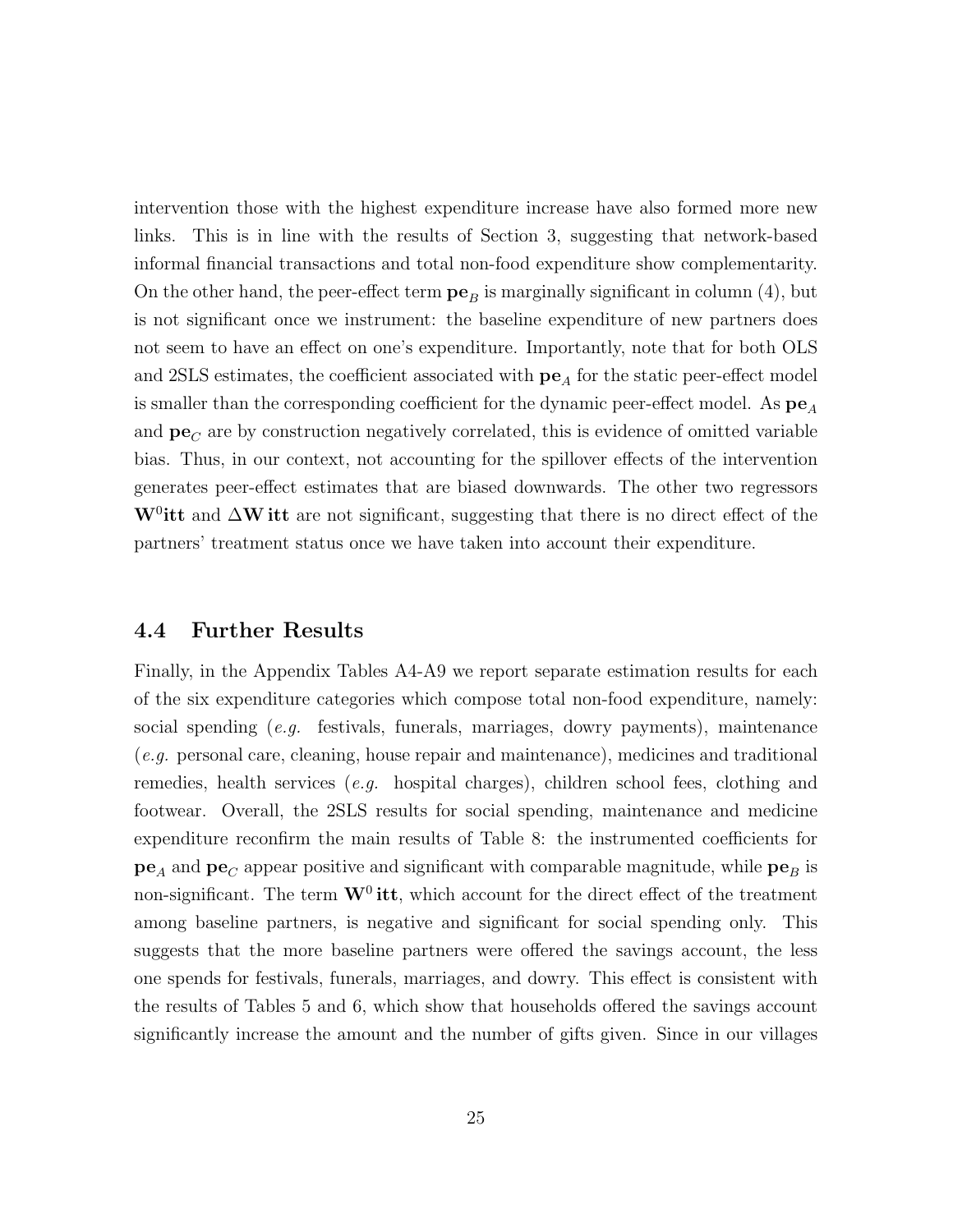gifts have mainly a social motive,  $45$  having more partners in the treatment group should increase the amount of received gifts related to the social spending categories of interest, which may lower one's expenditure. For what concerns health services, school fees and clothing and footwear in column (5) the first peer effect term  $pe_A$  is always significant, but the spillover term  $pe<sub>C</sub>$  is not significant. In all six tables the coefficient for  $pe<sub>A</sub>$  is consistently underestimated in the static model where the other peer-effect terms are omitted.

# 5 Conclusions

A large literature has shown that social networks help spread information, technologies, and products, assuming that the structure of the network is fixed. However, we argue that the structure of the network might change because of the availability of such information, technologies, and products. In this paper we investigate whether social networks change as a result of an exogenous intervention. We do so by exploiting a field experiment that randomized access to a savings account and using a unique panel data on the network of informal financial transactions before and after this exogenous expansion in formal financial access.

First, using household-level and dyadic regressions, we provide evidence that the financial intervention changed the network. Consequently, we propose and estimate a dynamic model of peer effects which incorporates the spillover effects of the intervention, showing that the peer-effect estimates we obtain differ radically from a those of the static peer-effect model. In particular, our results show that assuming a fixed network we obtain downward-biased peer-effect coefficients.

This paper shows that, in order to capture the actual importance of networks in spreading products and technologies, it is necessary to take into account how the increasing availability of such products may change the pre-existing network. Hence, our study provides an important insight on drawing inference on networks and diffusion

<sup>&</sup>lt;sup>45</sup>We have collected detailed information on the reasons of all gifts which took place within one month prior to the survey. The declared reasons are wedding, festival or funeral for 62% of gifts at baseline and for 49% at endline.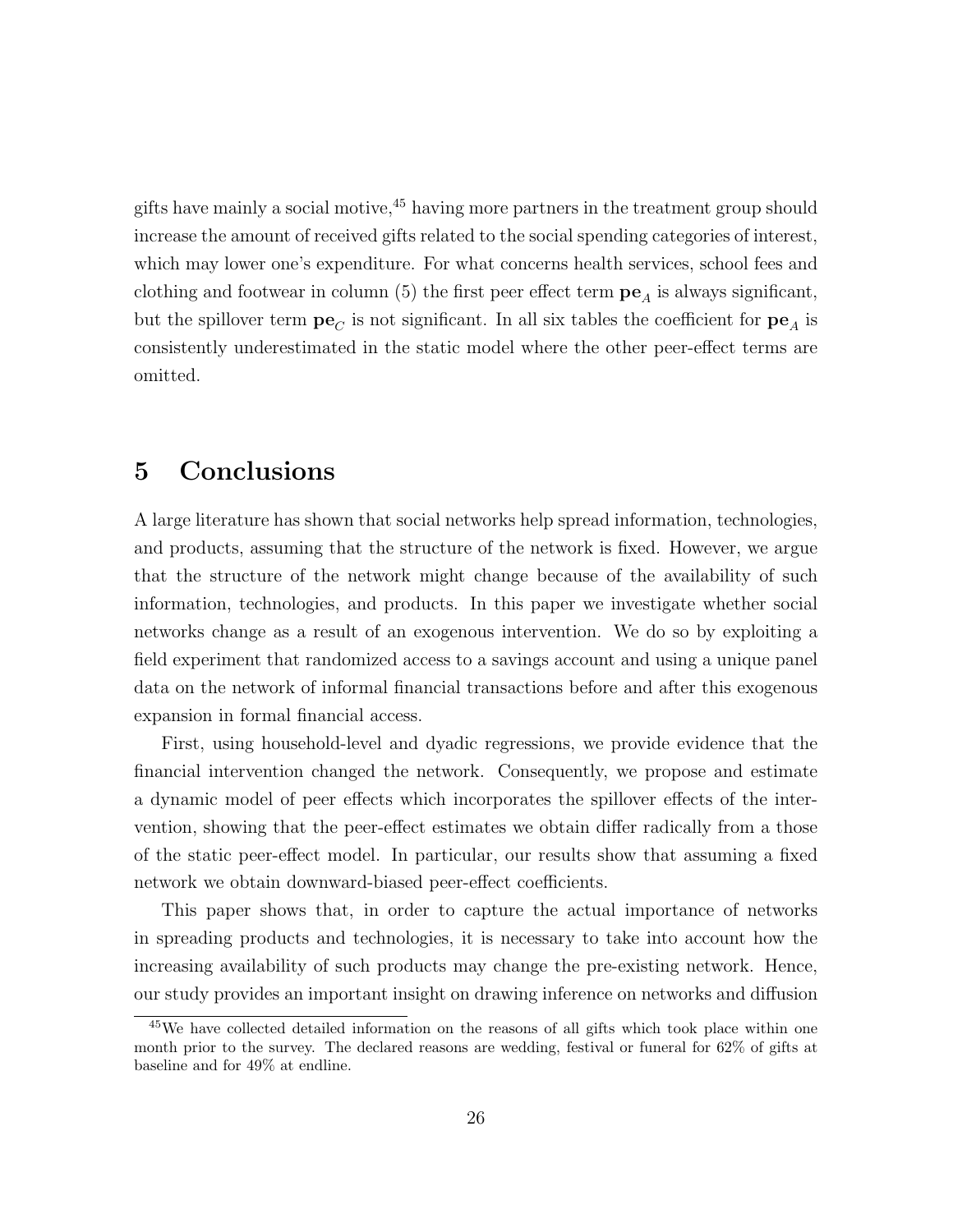and can serve as a foundation for the design of successful interventions that spread through the social network.

# References

Ambrus, Attila, Markus Mobius, and Adam Szeidl. 2010. "Consumption Risksharing in Social Networks." NBER Working Paper No. 15719, National Bureau of Economic Research.

Aportela, Fernando. 1999. "Effects of Financial Access on Savings by Low-Income People." Unpublished.

Arcand, Jean Louis, and Marcel Fafchamps. 2012. "Matching in Community-Based Organizations." Journal of Development Economics, 98(2): 203–19.

Bandiera, Oriana, and Imran Rasul. 2006. "Social Networks and Technology Adoption in Northern Mozambique." Economic Journal, 116(514): 869–902.

Banerjee, Abhijit V., Arun G. Chandrasekhar, Esther Duflo, and Matthew O. Jackson. 2012. "The Diffusion of Microfinance." Unpublished.

Banerjee, Abhijit V., Esther Duflo, Rachel Glennerster, and Cynthia Kinnan. 2010. "The Miracle of Microfinance? Evidence from a Randomized Evaluation." Unpublished.

Bayer, Patrick, Randi Hjalmarsson, and David Pozen. 2009. "Building Criminal Capital behind Bars: Peer Effects in Juvenile Corrections." The Quarterly Journal of Economics, 124(1): 105–147.

Barr, Abigal, Marlene Dekker and Marcel Fafchamps. 2012. "Who Shares Risk with Whom under Different Enforcement Mechanisms?" Economic Development and Cultural Change, 60(4): 677–706.

Bertrand, Marianne, Erzo F. P. Luttmer, and Sendhil Mullainathan. 2000. "Network Effects and Welfare Cultures." The Quarterly Journal of Economics, 115(3): 1019–1055.

Binzel, Christine, Erica Field and Rohini Pande. 2012. "Do Formal Financial Institutions Erode Social Collateral? Experimental Evidence from Village India." Unpublished.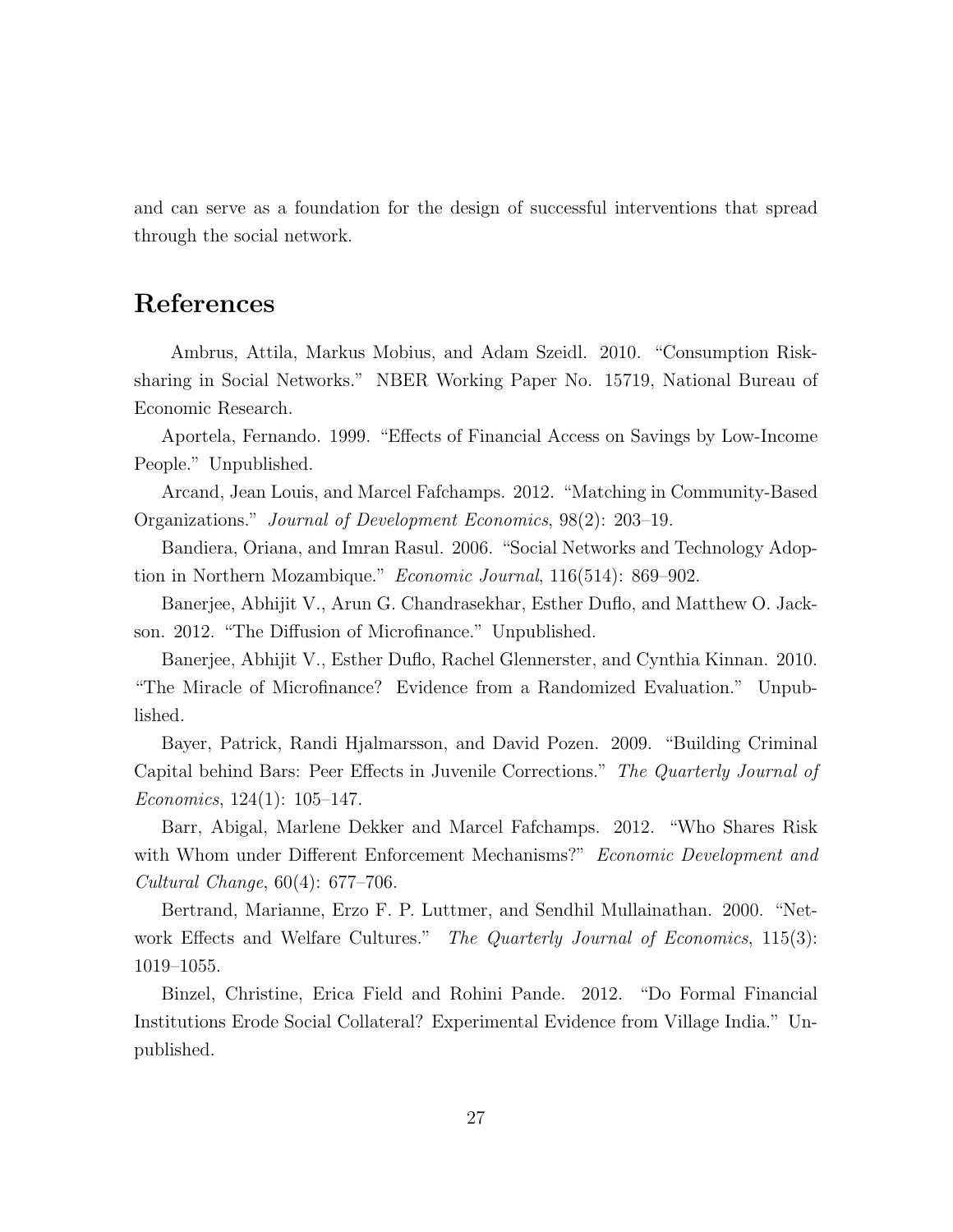Bramoullé, Yann, Habiba Djebbari, and Bernard Fortin. 2009. "Identification of Peer Effects through Social Networks." Journal of Econometrics, 150(1): 41–55.

Brock, William A. and Steven N. Durlauf. 2001. "Discrete Choice with Social Interactions." Review of Economic Studies 68(2): 235–260.

Brown, Philip, Erwin Bulte, and Xiaobo Zhang. 2011. "Positional Spending and Status Seeking in Rural China." Journal of Development Economics, 96(1): 139–149.

Bruhn, Miriam and Inessa Love. 2009. "The Economic Impact of Banking the

Unbanked: Evidence from Mexico." World Bank Policy Research Working Paper 4981. Brune, Lasse, Xavier Giné, Jessica Goldberg, and Dean Yang. 2011. "Commitments to Save: A Field Experiment in Rural Malawi." Unpublished.

Burgess, Robin and Rohini Pande. 2005. "Do Rural Banks Matter? Evidence from the Indian Social Banking Experiment." American Economic Review, 95: 780–795.

Cai, Jing. 2012. "Social Networks and the Decision to Insure: Evidence from

Randomized Experiments in China." Unpublished.

Calvó-Armengol, Antoni, Eleonora Patacchini, and Yves Zenou. 2009. "Peer Effects and Social Networks in Education." Review of Economic Studies, 76(4): 1239–1267.

Carvalho, Leandro, Silvia Prina, and Justin Sydnor. 2013. "The Effects of Savings on Risk-Taking and Intertemporal Choice Behavior: Evidence from a Randomized Experiment." Unpublished.

Card, David and Laura Giuliano. Forthcoming. "Peer Effects and Multiple Equilibria in the Risky Behaviors of Friends." Review of Economics and Statistics.

Chandrasekhar, Arun G., and Randall Lewis. 2011. "Econometrics of Sampled Networks." Unpublished.

Chen, Xi. 2011. "Accounting for Social Spending Escalation in Rural China," Leibniz Institute of Agricultural Development in Central and Eastern Europe (IAMO), Forum 2011.

Coleman, James S., Elihu Katz, and Herbert Menzel. 1996. Medical Innovation: A Diffusion Study. Indianapolis: Bobbs-Merrill Co.

Collins, Daryl, Jonathan Morduch, Stuart Rutherford, and Orlanda Ruthven. 2009. Portfolios of the Poor: How the World's Poor Live on 2 a Day. Princeton, NJ: Princeton University Press.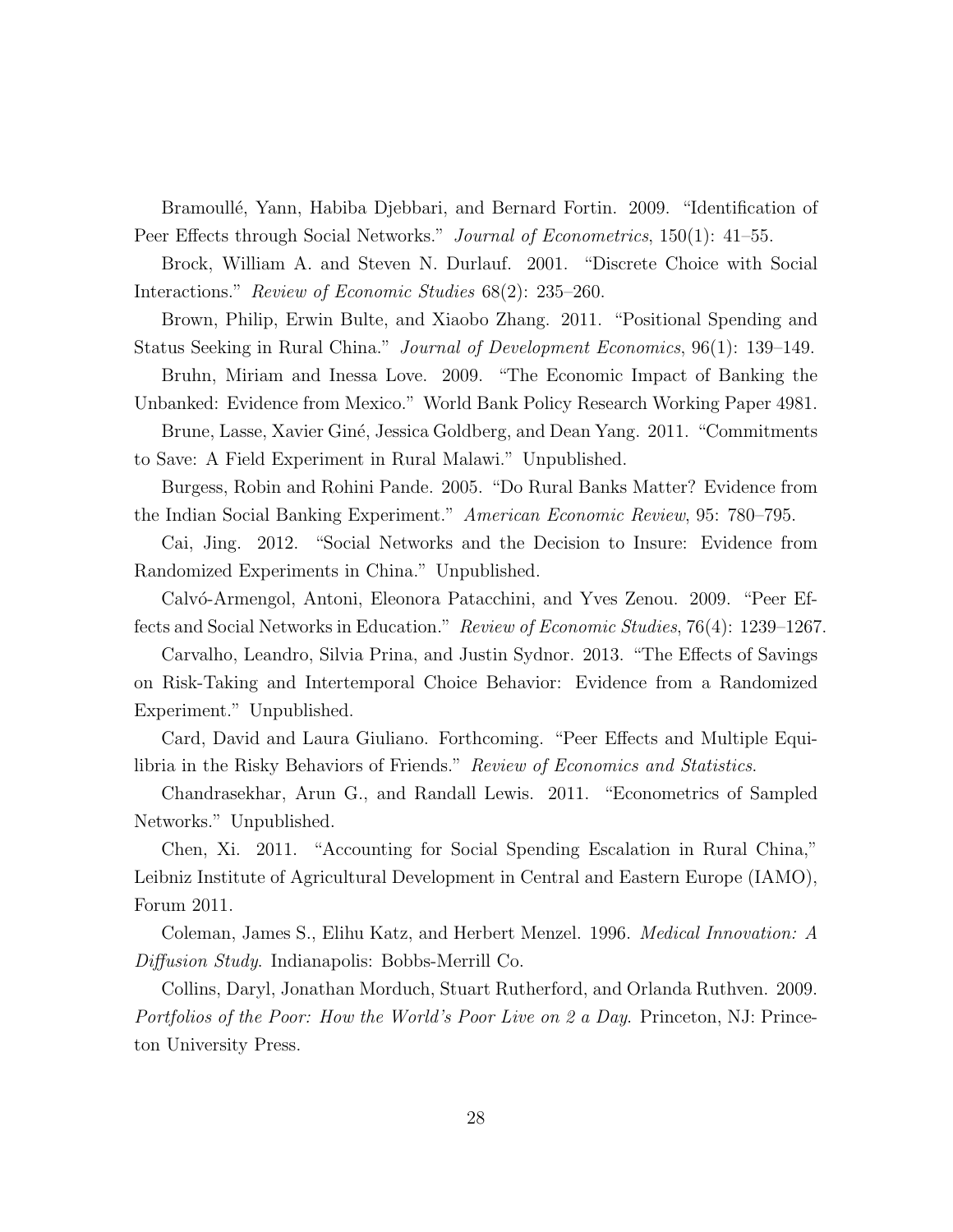Comola, Margherita, and Marcel Fafchamps. 2010. "Are Gifts and Loans between Households Voluntary?" Paris School of Economics Working Paper 2010–19.

Comola, Margherita, and Marcel Fafchamps. 2012. "Testing Unilateral and Bilateral Link Formation." Unpublished.

Conley, Timothy G., and Christopher R. Udry. 2010. "Learning about a New Technology: Pineapple in Ghana." American Economic Review, 100(1): 35–69.

Conning, Jonathan and Christopher Udry. 2007. "Rural Financial Markets in Developing Countries," in Handbook of Agricultural Economics, R. Evenson and P. Pingali (eds.),Volume 3, Chapter 56, 2857–2908. Elsevier, North-Holland.

De Giorgi, Giacomo, Anders Frideriksen and Luigi Pistaferri. 2012. "Consumption Networks Effects", unpublished.

De Weerdt, Joachim. 2004. "Risk Sharing and Endogenous Network Formation," in Insurance Against Poverty, Stephan Dercon (ed.), Oxford University Press.

De Weerdt, Joachim, and Marcel Fafchamps. 2011. "Social Identity and the Formation of Health Insurance Networks." Journal of Development Studies, 47(8): 1152–1177.

Drukker, David M., Peter Egger and Ingmar R. Prucha. Forthcoming. "On Twostep Estimation of Spatial Autoregressive Models with Autoregressive Disturbances and Endogenous Regressors." Econometric Reviews.

Di Falco, Salvatore, and Erwin Bulte. 2011. "A Dark Side of Social Capital? Kinship, Consumption, and Savings." Journal of Development Studies, 47(8): 1128–1151.

Duflo, Esther, Michael Kremer, and Jonathan Robinson. 2008. "How High Are Rates of Return to Fertilizer? Evidence from Field Experiments in Kenya." American Economic Review, 98(2): 482–88.

Duflo, Esther, and Emmanuel Saez. 2003. "The Role of Information and Social Interactions in Retirement Plan Decisions: Evidence from a Randomized Experiment." The Quarterly Journal of Economics, 118(3): 815–842.

Dupas, Pascaline. 2010. "Short-Run Subsidies and Long-Run Adoption of New Health Products: Evidence from a Field Experiment." NBER Working Paper No. 16298, National Bureau of Economic Research.

Dupas, Pascaline, and Jonathan Robinson. 2013. "Savings Constraints and Mi-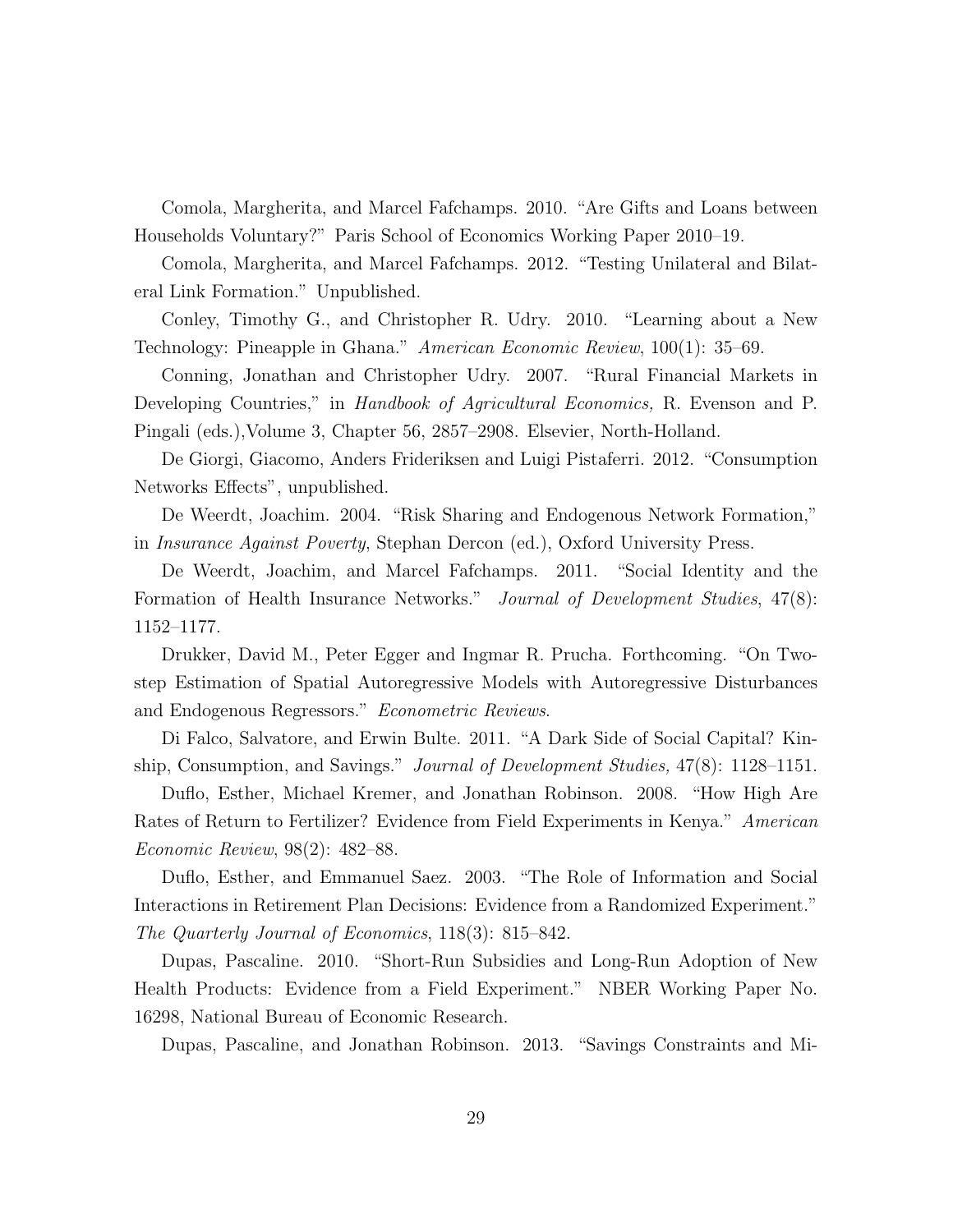croenterprise Development: Evidence from a Field Experiment in Kenya." American Economic Journal: Applied Economics, 5(1): 163–192.

Dupas, Pascaline, and Jonathan Robinson. Forthcoming. "Why Don't the Poor Save More? Evidence from Health Savings Experiments." American Economic Review.

Ferrari, Aurora, Guillemette Jaffrin, and Sabin R. Shreshta. 2007. Access to Financial Services in Nepal. The World Bank, Washington, D.C.

Fafchamps, Marcel, and Susan Lund. 2003. "Risk Sharing Networks in Rural Philippines." Journal of Development Economics, 71(2): 261–87.

Fafchamps, Marcel, and Simon Quinn. 2012. "Networks and Manufacturing Firms in Africa: Initial Results from a Randomised Experiment." Unpublished.

Feigenberg, Benjamin, Erica Field, and Rohini Pande. 2012. "Building Social Capital through Microfinance." Unpublished.

Foster, Andrew D., and Mark R. Rosenzweig. 1995. "Learning by Doing and Learning from Others: Human Capital and Technical Change in Agriculture." Journal of Political Economy, 103(6): 1176–1209.

Glaeser, Edward L., Bruce Sacerdote, and Jose A. Scheinkman. 1996. "Crime and Social Interactions." The Quarterly Journal of Economics, 111(2): 507–548.

Henrich, Joseph, Jean Ensminger, Richard McElreath, Abigail Barr, Clark Barrett, Alexander Bolyanatz, Juan Camilo Cardenas, Michael Gurven, Edwins Gwako, Natalie Henrich, Carolyn Lesorogol, Frank Marlowe, David Tracer, and John Ziker. 2010. "Markets, Religion, Community Size, and the Evolution of Fairness and Punishment." Science, 327(5972): 1480–1484.

Hoff, Karla, and Amartya Sen. 2006. "The Kin System as a Poverty Trap," in Poverty Traps, S. Bowles, S. Durlauf, and K. Hoff (eds.), Chapter 4, 95–115. Princeton University Press, Princeton.

Hong, Harrison, Jeffrey D. Kubik, and Jeremy C. Stein. 2004. "Social Interaction and Stock-Market Participation." Journal of Finance, 59(1): 137–163.

Imberman, Scott, Adriana D. Kugler, and Bruce Sacerdote. 2009. "Katrina's Children: Evidence on the Structure of Peer Effects from Hurricane Evacuees." NBER Working Paper No. 15291, National Bureau of Economic Research.

International Monetary Fund. 2011. "Nepal Country Report No. 11/319." Asia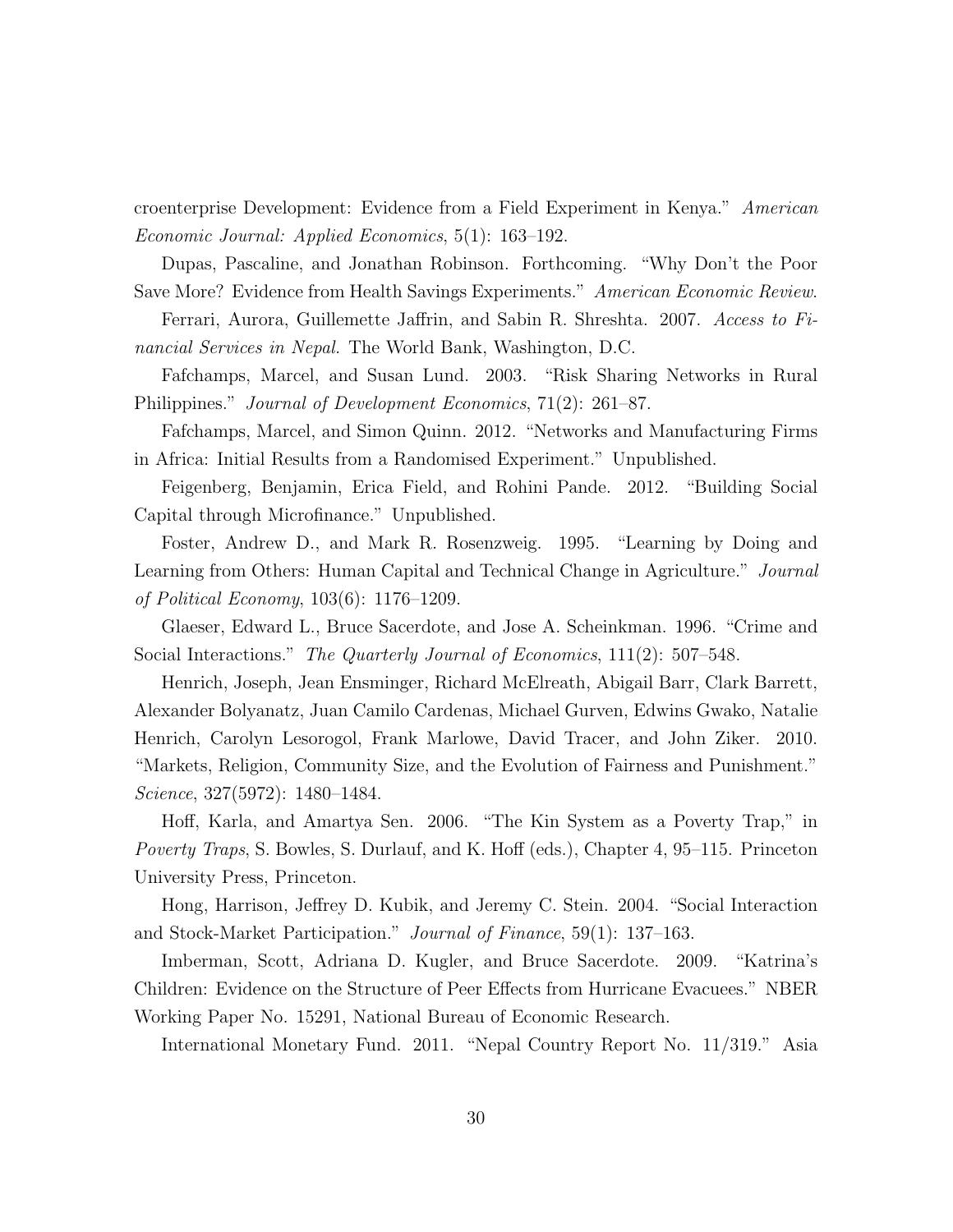and Pacific Department.

Jackson, Matthew O. 2008. *Social and Economic Networks*. Princeton, NJ: Princeton University Press.

Jackson, Matthew O. 2010. "An Overview of Social Networks and Economic Applications." in The Handbook of Social Economics, Jess Benhabib, Alberto Bisin, and Matthew Jackson (eds.), 511–586. North Holland Press 2011.

Jackson, Matthew O. and L. Yariv (2010): "Diffusion, Strategic Interaction, and Social Structure," in *The Handbook of Social Economics*, Jess Benhabib, Alberto Bisin, and Matthew Jackson (eds.), 645–678. North Holland Press.

Jackson, Matthew O., and Allison Watts. 2002. "The Evolution of Social and Economic Networks." Journal of Economic Theory 106(2): 265–295.

Kaboski, Joseph P. and Robert M. Townsend. 2011. "A Structural Evaluation of a Large-scale Quasi-experimental Microfinance Initiative." Econometrica, 79: 1357–1406.

Karlan, Dean, Markus Mobius, Tanya Rosenblat, and Adam Szeidl. 2009. "Trust and Social Collateral." The Quarterly Journal of Economics, 124(3): 1307–1361.

Karlan, Dean and Jonathan Zinman. 2010. "Expanding Credit Access: Using Randomized Supply Decisions to Estimate the Impacts." Review of Financial Studies,  $23(1): 433 - 464.$ 

Kast, Felipe, Stephan Meier, and Dina Pomeranz. 2011. "Under-savers Anonymous: Evidence on Self-help Groups and Peer Pressure as a Savings Commitment Device." NBER Working Paper No. 18417, National Bureau of Economic Research.

Kelejian, Harris H., and Ingmar R. Prucha. 1998. "A Generalized Spatial Two Stages Least Square Procedure for Estimating a Spatial Autoregressive Model with Autoregressive Disturbances." Journal of Real Estate Finance and Economics, 17(1): 99–121.

Kinnan, Cynthia, and Robert M. Townsend, 2012. "Kinship and Financial Networks, Formal Financial Access and Risk Reduction." American Economic Review, Papers and Proceedings, 102(3): 289–93.

Kling, Jeffrey R., Jeffrey B. Liebman, and Lawrence F. Katz. 2007. "Experimental Analysis of Neighborhood Effects." Econometrica, 75(1): 83-119.

Kremer, Michael, and Dan Levy. 2008. "Peer Effects and Alcohol Use among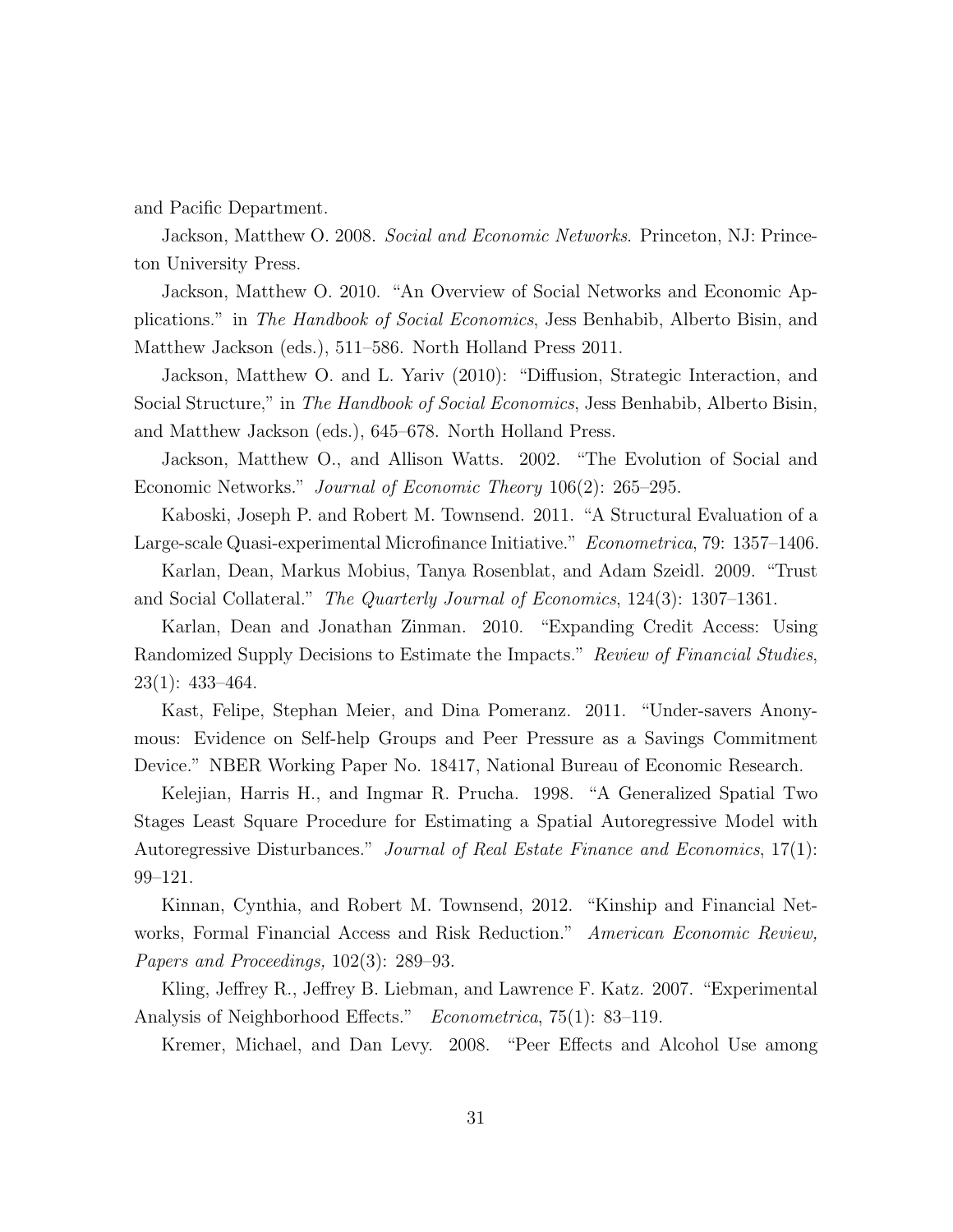College Students." Journal of Economic Perspectives, 22(3): 189–206.

Kremer, Michael, and Edward Miguel. 2007. "The Illusion of Sustainability." The Quarterly Journal of Economics, 122(3): 1007–1065.

Lazarsfeld, Paul F., Bernard Berelson, and Hazel Gaudet. 1944. The People's Choice: How the Voter Makes Up His Mind in a Presidential Campaign. New York: Columbia University Press.

Lee, Lung-Fei, Xiadong Liu and Xu Lin. 2010. "Specification and estimation of social interaction models with network structures," Econometrics Journal, 13, 145-176.

Lee, Lung-Fei. 2003. "Best spatial two-stage least squares estimators for a spatial autoregressive model with autoregressive disturbances." Econometric Reviews 22 (4), 307-335.

Ligon, Ethan, Jonathan P. Thomas, and Tim Worrall. 2000. "Mutual Insurance, Individual Savings, and Limited Commitment." Review of Economic Dynamics 3(2): 216–246.

Liu, Xiaodong, Eleonora Patacchini, Yves Zenou, and Lung-Fei Lee, 2012. "Criminal Networks: Who is the Key Player?" Working Paper No. 2012.39, Fondazione Eni Enrico Mattei.

Maertens, Annemie. 2012. "Who Cares What Others Think (or Do)? Social Learning, Social Pressures and Limitation in Cotton Farming in India." Unpublished.

Manski, C., 1993 "Identification of Endogenous Social Effects: The Reflection Problem," Review of Economic Studies 60(3): 531–542.

Mas, Alexandre and Enrico Moretti. 2009. "Peers at Work." American Economic Review, 99(1): 112–45.

Miguel, Edward, and Michael Kremer. 2004. "Worms: Identifying Impacts on Education and Health in the Presence of Treatment Externalities." Econometrica, 72(1): 159–217.

Morduch, Jonathan. 1995. "Income Smoothing and Consumption Smoothing." Journal of Economic Perspectives, 9(3): 103–114.

Moretti, Enrico. 2011. "Social Learning and Peer Effects in Consumption: Evidence from Movie Sales," Review of Economic Studies, 78(1): 356–393.

Munshi, Kaivan. 2003. "Networks In The Modern Economy: Mexican Migrants In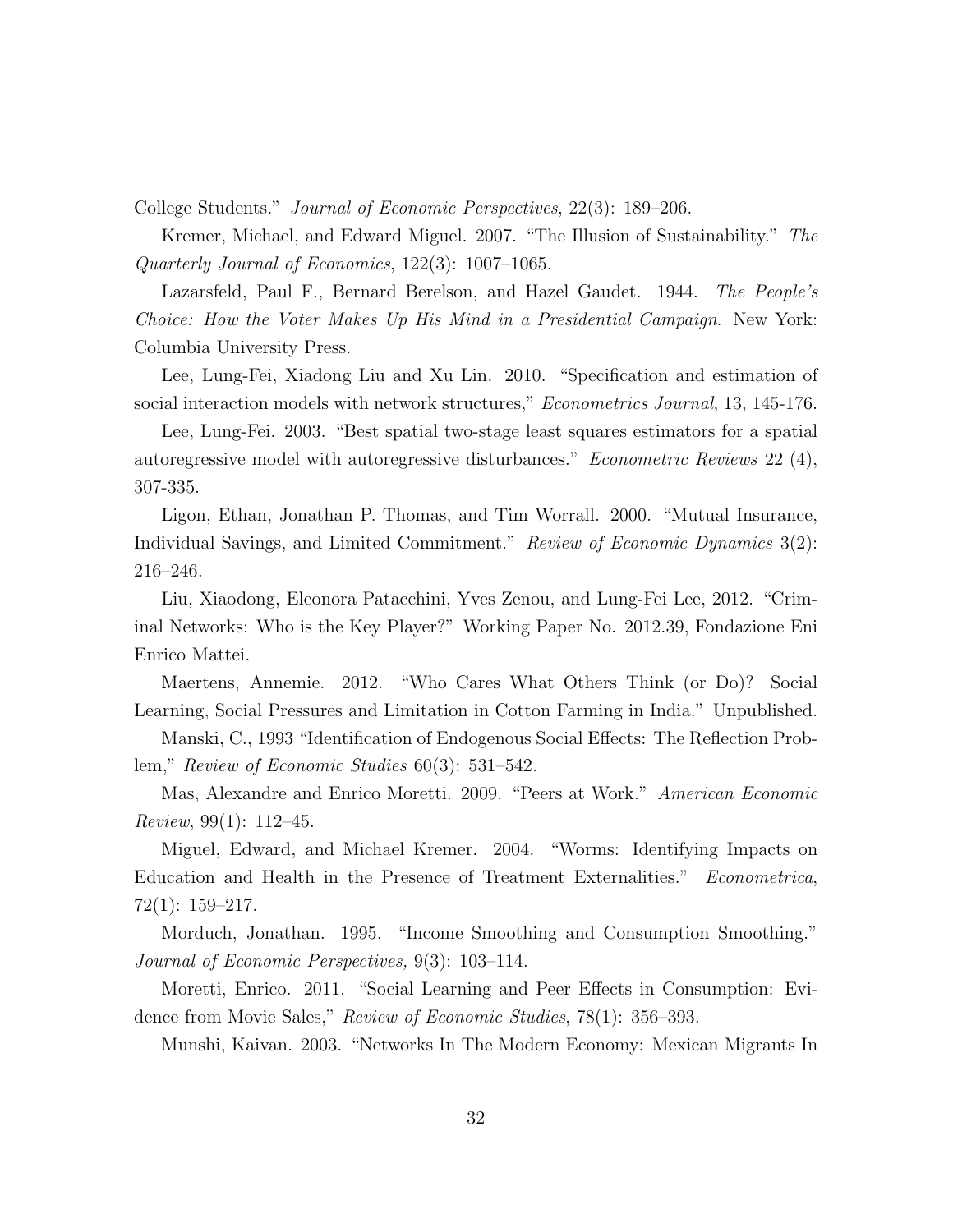The U.S. Labor Market." The Quarterly Journal of Economics, 118(2): 549–599.

Munshi, Kaivan, 2004, "Social Learning in a Heterogeneous Population: Technology Diffusion in the Indian Green Revolution." Journal of Development Economics, 73(1): 185–213.

Nepal Rastra Bank. 2011. "Quarterly Economic Bulletin - Mid October 2011."

Oaxaca, Ronald. 1973. "Male-female wages differentials in urban labor markets." International Economic Review 14(3): 693–709.

Oster, Emily, and Rebecca Thornton. Forthcoming. "Determinants of Technology Adoption: Private Value and Peer Effects in Menstrual Cup Take-up." Journal of the European Economic Association.

Patacchini, Eleonora and Yves Zenou. 2012. "Juvenile Delinquency and Conformism." Journal of Law, Economics and Organization, 28(1): 1–31.

Pistaferri, Luigi. 1999. "Informal networks in the Italian labor market." *Giornale* degli Economisti, 58(3-4): 355–75.

Platteau, Jean-Philippe. 2000. Institutions, Social Norms, and Economic Development. Amsterdam: Harwood Academic Publishers.

Prina, Silvia. 2013. "Banking the Poor via Savings Accounts: Evidence from a Field Experiment." Unpublished.

Ryan, Bryce, and Neal C. Gross. 1943. "The Diffusion of Hybrid Seed Corn in Two Iowa Communities." Rural Sociology 8(1): 15–24.

Townsend, Robert M. 1994. "Risk and Insurance in Village India." Econometrica, 62(3): 539–591.

Watts, Allison. 2001. "A Dynamic Model of Network Formation." *Games and* Economic Behavior, 34(2): 331–341.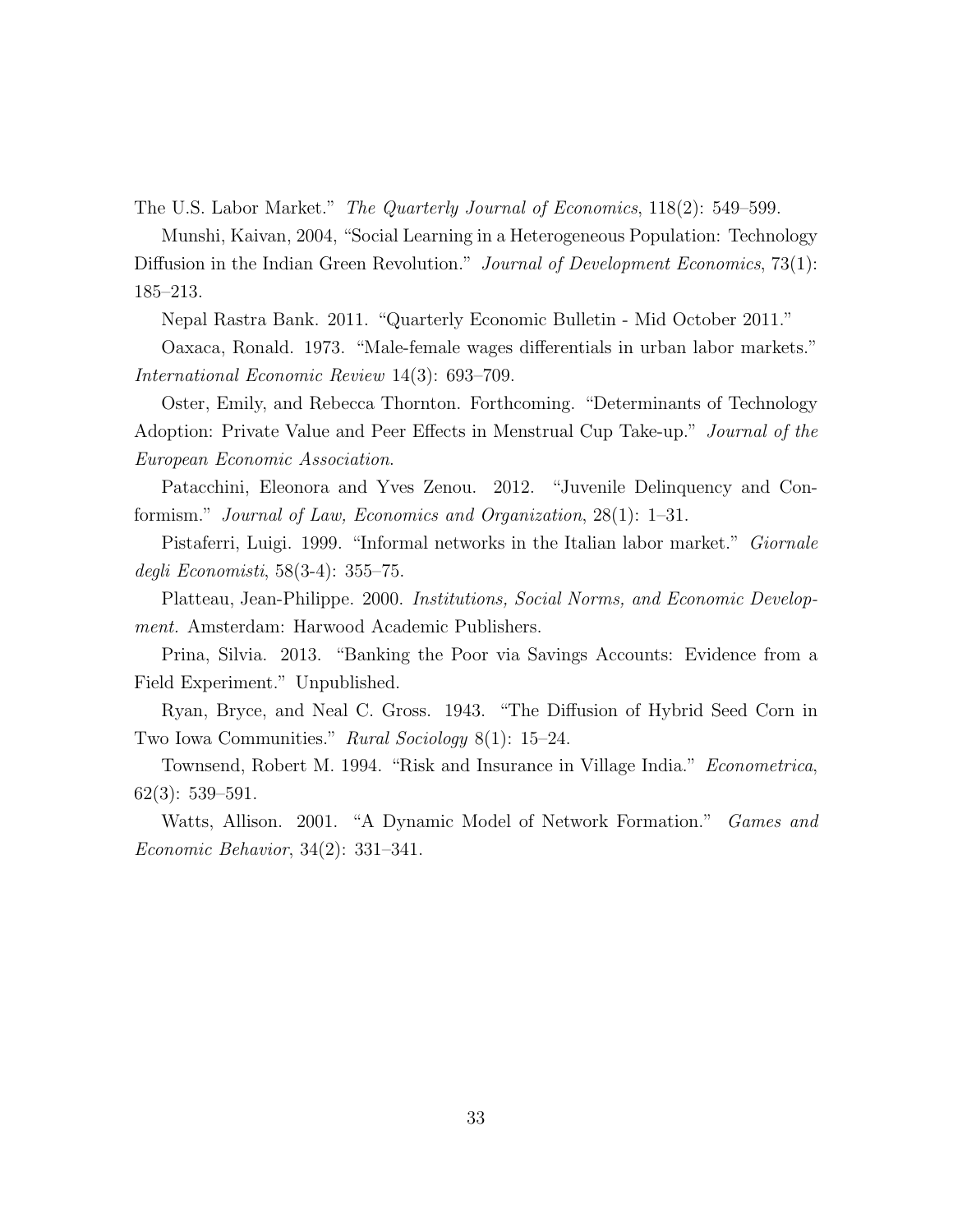# Tables

| Table 1: Household Descriptive Statistics at Baseline    | Sample         | Control        | Treatment      | T-stat  |
|----------------------------------------------------------|----------------|----------------|----------------|---------|
|                                                          | $(N=915)$      | $(N=447)$      | $(N=468)$      |         |
| Age of the female household head                         | 36.80          | 36.77          | 36.82          | 0.05    |
|                                                          | (12.51)        | (12.16)        | (12.85)        |         |
| Years of education of the female household head          | 2.52           | 2.44           | 2.59           | 0.79    |
|                                                          | (2.82)         | (2.67)         | (2.96)         |         |
| Percent married/living with partner                      | 0.89           | 0.88           | 0.90           | 0.77    |
|                                                          | (0.32)         | (0.33)         | (0.31)         |         |
| Household size                                           | 4.55           | 4.58           | 4.52           | $-0.51$ |
|                                                          | (1.66)         | (1.68)         | (1.64)         |         |
| Number of children                                       | 2.21           | 2.26           | 2.18           | $-0.86$ |
|                                                          | (1.30)         | (1.30)         | (1.29)         |         |
| Total income last week                                   | 1,494.73       | 1,472.84       | 1,515.64       | 0.13    |
|                                                          | (4,833.91)     | (4,598.50)     | (5,053.36)     |         |
| $Log(total income last week + 1)$                        | 3.50           | 3.50           | 3.49           | $-0.06$ |
|                                                          | (3.68)         | (3.67)         | (3.70)         |         |
| Experienced a negative income shock                      | 0.42           | 0.40           | 0.45           | $1.68*$ |
|                                                          |                |                |                |         |
| Owns the house                                           | (0.50)<br>0.86 | (0.49)<br>0.86 | (0.50)<br>0.85 | $-0.41$ |
|                                                          |                |                |                |         |
| Owns the land on which the house is built                | (0.35)         | (0.34)<br>0.80 | (0.35)         | $-0.03$ |
|                                                          | 0.80           |                | 0.80           |         |
|                                                          | (0.40)         | (0.40)         | (0.40)         |         |
| Total assets                                             | 44,469.26      | 42,510.10      | 46,340.51      | 1.14    |
|                                                          | (50,891.76)    | (45,540.07)    | (46,340.51)    |         |
| $Log(total assets + 1)$                                  | 10.23          | 10.20          | 10.25          | 0.72    |
|                                                          | (1.03)         | (1.02)         | (1.05)         |         |
| Percentage of households with money in a ROSCA           | 0.17           | 0.17           | 0.18           | 0.47    |
|                                                          | (0.38)         | (0.37)         | (0.38)         |         |
| $Log(total money in ROSCA + 1)$                          | 1.50           | 1.45           | 1.56           | 0.47    |
|                                                          | (3.32)         | (3.27)         | (3.37)         |         |
| Percentage of households with money in an MFI            | 0.56           | 0.58           | 0.54           | $-1.25$ |
|                                                          | (0.50)         | (0.49)         | (0.50)         |         |
| $Log(total money in MFIs + 1)$                           | 4.49           | 4.62           | 4.36           | $-0.96$ |
|                                                          | (4.10)         | (4.05)         | (4.14)         |         |
| Percentage of households with money in a bank            | 0.15           | 0.14           | 0.17           | 0.89    |
|                                                          | (0.36)         | (0.35)         | (0.37)         |         |
| $Log(total money in bank accounts + 1)$                  | 1.38           | 1.25           | 1.50           | 1.15    |
|                                                          | (3.30)         | (3.12)         | (3.46)         |         |
| $Log(total amount of cash at home + 1)$                  | 6.39           | 6.32           | 6.45           | 1.07    |
|                                                          | (1.93)         | (1.91)         | (1.95)         |         |
| $Log($ non-monetary assets from consumer durables $+1$ ) | 9.87           | 9.88           | 9.87           | $-0.12$ |
|                                                          | (1.30)         | (1.24)         | (1.36)         |         |
| $Log($ non-monetary assets from livestock $+1$ )         | 3.56           | 3.35           | 3.76           | 1.45    |
|                                                          | (4.25)         | (4.24)         | (4.26)         |         |
| Percentage of households with outstanding loans          | 0.90           | 0.88           | 0.91           | 1.42    |
|                                                          | (0.31)         | (0.32)         | (0.29)         |         |

Table <sup>1</sup> Household Descriptive Statistics at Baseline

Note: differences statistically significant at the \*10%, \*\*5%, or \*\*\*1% level.

Ξ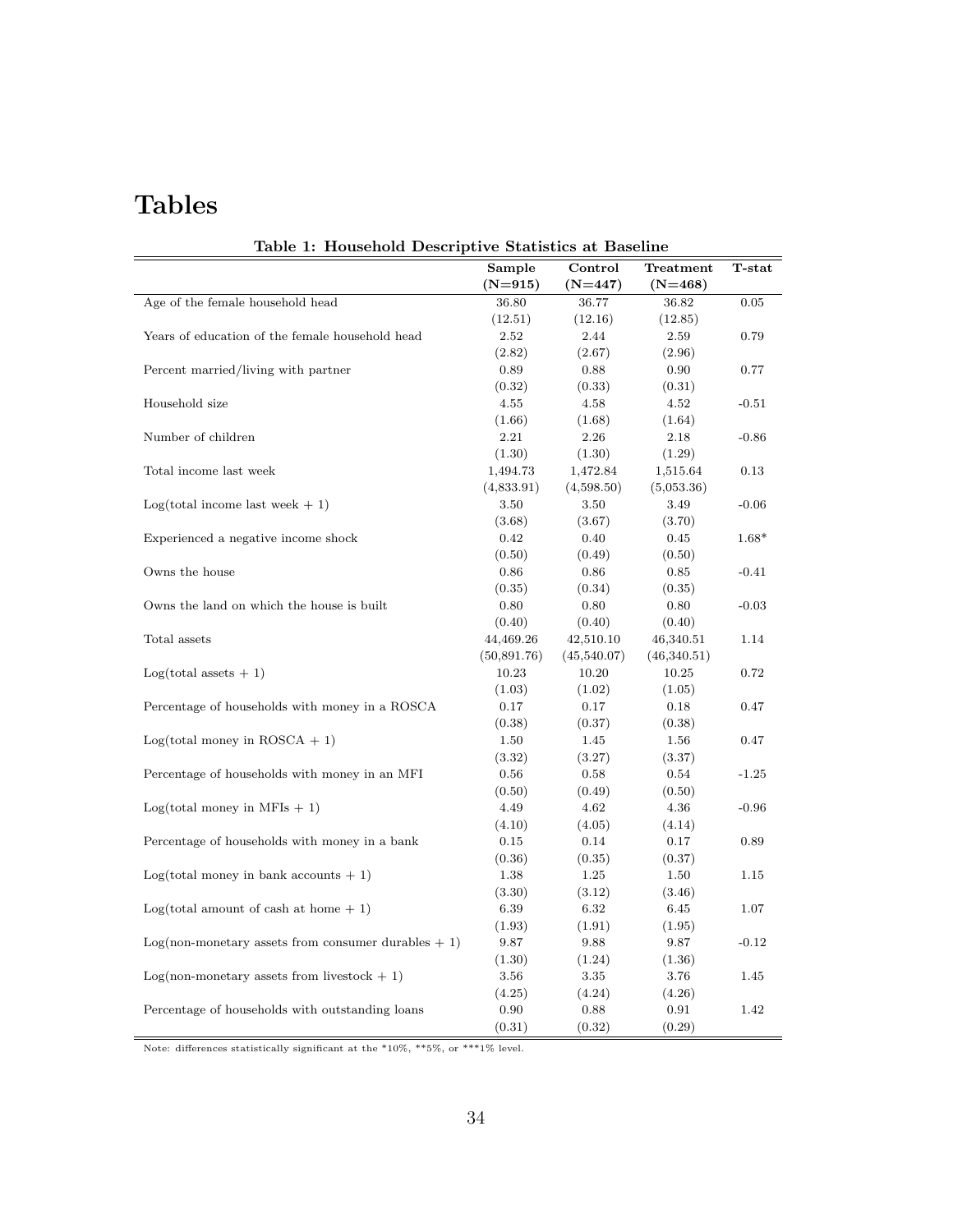|                     |                     | Sample    | Control    | Treatment  | <b>T</b> -stat |
|---------------------|---------------------|-----------|------------|------------|----------------|
|                     |                     | $(N=915)$ | $(N=447)$  | $(N=468)$  |                |
| Number of partners: | Total               | $1.73\,$  | 1.70       | 1.76       | 0.48           |
|                     |                     | (1.62)    | (1.64)     | (1.61)     |                |
|                     | Within the village  | 0.70      | 0.68       | 0.73       | 0.73           |
|                     |                     | (0.95)    | (0.99)     | (0.92)     |                |
|                     | Outside the village | 1.03      | 1.02       | 1.03       | 0.06           |
|                     |                     | (1.32)    | (1.31)     | (1.34)     |                |
|                     | Relatives           | 0.79      | 0.78       | 0.79       | 0.08           |
|                     |                     | (1.07)    | (1.11)     | (1.05)     |                |
| Number of gifts:    | Within the village  | 0.61      | 0.57       | 0.64       | 0.81           |
|                     |                     | (1.24)    | (1.15)     | (1.32)     |                |
|                     | Outside the village | 0.31      | 0.28       | $0.34\,$   | 1.06           |
|                     |                     | (0.83)    | (0.73)     | (0.92)     |                |
|                     | Received            | $0.50\,$  | 0.47       | $\,0.52\,$ | 0.70           |
|                     |                     | (0.93)    | (0.90)     | (0.95)     |                |
|                     | Given               | 0.42      | 0.38       | 0.46       | 1.49           |
|                     |                     | (0.83)    | (0.81)     | (0.84)     |                |
| Number of loans:    | Within the village  | 1.00      | $\rm 0.95$ | $1.05\,$   | 1.04           |
|                     |                     | (1.49)    | (1.52)     | (1.46)     |                |
|                     | Outside the village | 0.87      | 0.87       | 0.87       | $-0.03$        |
|                     |                     | (1.35)    | (1.33)     | (1.38)     |                |
|                     | Received            | 1.19      | 1.18       | 1.21       | 0.35           |
|                     |                     | (1.21)    | (1.24)     | (1.19)     |                |
|                     | Given               | 0.68      | 0.64       | 0.71       | 1.04           |
|                     |                     | (1.05)    | (1.03)     | (1.06)     |                |

Table 2: Network Descriptive Statistics at Baseline

Note: differences statistically significant at the \*10%, \*\*5%, or \*\*\*1% level.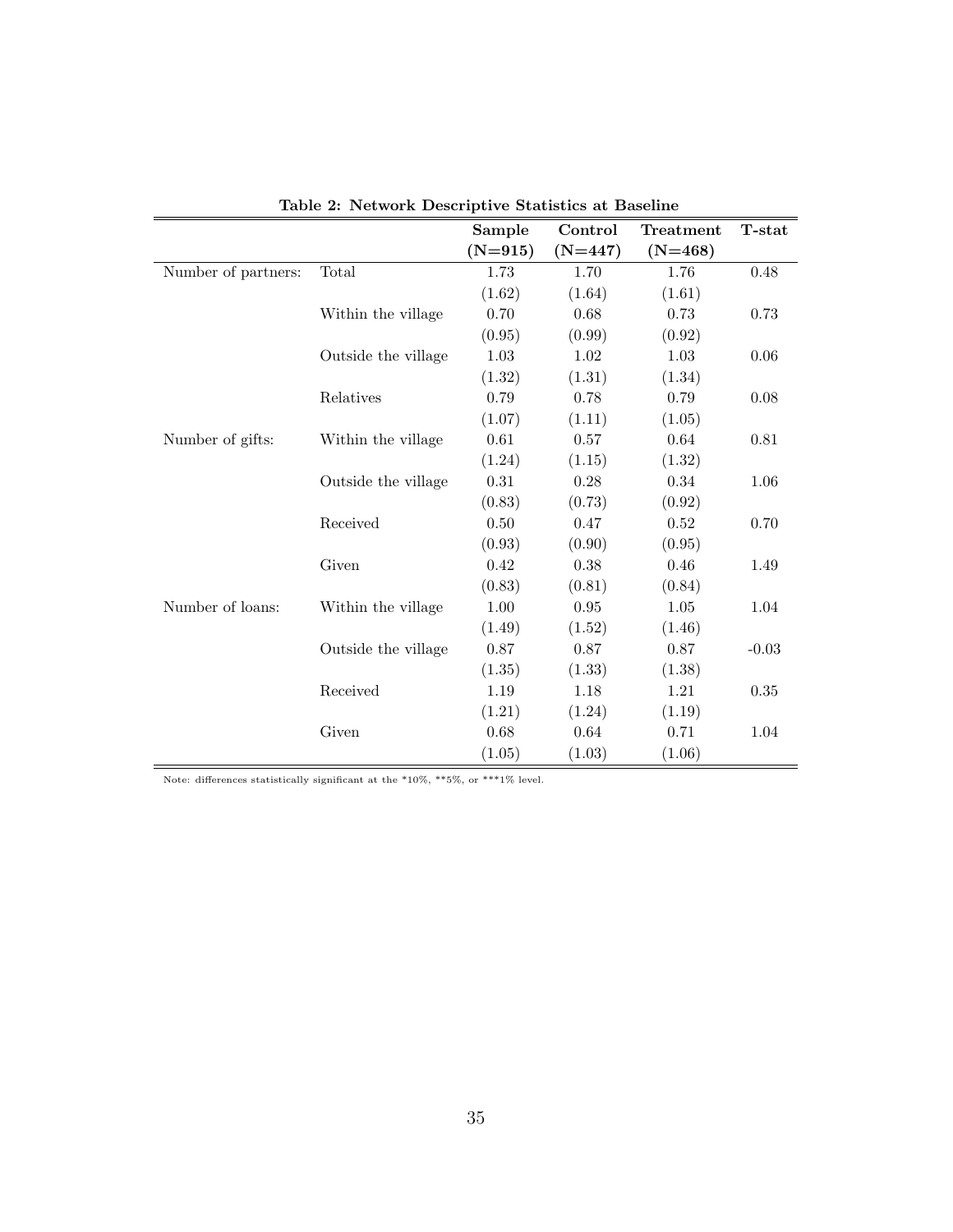|                                         |             |             | Completed endline |             |
|-----------------------------------------|-------------|-------------|-------------------|-------------|
|                                         | (1)         | (2)         | (3)               | (4)         |
| itt                                     | 0.0111      | 0.0109      | 0.0101            | 0.0085      |
|                                         | (0.016)     | (0.016)     | (0.016)           | (0.016)     |
| Number of partners: total               |             | 0.0040      |                   |             |
|                                         |             | (0.004)     |                   |             |
| Number of partners: within the village  |             |             | $0.0174*$         |             |
|                                         |             |             | (0.009)           |             |
| Number of partners: outside the village |             |             | $-0.0046$         |             |
|                                         |             |             | (0.009)           |             |
| Number of partners: relatives           |             |             | 0.0028            |             |
|                                         |             |             | (0.014)           |             |
| Number of gifts: within the village     |             |             |                   | 0.0174      |
|                                         |             |             |                   | (0.013)     |
| Number of gifts: outside the village    |             |             |                   | 0.0090      |
|                                         |             |             |                   | (0.013)     |
| Number of gifts: received               |             |             |                   | $-0.0079$   |
|                                         |             |             |                   | (0.019)     |
| Number of loans: within the village     |             |             |                   | 0.0007      |
|                                         |             |             |                   | (0.011)     |
| Number of loans: outside the village    |             |             |                   | 0.0166      |
|                                         |             |             |                   | (0.014)     |
| Number of loans: received               |             |             |                   | 0.0129      |
|                                         |             |             |                   | (0.021)     |
| Constant                                | $0.9012***$ | $0.8944***$ | $0.8924***$       | $0.8644***$ |
|                                         | (0.026)     | (0.030)     | (0.030)           | (0.035)     |
| Observations                            | 1,009       | 1,009       | 1,009             | 1,009       |
| R-squared                               | 0.000       | 0.001       | 0.004             | 0.021       |

Table 3: Attrition Regressions

Notes: Robust standard errors are in parentheses, clustered at the village level. Statistically significant coefficients are indicated as follows: \*\*\* 10%, \*\* 5%, \* 1%. All regressors are computed at  $t = 0$ . *itt* represents the intent-to-treat dummy, which takes value one if the household was offered the savings account.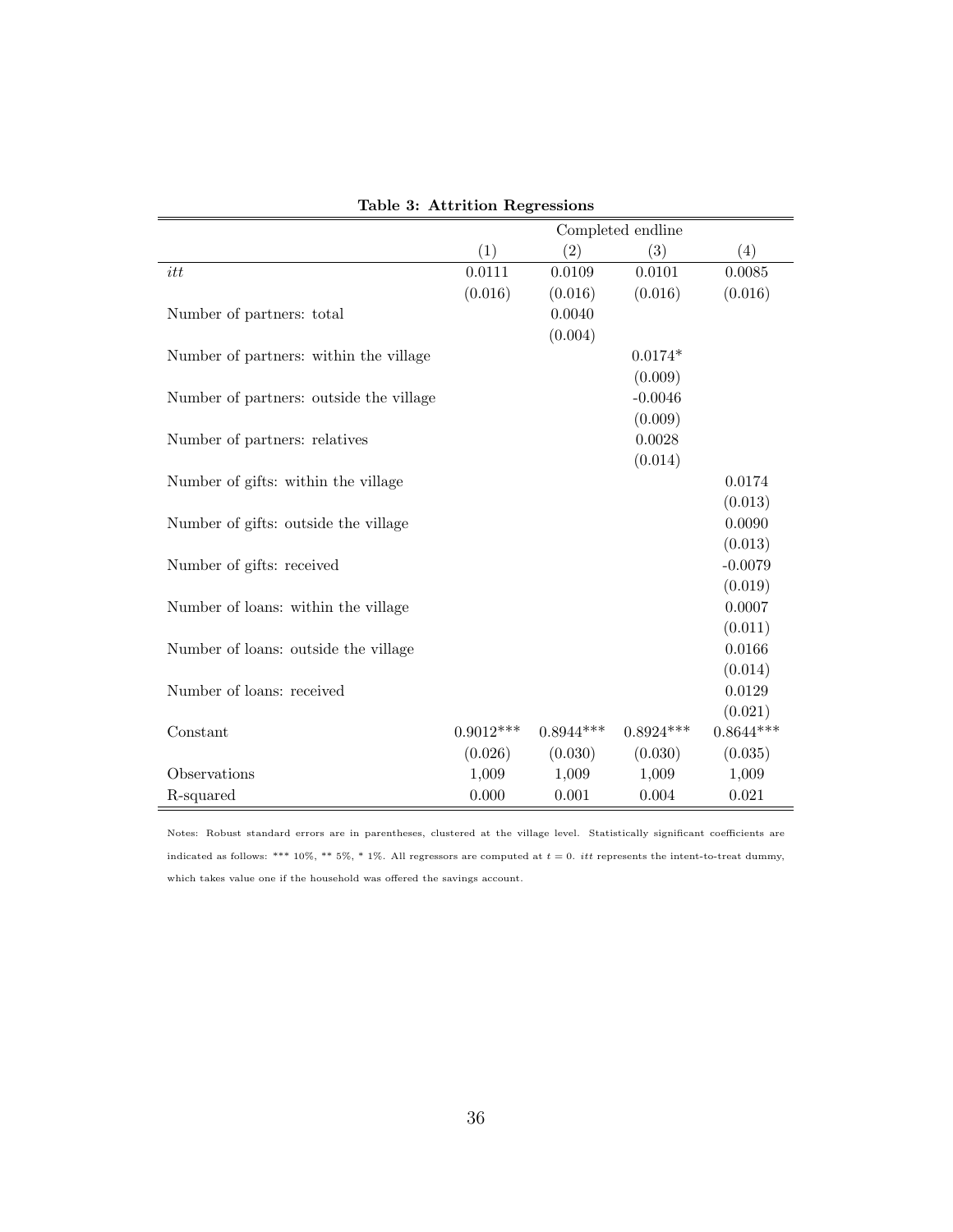| Number of partners at endline |                  |                    |                   |                            |          |           |                   |             |  |  |
|-------------------------------|------------------|--------------------|-------------------|----------------------------|----------|-----------|-------------------|-------------|--|--|
|                               |                  | Within the village |                   | Outside the village        |          | Relatives |                   | Total       |  |  |
|                               | $\left(1\right)$ | (2)                | $\left( 3\right)$ | (4)                        | (5)      | (6)       | (7)               | (8)         |  |  |
| itt                           | $0.0680**$       | $0.0533*$          | 0.0719            | 0.0786                     | 0.1531   | 0.1496    | 0.1399            | 0.1319      |  |  |
|                               | (0.0307)         | (0.0288)           | (0.0903)          | (0.0913)                   | (0.0971) | (0.0961)  | (0.1068)          | (0.1051)    |  |  |
| $z^0$ itt                     |                  | $0.1921***$        |                   | $-0.0868***$               |          | 0.0457    |                   | $0.1053***$ |  |  |
|                               |                  | (0.0480)           |                   | (0.0264)                   |          | (0.0264)  |                   | (0.0357)    |  |  |
| Controls                      | yes              | yes                | yes               | yes                        | yes      | yes       | yes               | yes         |  |  |
| Village f.e.                  | yes              | yes                | yes               | yes                        | yes      | yes       | yes               | yes         |  |  |
| Obs.                          | 915              | 915                | 915               | 915                        | 915      | 915       | 915               | 915         |  |  |
| R-squared                     | 0.150            | 0.177              | 0.147             | 0.152                      | 0.088    | 0.090     | 0.174             | 0.178       |  |  |
|                               |                  |                    |                   | Number of gifts at endline |          |           |                   |             |  |  |
|                               |                  | Within the village |                   | Outside the village        |          | Received  |                   | Given       |  |  |
|                               | $\left(1\right)$ | $\left( 2\right)$  | $\left( 3\right)$ | $\left(4\right)$           | (5)      | (6)       | $\left( 7\right)$ | (8)         |  |  |
| itt                           | $0.0822*$        | $0.0759*$          | 0.0107            | 0.0128                     | 0.0460   | 0.0459    | 0.0468            | 0.0429      |  |  |
|                               | (0.0400)         | (0.0388)           | (0.0423)          | (0.0440)                   | (0.0423) | (0.0431)  | (0.0358)          | (0.0351)    |  |  |
| $z^0itt$                      |                  | $0.0824**$         |                   | $-0.0283$                  |          | 0.0019    |                   | $0.0521**$  |  |  |
|                               |                  | (0.0359)           |                   | (0.0266)                   |          | (0.0169)  |                   | (0.0206)    |  |  |
| Controls                      | yes              | yes                | yes               | yes                        | yes      | yes       | yes               | yes         |  |  |
| Village f.e.                  | yes              | yes                | yes               | yes                        | yes      | yes       | yes               | yes         |  |  |
| Obs.                          | 915              | 915                | 915               | 915                        | 915      | 915       | 915               | 915         |  |  |
| R-squared                     | 0.079            | 0.089              | 0.090             | 0.092                      | 0.103    | 0.103     | 0.085             | 0.095       |  |  |
|                               |                  |                    |                   | Number of loans at endline |          |           |                   |             |  |  |
|                               |                  | Within the village |                   | Outside the village        | Received |           |                   | Given       |  |  |
|                               | (1)              | (2)                | $\left( 3\right)$ | (4)                        | (5)      | (6)       | $\left( 7\right)$ | (8)         |  |  |
| itt                           | $0.1182*$        | $0.1056*$          | $-0.0623$         | $-0.0559$                  | 0.0352   | 0.0335    | 0.0207            | 0.0162      |  |  |
|                               | (0.0575)         | (0.0565)           | (0.0532)          | (0.0537)                   | (0.0650) | (0.0635)  | (0.0437)          | (0.0439)    |  |  |
| $z^0$ itt                     |                  | $0.1648***$        |                   | $-0.0843***$               |          | 0.0212    |                   | 0.0593      |  |  |
|                               |                  | (0.0459)           |                   | (0.0287)                   |          | (0.0464)  |                   | (0.0381)    |  |  |
| Controls                      | yes              | yes                | yes               | yes                        | yes      | yes       | yes               | yes         |  |  |
| Village f.e.                  | yes              | yes                | yes               | yes                        | yes      | yes       | yes               | yes         |  |  |
| Obs.                          | 915              | 915                | 915               | 915                        | 915      | 915       | 915               | 915         |  |  |
| R-squared                     | 0.072            | 0.086              | 0.115             | 0.120                      | 0.105    | 0.105     | 0.084             | 0.089       |  |  |

Table 4: Household-level Intent-To-Treat Regressions

Notes: this table reports the estimates of the household-level intent-to-treat regressions measuring the effect of the intervention on the intensity of network-based financial transactions. OLS coefficients reported. Robust standard errors in parentheses, clustered at the village level. Statistically significant coefficients are indicated as follows: \*\*\* 10%, \*\* 5%, \* 1%. Controls at baseline include: age, no-education dummy, household size, number of children less than 16 years of age. Constant term included. itt represents the intent-to-treat dummy, which takes value one if the household was offered the savings account.  $z^0$ itt is the number of partners at baseline who were offered the savings account.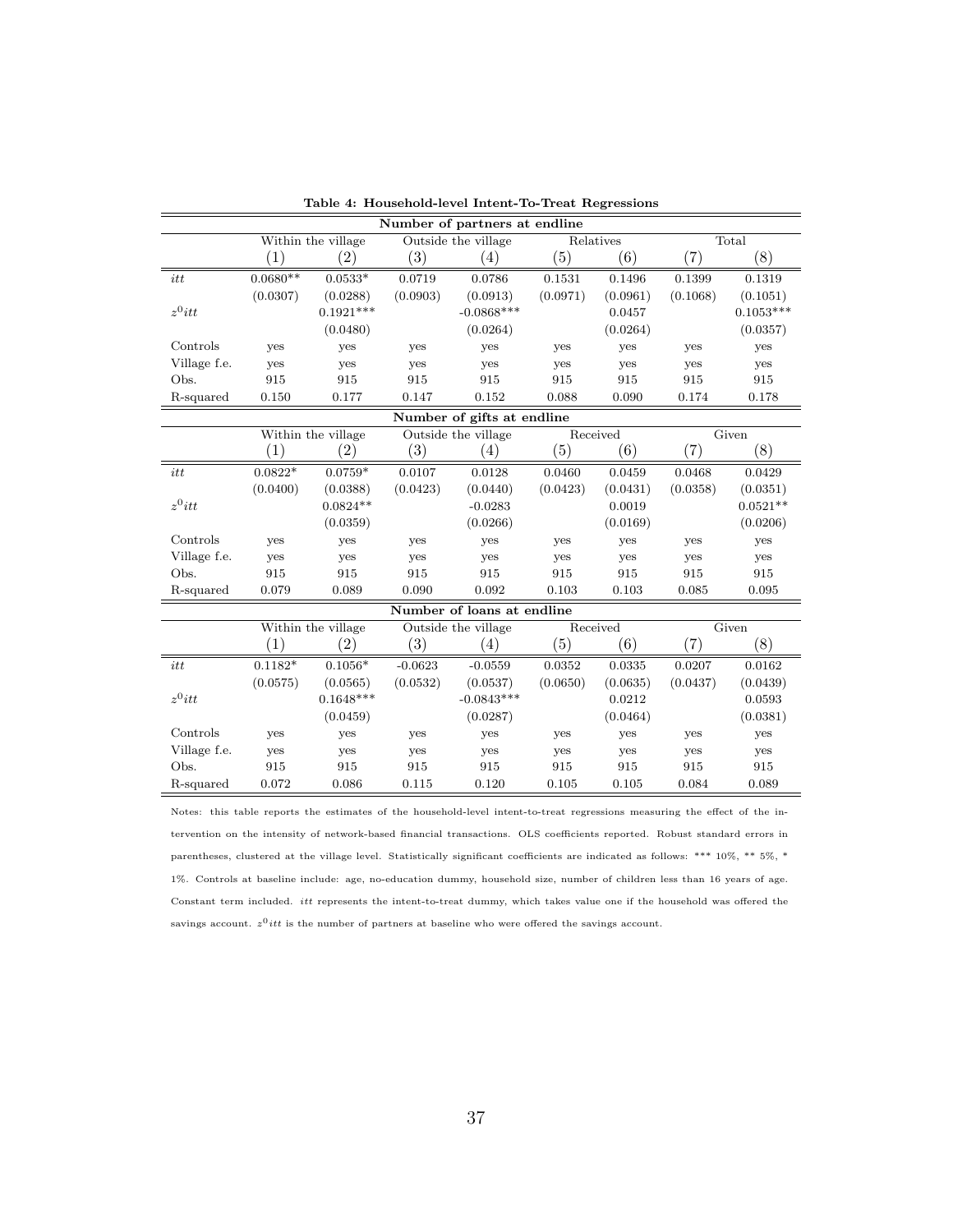|                   | Loans at endline |                   | Gifts at endline |            | Loans or gifts at endline |            |  |
|-------------------|------------------|-------------------|------------------|------------|---------------------------|------------|--|
|                   | $\left(1\right)$ | $\left( 2\right)$ | (3)              | (4)        | $\left(5\right)$          | (6)        |  |
| $itt_i$           | $0.0011*$        | $0.0011*$         | $0.0004**$       | $0.0003**$ | $0.0013**$                | $0.0013**$ |  |
|                   | (0.0006)         | (0.0006)          | (0.0002)         | (0.0001)   | (0.0006)                  | (0.0006)   |  |
| $it{t_i}$         | 0.0005           | 0.0005            | 0.0001           | 0.0001     | 0.0007                    | 0.0007     |  |
|                   | (0.0006)         | (0.0006)          | (0.0002)         | (0.0001)   | (0.0006)                  | (0.0006)   |  |
| Controls          | $\mathbf{no}$    | yes               | $\mathbf{no}$    | yes        | no                        | yes        |  |
| Village dummies   | yes              | yes               | yes              | yes        | yes                       | yes        |  |
| Mean of dep. var. | 0.0068           | 0.0068            | 0.0012           | 0.0012     | 0.0075                    | 0.0075     |  |
| Observations      | 56,308           | 56,308            | 50,970           | 50,970     | 56,308                    | 56,308     |  |

Table 5: Directed Binary Dyadic Intent-To-Treat Regressions

Notes: this table reports the estimates of the directed binary dyadic intent-to-treat regressions. The dependent variable equals one if a transfer (loans only, gifts only, loans or gifts) from  $i$  to  $j$  was reported at endline. All directed within-village dyads are taken as the unit of observation. Logit marginal effects are reported. Robust standard errors are in parentheses, clustered at the village level. Statistically significant coefficients are indicated as follows: \*\*\* 10%, \*\* 5%, \* 1%. Controls at baseline include, for both i and j: age, no-education dummy, household size, number of children less than 16 years of age. Constant term included.  $itt_i$  is the intent-to-treat dummy of the potential giver  $i$ . It takes value one if household  $i$ was offered a savings account.  $it_j$  is the intent-to-treat dummy of the potential receiver j. It takes value one if household  $j$  was offered a savings account.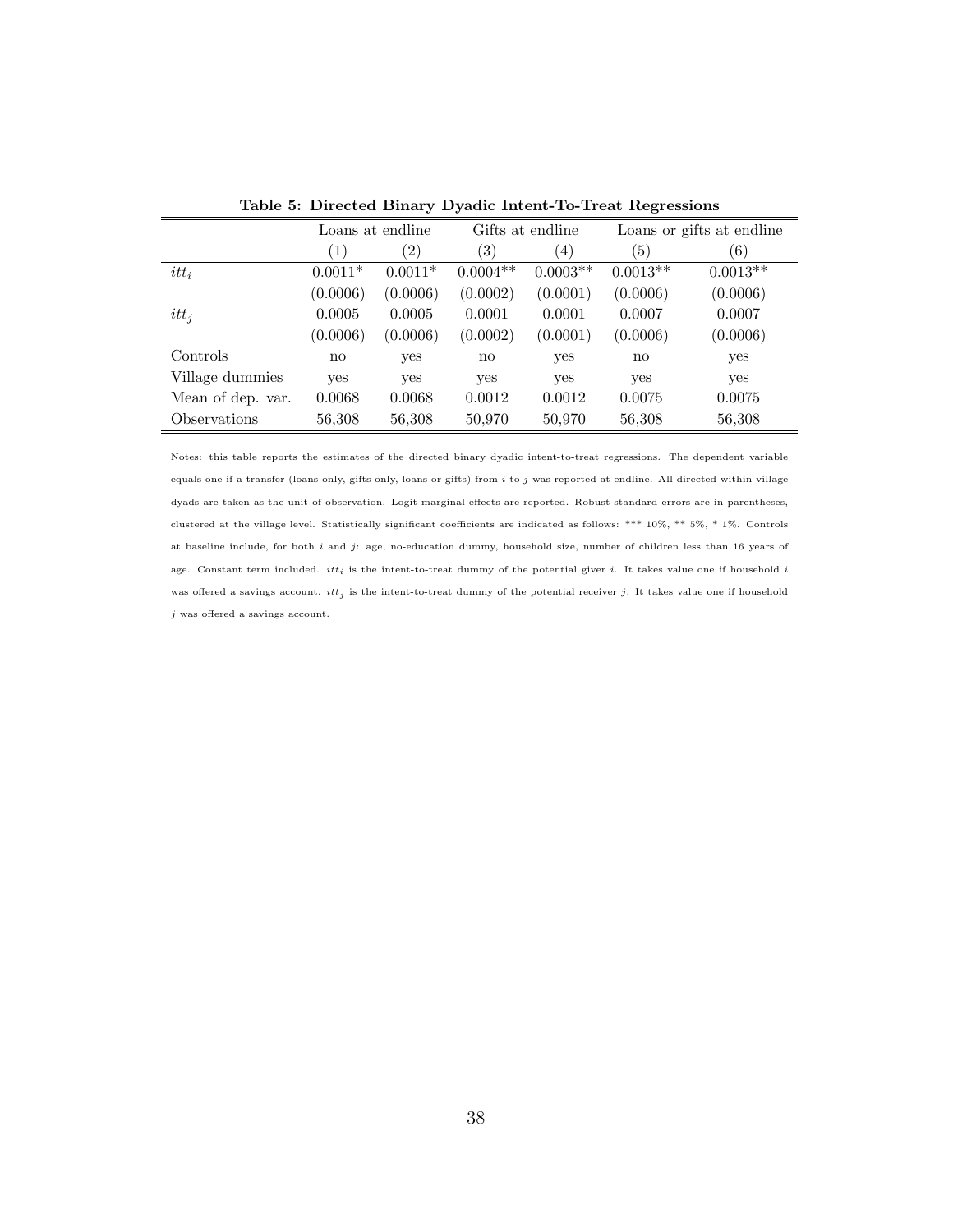|                   | Loans at endline       |                   |               | Gifts at endline | Loans or gifts at endline |            |  |
|-------------------|------------------------|-------------------|---------------|------------------|---------------------------|------------|--|
|                   | (1)                    | $\left( 2\right)$ | (3)           | (4)              | $\left(5\right)$          | (6)        |  |
| $itt_i$           | $0.0052**$             | $0.0053**$        | $0.0009*$     | $0.0010*$        | $0.0057**$                | $0.0058**$ |  |
|                   | (0.0024)               | (0.0025)          | (0.0005)      | (0.0006)         | (0.0024)                  | (0.0025)   |  |
| $it{t_i}$         | 0.0028                 | 0.0028            | $-0.0000$     | $-0.0001$        | 0.0029                    | 0.0029     |  |
|                   | (0.0023)               | (0.0023)          | (0.0005)      | (0.0005)         | (0.0024)                  | (0.0024)   |  |
| Controls          | $\mathbf{n}\mathbf{o}$ | yes               | $\mathbf{no}$ | yes              | no                        | yes        |  |
| Village dummies   | yes                    | yes               | yes           | yes              | yes                       | yes        |  |
| Mean of dep. var. | 0.0200                 | 0.0200            | 0.0019        | 0.0019           | 0.0212                    | 0.0212     |  |
| Observations      | 56,308                 | 56,308            | 56,308        | 56,308           | 56,308                    | 56,308     |  |
| R-squared         | 0.003                  | 0.004             | 0.002         | 0.003            | 0.004                     | 0.004      |  |

Table 6: Directed Ordinal Dyadic Intent-To-Treat Regressions

Notes: this table reports the estimates of the directed ordinal dyadic intent-to-treat regressions. The ordinal dependent variable classifies the transfer (loans only, gifts only, loans or gifts) from  $i$  to  $j$  at endline in a five-category scale from 0 (no transfer) to 4 (more than 5,000 rupees). All directed within-village dyads are taken as the unit of observation. OLS coefficients are reported. Robust standard errors are in parentheses, clustered at the village level. Statistically significant coefficients are indicated as follows: \*\*\*  $10\%,$  \*\*  $5\%,$  \* 1%. Controls at baseline include, for both i and j: age, no-education dummy, household size, number of children less than 16 years of age. Constant term included.  $it_t$  is the intent-to-treat dummy of the potential giver i. It takes value one if household i was offered a savings account.  $it_j$  is the intent-to-treat dummy of the potential receiver j. It takes value one if household j was offered a savings account.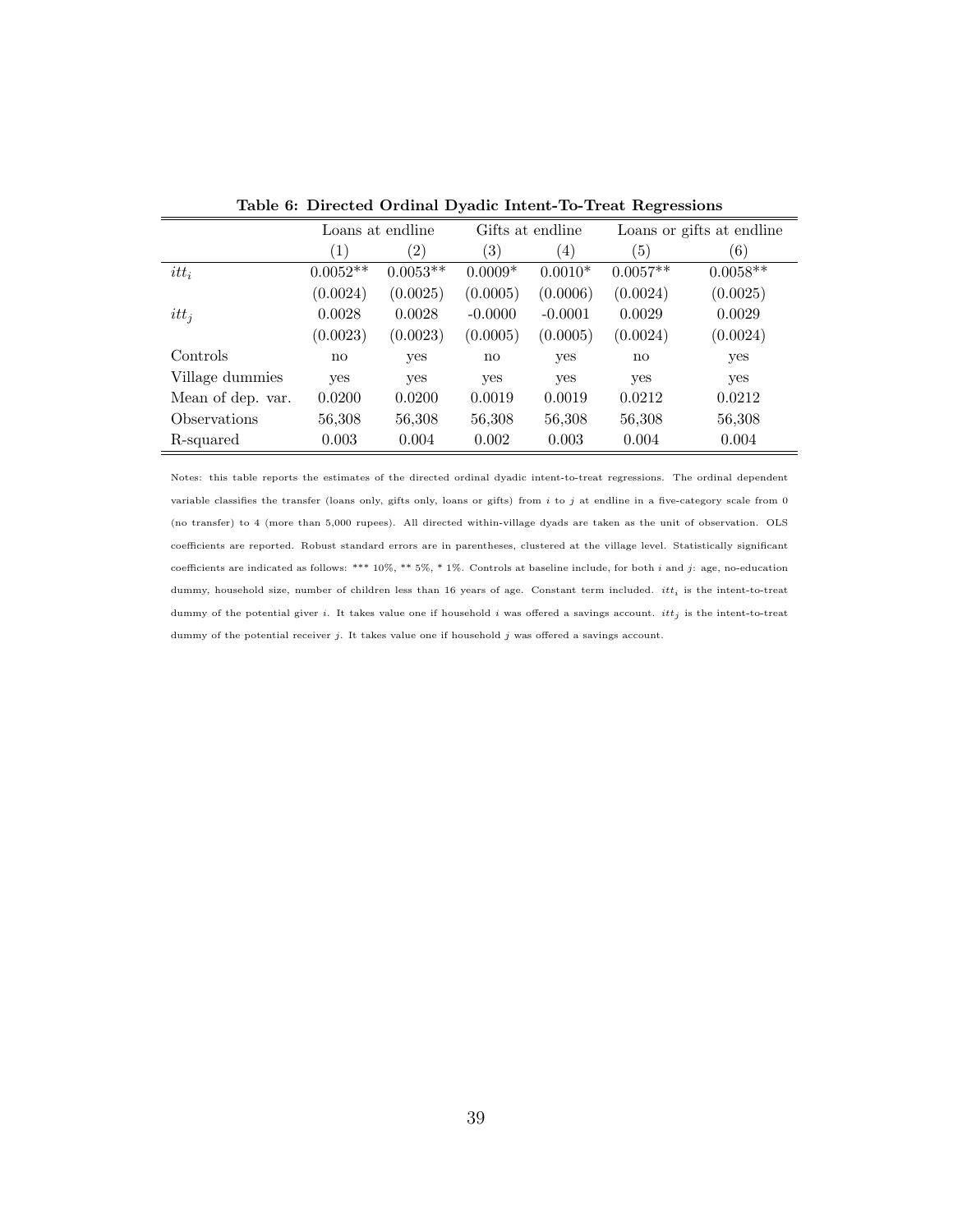|                       | Static PE         | Dynamic PE        | Dynamic PE        | Dynamic PE       | Dynamic PE     |
|-----------------------|-------------------|-------------------|-------------------|------------------|----------------|
| Dependent var.        | $pe_{A}$          | $pe_{A}$          | $pe_B$            | $pe_C$           | $\Delta W$ itt |
|                       | $\left( 1\right)$ | $\left( 2\right)$ | $\left( 3\right)$ | $\left(4\right)$ | (5)            |
| itt                   | $-0.101$          | $-0.171$          | 0.166             | 0.135            | $-0.010$       |
|                       | (0.147)           | (0.172)           | (0.468)           | (0.143)          | (0.034)        |
| $W^0$ itt             | 0.512             | 0.456             | $-4.138***$       | $-0.058$         | $-0.812***$    |
|                       | (0.727)           | (0.634)           | (1.095)           | (0.403)          | (0.038)        |
| $iv_1$                | $3.265*$          | $3.021*$          | 2.350             | $-2.607***$      | $-0.009$       |
|                       | (1.782)           | (1.654)           | (1.995)           | (0.890)          | (0.075)        |
| $\mathbf{iv}_2$       | $-0.456**$        | $-0.418**$        | $-1.329***$       | $0.274***$       | $-0.011$       |
|                       | (0.207)           | (0.185)           | (0.268)           | (0.088)          | (0.007)        |
| $iv_3$                |                   | $2.272**$         | 1.982             | $4.631*$         | $0.364***$     |
|                       |                   | (1.102)           | (2.358)           | (2.751)          | (0.139)        |
| $iv_4$                |                   | $-0.213**$        | $0.811***$        | $-0.418**$       | $0.020*$       |
|                       |                   | (0.103)           | (0.242)           | (0.185)          | (0.012)        |
| Constant              | 0.239             | 0.255             | 0.667             | 0.448            | $0.154***$     |
|                       | (0.241)           | (0.233)           | (0.426)           | (0.331)          | (0.022)        |
| Weak id. test $(P>F)$ | 0.054             | 0.074             | 0.000             | 0.044            | 0.000          |

Table 7: Peer-effect Model, First Stage Regressions

Notes: This table reports the first-stage estimates of the static and dynamic peer-effect models. The weak identification tests are the Kleibergen-Paap F-test for column (1) and the Angrist-Pischke multivariate F-test for the remaining columns. Robust standard errors are in parentheses, clustered at the village level. Statistically significant coefficients are indicated as follows: \*\*\* 10%, \*\* 5%, \* 1%. The i<sup>th</sup>subscript has been dropped for all vectors, i.e. **itt** reads  $\textbf{itt}_{[i]}$ .  $\textbf{pe}_A \equiv \textbf{W}^0 \Delta \textbf{y}$  represents the change in partners' mean expenditure keeping partners constant.  $pe_B \equiv \Delta W y^0$  represents the change in partners' mean expenditure keeping expenditure constant.  $\mathbf{p} \mathbf{e}_C \equiv \Delta \mathbf{W} \Delta \mathbf{y}$  represent the interaction of the expenditure change and the network change. itt represents the intent-totreat dummy, which takes value one if the household was offered the savings account.  $\mathbf{W}^0$ itt represents the share of one's partners at baseline that was offered the savings account. ∆W itt represents the change in the share of one's partners that was offered the savings account.  $iv_1$  is the share of the partners at baseline of one's partners at baseline that was offered the savings account.  $iv_2$ is the mean baseline expenditure of the partners at baseline of one's partners at baseline who were offered the savings account.  $iv_3$ is the share of the partners at baseline of one's partners at endline that was offered the savings account.  $iv_4$  is the mean baseline expenditure of the partners at baseline of one's partners at endline who were offered the savings account.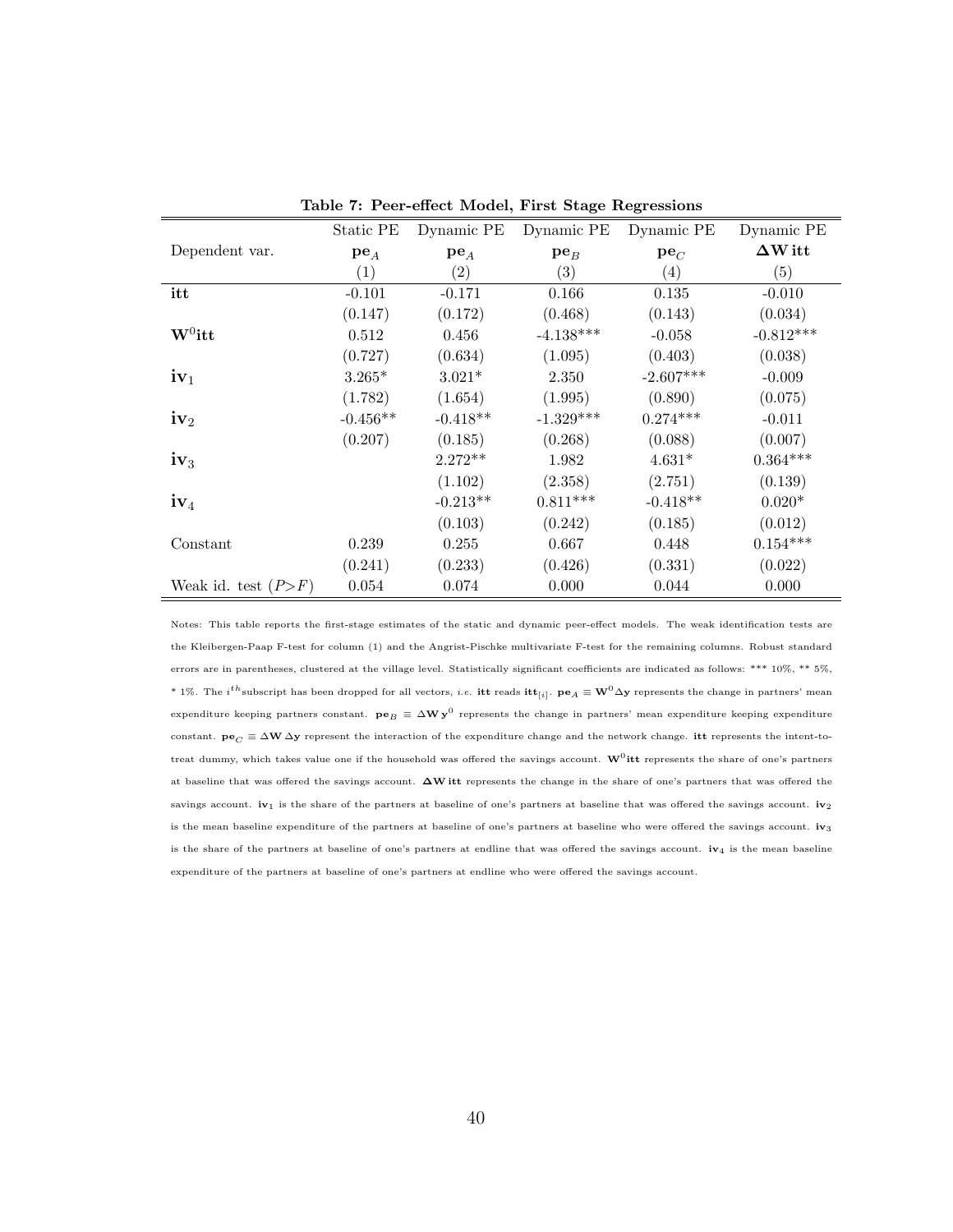|                    | Benchmark  | Static PE   | Static PE   | Dynamic PE  | Dynamic PE  |
|--------------------|------------|-------------|-------------|-------------|-------------|
|                    | <b>OLS</b> | <b>OLS</b>  | 2SLS        | <b>OLS</b>  | 2SLS        |
|                    | (1)        | (2)         | (3)         | (4)         | (5)         |
| itt                | $-0.0380$  | $-0.0209$   | $-0.0266$   | $-0.0984$   | $-0.1093$   |
|                    | (0.132)    | (0.138)     | (0.171)     | (0.132)     | (0.184)     |
| $pe_A$             |            | $0.2403***$ | $0.7033***$ | $0.2945***$ | $0.8272***$ |
|                    |            | (0.070)     | (0.099)     | (0.054)     | (0.188)     |
| $pe_B$             |            |             |             | $0.0174*$   | 0.0011      |
|                    |            |             |             | (0.010)     | (0.051)     |
| $pe_C$             |            |             |             | $0.2013***$ | $0.3513**$  |
|                    |            |             |             | (0.023)     | (0.141)     |
| $\mathbf{W}^0$ itt |            | $-0.3499$   | $-0.3051$   | $-0.1601$   | $-0.4851$   |
|                    |            | (0.215)     | (0.390)     | (0.196)     | (1.149)     |
| $\Delta W$ it t    |            |             |             | 0.1282      | $-0.2153$   |
|                    |            |             |             | (0.197)     | (1.566)     |
| Constant           | 0.2794     | 0.3619      | 0.3696      | 0.2387      | 0.2457      |
|                    | (0.407)    | (0.356)     | (0.272)     | (0.294)     | (0.381)     |
| Observations       | 915        | 915         | 915         | 915         | 915         |
| R-squared          | 0.000      | 0.069       |             | 0.149       |             |

Table 8: Peer-effect Model, Main Results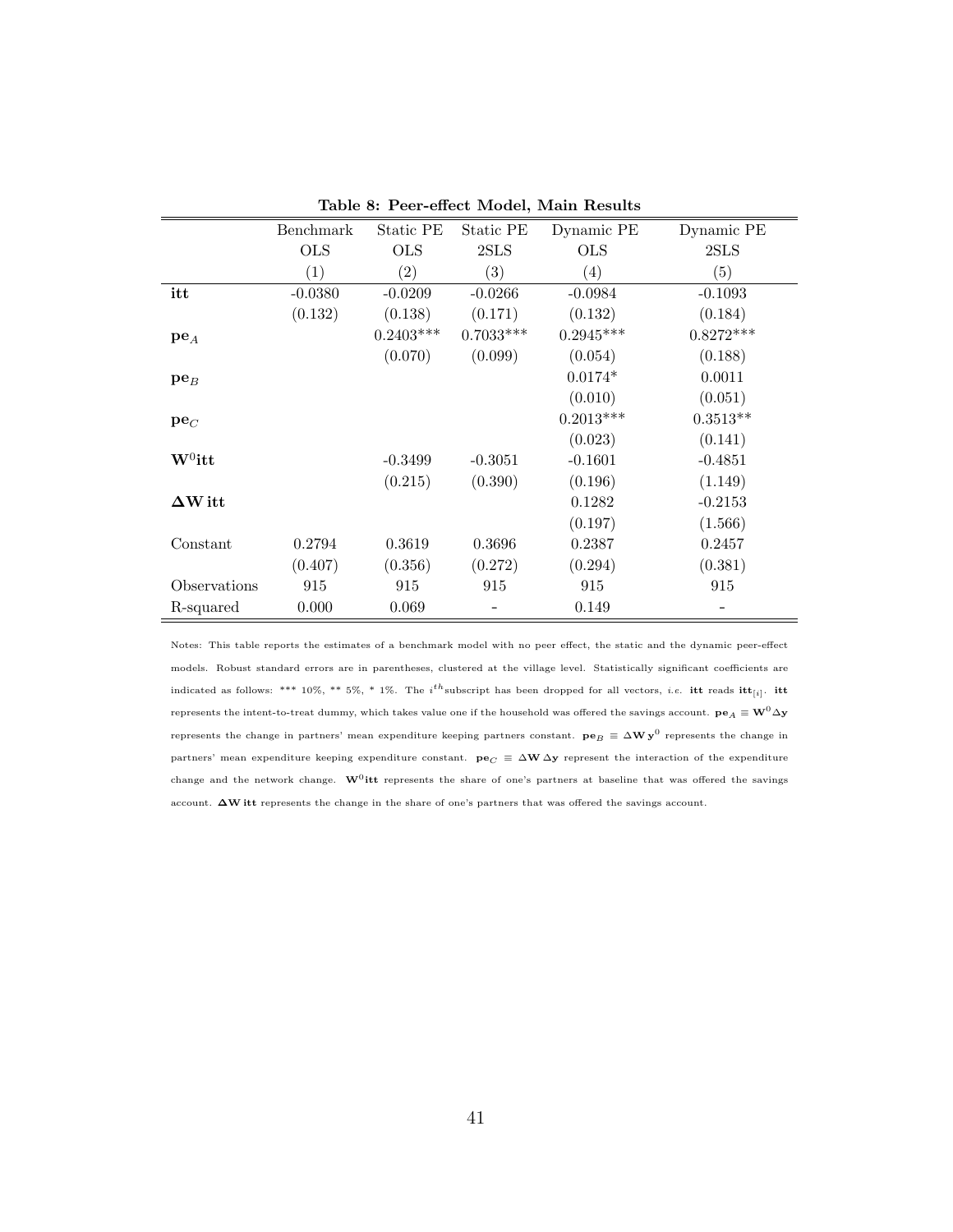# Appendix Tables

| reported table i.i. Descriptive blatistics for fable |              |       |          |                |           |  |  |
|------------------------------------------------------|--------------|-------|----------|----------------|-----------|--|--|
|                                                      | t.           | Mean  | Min      | Max            | Std. Dev. |  |  |
| Number of partners: total                            | 1            | 1.33  | $\theta$ | 6              | 1.07      |  |  |
| Number of partners: within the village               | 1            | 0.61  | $\theta$ | 5              | 0.78      |  |  |
| Number of partners: outside the village              | $\mathbf{1}$ | 0.72  | $\Omega$ | 6              | 0.88      |  |  |
| Number of partners: relatives                        | 1            | 0.57  | $\theta$ | 6              | 0.85      |  |  |
| Number of gifts: within the village                  | 1            | 0.20  | $\Omega$ | 5              | 0.55      |  |  |
| Number of loans: within the village                  | 1            | 0.71  | $\Omega$ | 5              | 0.93      |  |  |
| Number of gifts: outside the village                 | 1            | 0.12  | $\Omega$ | 3              | 0.39      |  |  |
| Number of loans: outside the village                 | 1            | 0.51  | $\Omega$ | 6              | 0.75      |  |  |
| Number of gifts: received                            | 1            | 0.24  | $\theta$ | 3              | 0.53      |  |  |
| Number of loans: received                            | 1            | 0.92  | $\theta$ | 6              | 0.81      |  |  |
| Number of gifts: given                               | 1            | 0.09  | $\Omega$ | 3              | 0.35      |  |  |
| Number of loans: given                               | 1            | 0.30  | $\theta$ | $\overline{4}$ | 0.59      |  |  |
| Age                                                  | $\Omega$     | 36.80 | 16       | 99             | 12.51     |  |  |
| No education                                         | $\Omega$     | 0.34  | $\Omega$ | 1              | 0.48      |  |  |
| Number of children $<$ 16 yrs                        | 0            | 1.57  | $\theta$ | 6              | 1.20      |  |  |
| Household size                                       | 0            | 4.55  | 1        | 12             | 1.66      |  |  |
| itt                                                  |              | 0.51  | $\theta$ | $\mathbf{1}$   | 0.50      |  |  |
| $z^0$ itt                                            | $\theta$     | 0.39  | $\theta$ | 9              | 0.73      |  |  |

Appendix Table A1: Descriptive Statistics for Table 4

Notes: this table reports the descriptive statistics for the full household sample (N=915).

| . .                               |    |       |                |     |           |
|-----------------------------------|----|-------|----------------|-----|-----------|
|                                   | t. | Mean  | Min            | Max | Std. Dev. |
| Loans (binary variable)           |    | 0.007 | $\overline{0}$ |     | 0.082     |
| Gifts (binary variable)           |    | 0.001 | $\theta$       |     | 0.035     |
| Loans or gifts (binary variable)  |    | 0.008 | $\theta$       |     | 0.087     |
| Loans (ordinal variable)          |    | 0.020 | $\theta$       | 4   | 0.261     |
| Gifts (ordinal variable)          |    | 0.002 | $\theta$       | 4   | 0.063     |
| Loans or gifts (ordinal variable) |    | 0.021 | $\theta$       | 4   | 0.265     |
| $itt_i$                           |    | 0.508 | $\overline{0}$ |     | 0.500     |
| $itt_i$                           |    | 0.508 | 0              |     | 0.500     |
|                                   |    |       |                |     |           |

Appendix Table A2: Descriptive Statistics for Tables 5 and 6

Notes: this table reports the descriptive statistics for the full dyadic sample (N=56,308).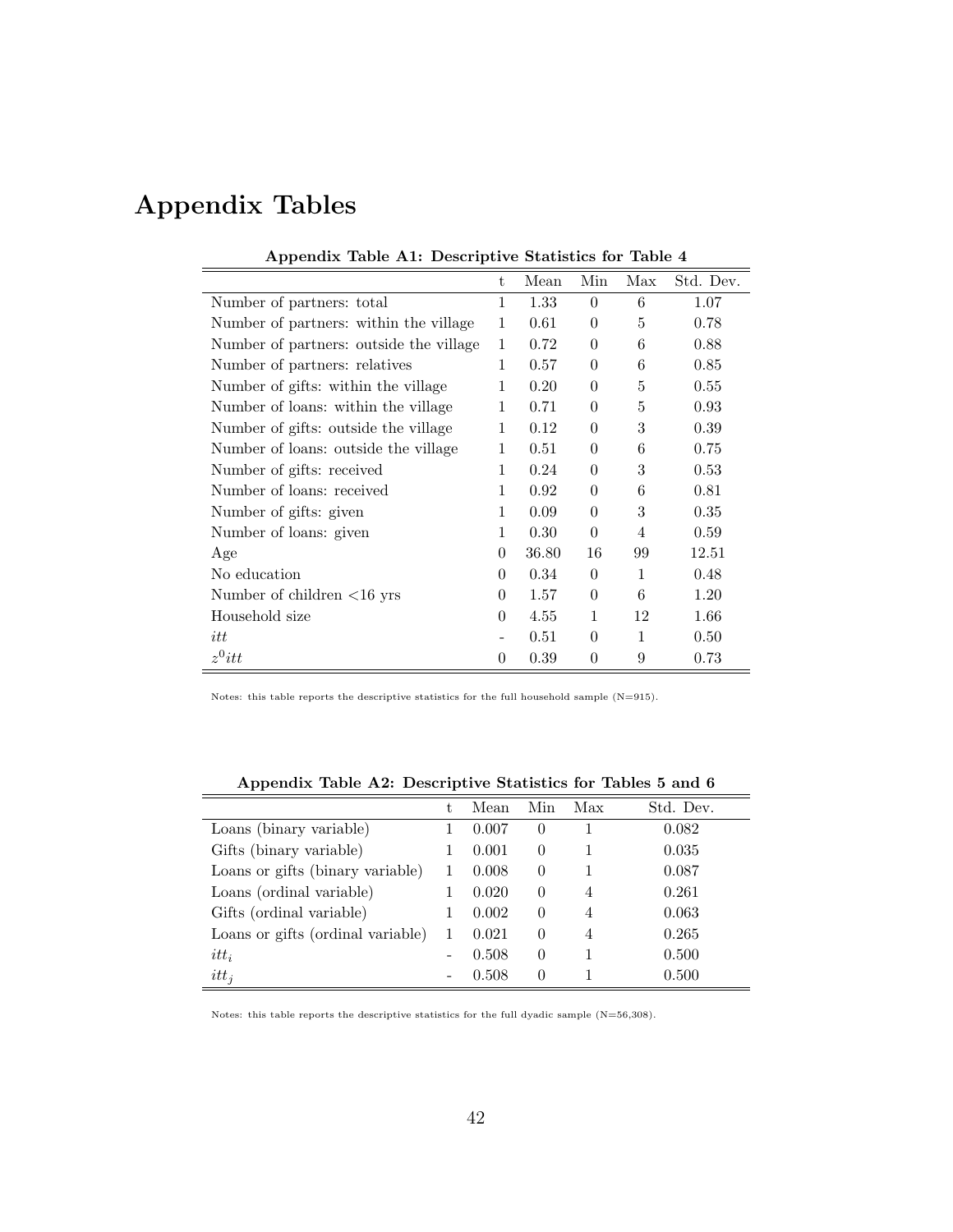|                    | Mean    | Min      | Max   | Std. Dev. |
|--------------------|---------|----------|-------|-----------|
| $\Delta y$         | 0.26    | $-9.82$  | 10.01 | 2.61      |
| $pe_{A}$           | $-0.03$ | $-15.53$ | 24.09 | 2.79      |
| $pe_B$             | $-0.63$ | $-89.91$ | 30.20 | 9.53      |
| $pe_C$             | 0.63    | $-14.05$ | 37.07 | 3.69      |
| itt                | 0.51    | $\theta$ | 1     | 0.50      |
| $\mathbf{W}^0$ itt | 0.24    | $\theta$ | 1     | 0.39      |
| $\Delta W$ itt     | 0.03    | $-1$     | 1     | 0.50      |
| $iv_1$             | 0.17    | $\theta$ | 1     | 0.32      |
| $iv_2$             | 1.96    | $\theta$ | 11.36 | 3.47      |
| $iv_3$             | 0.17    | $\theta$ | 1     | 0.32      |
| $iv_1$             | 1.81    | 0        | 11.97 | 3.38      |

Appendix Table A3: Descriptive Statistics for Tables 7 and 8

Notes: This table reports the descriptive statistics for the full household sample (N=915).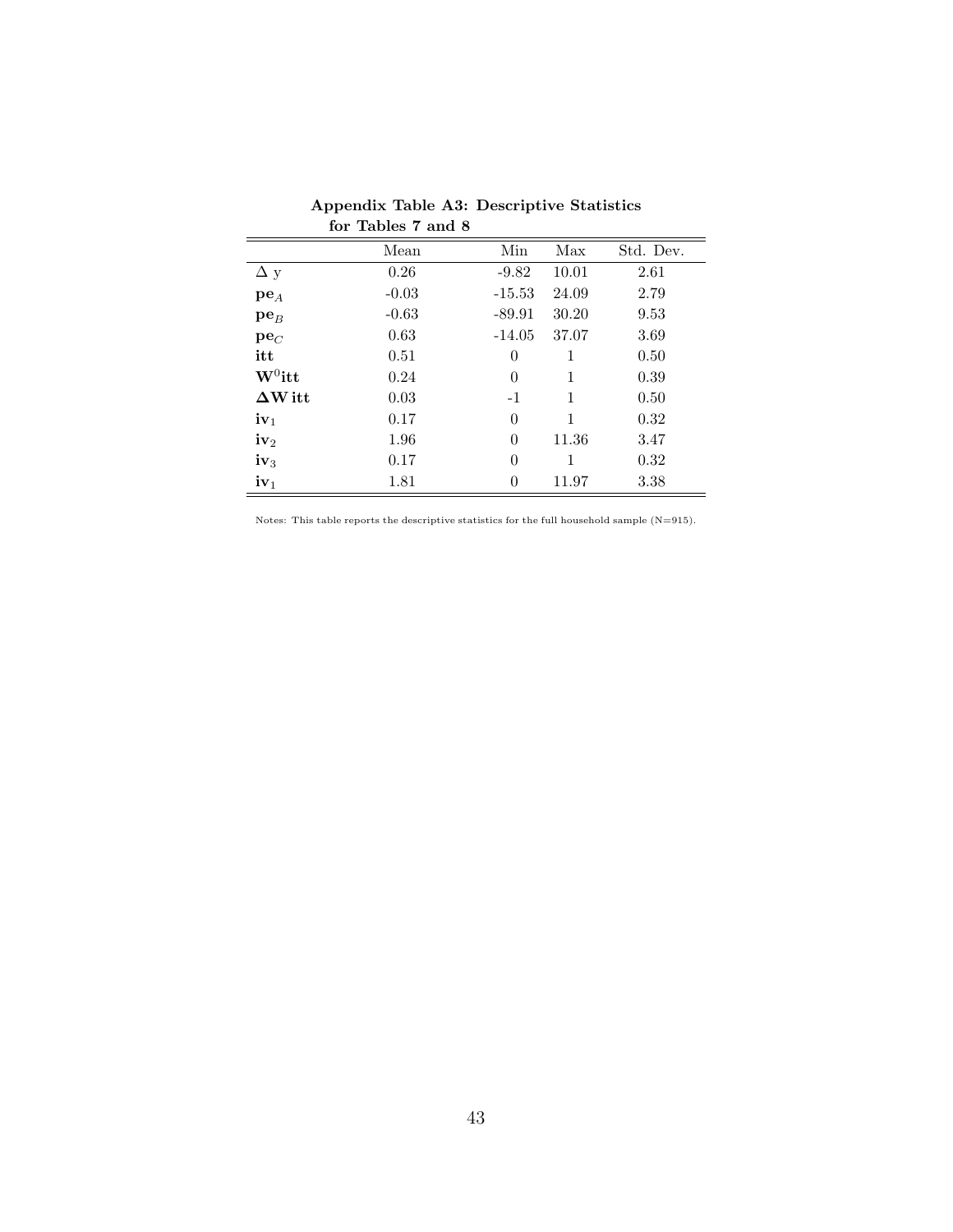|                    | Benchmark  |                   | Static PE    |             | Dynamic PE  |
|--------------------|------------|-------------------|--------------|-------------|-------------|
|                    | <b>OLS</b> | <b>OLS</b>        | 2SLS         | <b>OLS</b>  | 2SLS        |
|                    | (1)        | $\left( 2\right)$ | (3)          | (4)         | (5)         |
| itt                | $-0.2111$  | $-0.1919$         | $-0.2240$    | $-0.2709$   | $-0.2676$   |
|                    | (0.333)    | (0.350)           | (0.387)      | (0.356)     | (0.323)     |
| $pe_A$             |            | $0.2161***$       | $0.5621***$  | $0.3294***$ | $0.6929***$ |
|                    |            | (0.046)           | (0.105)      | (0.050)     | (0.099)     |
| $pe_B$             |            |                   |              | 0.0564      | 0.1222      |
|                    |            |                   |              | (0.046)     | (0.103)     |
| $pe_C$             |            |                   |              | $0.2322***$ | $0.6279***$ |
|                    |            |                   |              | (0.037)     | (0.146)     |
| $\mathbf{W}^0$ itt |            | $-1.0894*$        | $-1.6663***$ | $-1.0336$   | $-3.8433**$ |
|                    |            | (0.530)           | (0.557)      | (0.633)     | (1.730)     |
| $\Delta W$ itt     |            |                   |              | $-0.0656$   | $-3.5631$   |
|                    |            |                   |              | (0.405)     | (2.457)     |
| Constant           | $1.5247*$  | $1.6049**$        | $1.4875***$  | $1.4059*$   | $1.6381*$   |
|                    | (0.844)    | (0.734)           | (0.575)      | (0.740)     | (0.885)     |
| Observations       | 915        | 915               | 915          | 915         | 915         |
| R-squared          | 0.000      | 0.076             |              | 0.127       |             |

Appendix Table A4: Peer Effect Model, Social Spending

Notes: This table reports the estimates of a benchmark model with no peer effect, the static and the dynamic peer-effect models. Robust standard errors are in parentheses, clustered at the village level. Statistically significant coefficients are indicated as follows: \*\*\* 10%, \*\* 5%, \* 1%. The *i*<sup>th</sup> subscript has been dropped for all vectors,  $i.e.$  itt reads itt $_{[i]}$ . itt represents the intent-to-treat dummy, which takes value one if the household was offered the savings account.  $\mathbf{pe}_A \equiv \mathbf{W}^0 \Delta \mathbf{y}$  represents the change in partners' mean expenditure keeping partners constant.  $pe_B \equiv \Delta W y^0$  represents the change in partners' mean expenditure keeping expenditure constant.  $\mathbf{p} \mathbf{e}_C \equiv \Delta \mathbf{W} \Delta \mathbf{y}$  represent the interaction of the expenditure change and the network change.  $\mathbf{W}^0\mathbf{itt}$  represents the share of one's partners at baseline that was offered the savings account. ∆W itt represents the change in the share of one's partners that was offered the savings account.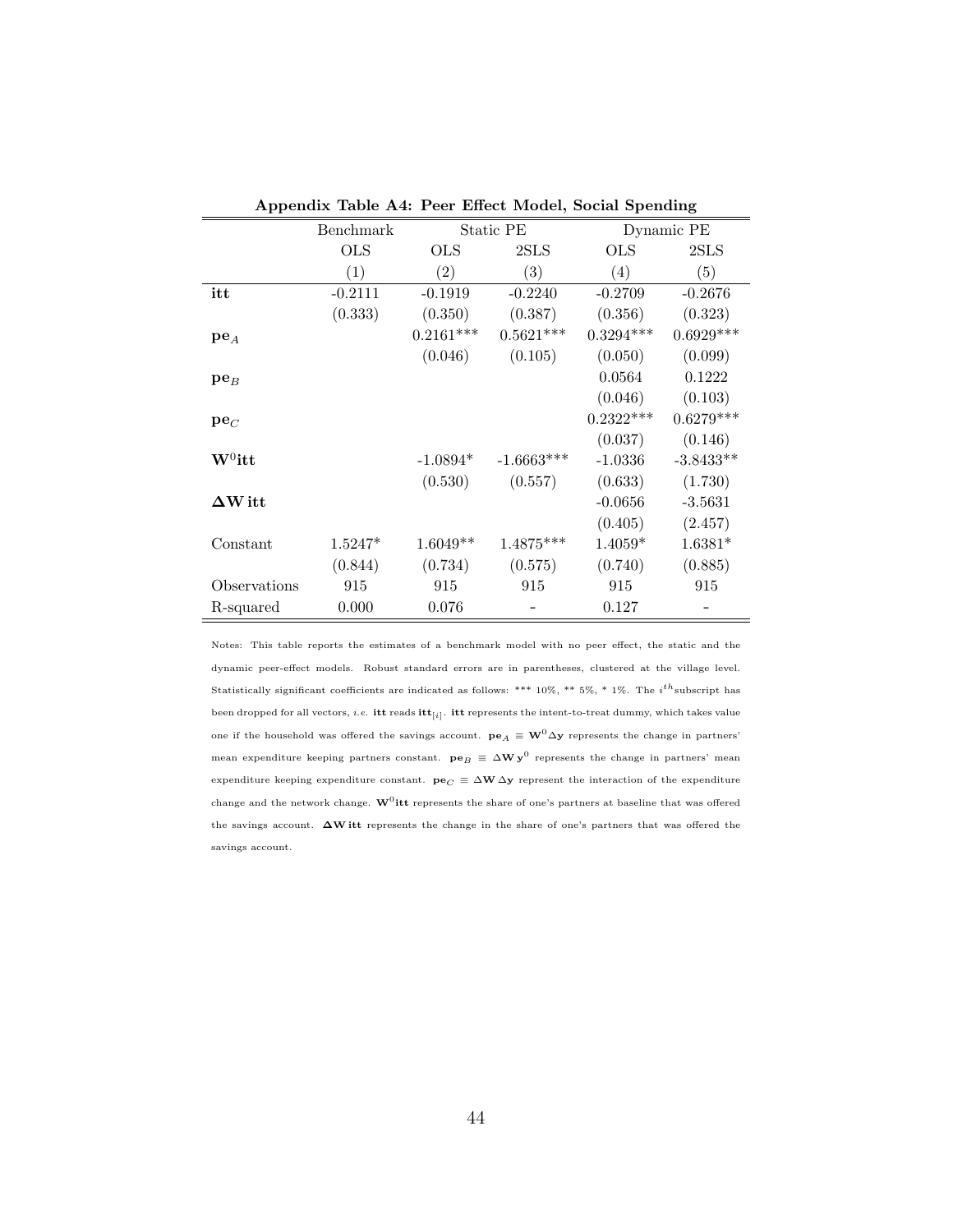|                    | Benchmark  | Static PE   |                   | Dynamic PE  |             |
|--------------------|------------|-------------|-------------------|-------------|-------------|
|                    | <b>OLS</b> | <b>OLS</b>  | 2SLS              | OLS         | 2SLS        |
|                    | (1)        | (2)         | $\left( 3\right)$ | (4)         | (5)         |
| itt                | 0.0814     | 0.0978      | 0.0800            | 0.0452      | 0.0232      |
|                    | (0.148)    | (0.144)     | (0.161)           | (0.124)     | (0.143)     |
| $pe_{A}$           |            | $0.2170**$  | $0.6955***$       | $0.3086***$ | $0.7842***$ |
|                    |            | (0.096)     | (0.144)           | (0.066)     | (0.137)     |
| $pe_B$             |            |             |                   | 0.0042      | 0.0209      |
|                    |            |             |                   | (0.013)     | (0.053)     |
| $pe_C$             |            |             |                   | $0.2149***$ | $0.2711***$ |
|                    |            |             |                   | (0.019)     | (0.082)     |
| $\mathbf{W}^0$ itt |            | $-0.4604**$ | $-0.4688$         | $-0.2892$   | $-0.6078$   |
|                    |            | (0.178)     | (0.391)           | (0.193)     | (0.791)     |
| $\Delta W$ it t    |            |             |                   | 0.1813      | $-0.3335$   |
|                    |            |             |                   | (0.225)     | (1.054)     |
| Constant           | 0.3140     | 0.3946      | $0.3603*$         | 0.2679      | 0.3048      |
|                    | (0.333)    | (0.269)     | (0.201)           | (0.222)     | (0.280)     |
| Observations       | 915        | 915         | 915               | 915         | 915         |
| R-squared          | 0.000      | 0.063       |                   | 0.142       |             |

Appendix Table A5: Peer-effect Model, Maintenance Expenditure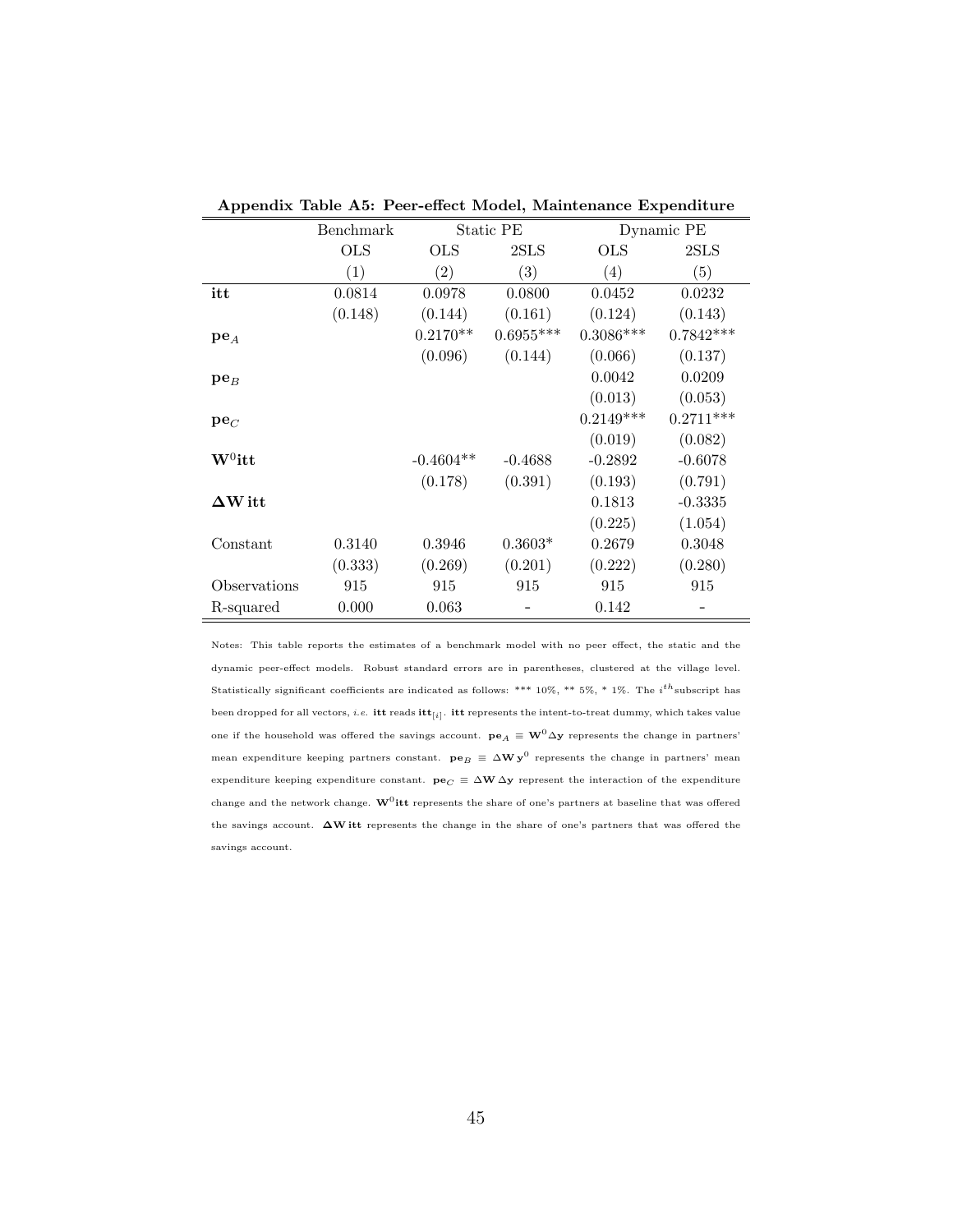|                 | Benchmark   | Static PE   |             | Dynamic PE  |             |
|-----------------|-------------|-------------|-------------|-------------|-------------|
|                 | <b>OLS</b>  | <b>OLS</b>  | 2SLS        | OLS         | 2SLS        |
|                 | (1)         | (2)         | (3)         | (4)         | (5)         |
| itt             | $0.4902***$ | $0.5095***$ | $0.5363***$ | $0.5285***$ | $0.5731***$ |
|                 | (0.140)     | (0.129)     | (0.144)     | (0.123)     | (0.216)     |
| $pe_A$          |             | $0.1304**$  | 0.5013      | $0.1825***$ | $0.7676**$  |
|                 |             | (0.047)     | (0.368)     | (0.056)     | (0.348)     |
| $pe_B$          |             |             |             | 0.0282      | 0.4977      |
|                 |             |             |             | (0.064)     | (0.449)     |
| $pe_C$          |             |             |             | $0.0799**$  | $0.6922*$   |
|                 |             |             |             | (0.036)     | (0.354)     |
| $W^0$ itt       |             | $-0.3059$   | $-0.6534$   | $-0.5543*$  | $-1.2122$   |
|                 |             | (0.242)     | (0.531)     | (0.282)     | (1.105)     |
| $\Delta W$ it t |             |             |             | $-0.3785$   | $-1.7046$   |
|                 |             |             |             | (0.362)     | (1.743)     |
| Constant        | 0.3283      | 0.3266      | 0.2118      | 0.3742      | 0.3924      |
|                 | (0.265)     | (0.259)     | (0.270)     | (0.285)     | (0.393)     |
| Observations    | 915         | 915         | 915         | 915         | 915         |
| R-squared       | 0.005       | 0.024       |             | 0.029       |             |

Appendix Table A6: Peer-effect Model, Expenditure for Medicines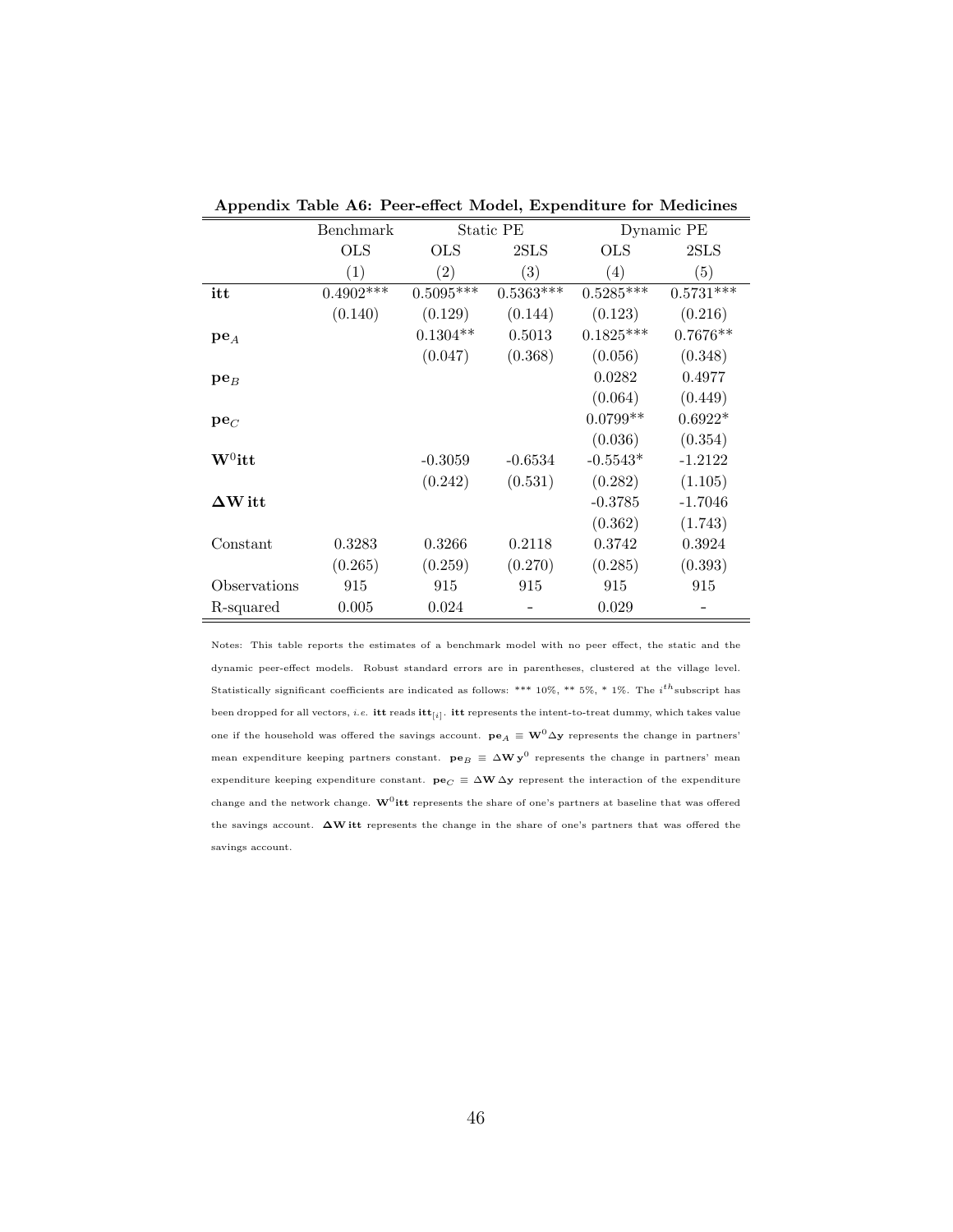|                | Benchmark  | Static PE         |             | Dynamic PE   |                   |
|----------------|------------|-------------------|-------------|--------------|-------------------|
|                | <b>OLS</b> | <b>OLS</b>        | 2SLS        | $_{\rm OLS}$ | 2SLS              |
|                | (1)        | $\left( 2\right)$ | (3)         | (4)          | $\left( 5\right)$ |
| itt            | $-0.5884*$ | $-0.4493$         | $-0.2709$   | $-0.4884$    | $-0.3144$         |
|                | (0.309)    | (0.344)           | (0.408)     | (0.355)      | (0.468)           |
| $pe_A$         |            | $0.1771***$       | $0.6433***$ | $0.2610***$  | $0.9376**$        |
|                |            | (0.052)           | (0.141)     | (0.078)      | (0.378)           |
| $pe_B$         |            |                   |             | 0.0333       | $-0.2471$         |
|                |            |                   |             | (0.044)      | (0.598)           |
| $pe_C$         |            |                   |             | $0.1590**$   | 0.4556            |
|                |            |                   |             | (0.066)      | (0.292)           |
| $W^0$ itt      |            | $-1.0210**$       | $-0.2123$   | $-0.6886$    | 0.1466            |
|                |            | (0.421)           | (0.590)     | (0.518)      | (1.754)           |
| $\Delta W$ itt |            |                   |             | 0.3546       | 0.8089            |
|                |            |                   |             | (0.385)      | (2.507)           |
| Constant       | 0.3605     | 0.6196            | $0.5654*$   | 0.5019       | 0.2288            |
|                | (0.457)    | (0.406)           | (0.344)     | (0.382)      | (0.666)           |
| Observations   | 915        | 915               | 915         | 915          | 915               |
| R-squared      | 0.006      | 0.053             |             | 0.072        |                   |

Appendix Table A7: Peer-effect Model, Health Services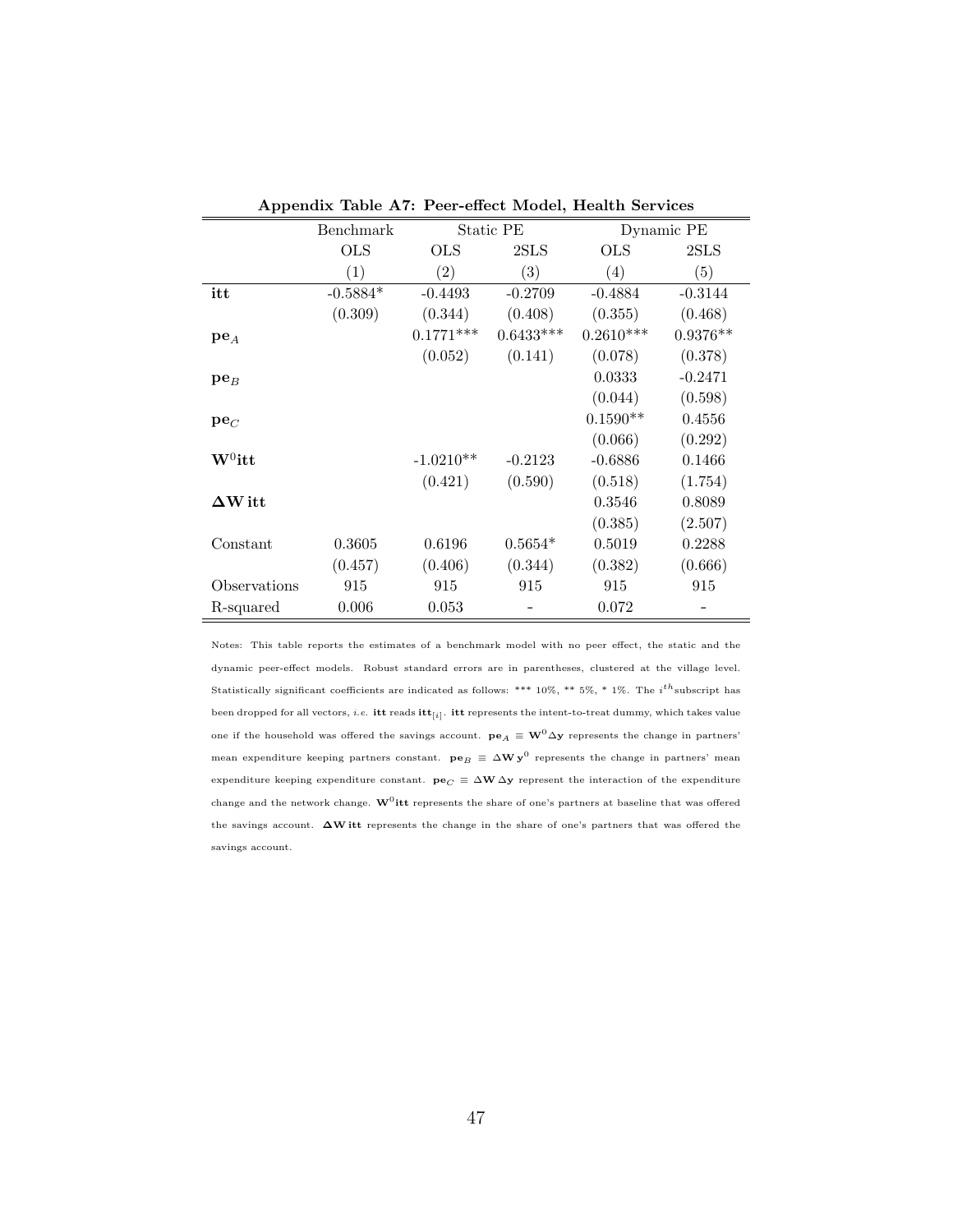| . .            |            |                   |             |             |             |
|----------------|------------|-------------------|-------------|-------------|-------------|
|                | Benchmark  | Static PE         |             | Dynamic PE  |             |
|                | <b>OLS</b> | <b>OLS</b>        | 2SLS        | <b>OLS</b>  | 2SLS        |
|                | (1)        | $\left( 2\right)$ | (3)         | (4)         | (5)         |
| itt            | 0.4732     | 0.4205            | 0.2940      | 0.4011      | 0.2693      |
|                | (0.340)    | (0.347)           | (0.380)     | (0.330)     | (0.340)     |
| $pe_{A}$       |            | $0.1500*$         | $0.5287***$ | $0.2294***$ | $0.6336***$ |
|                |            | (0.073)           | (0.155)     | (0.075)     | (0.157)     |
| $pe_B$         |            |                   |             | 0.0407      | 0.0512      |
|                |            |                   |             | (0.039)     | (0.226)     |
| $pe_C$         |            |                   |             | $0.1601**$  | 0.3438      |
|                |            |                   |             | (0.058)     | (0.252)     |
| $W^0$ itt      |            | $-0.1125$         | $-0.5209$   | $-0.3066$   | $-0.4612$   |
|                |            | (0.489)           | (0.566)     | (0.513)     | (0.926)     |
| $\Delta W$ itt |            |                   |             | $-0.3891$   | $-0.1628$   |
|                |            |                   |             | (0.366)     | (2.291)     |
| Constant       | $-0.2731$  | $-0.2258$         | $-0.0801$   | $-0.1885$   | $-0.1481$   |
|                | (0.491)    | (0.392)           | (0.291)     | (0.363)     | (0.422)     |
| Observations   | 915        | 915               | 915         | 915         | 915         |
| R-squared      | 0.003      | 0.027             |             | 0.053       |             |

Appendix Table A8: Peer-effect Model, School Fees